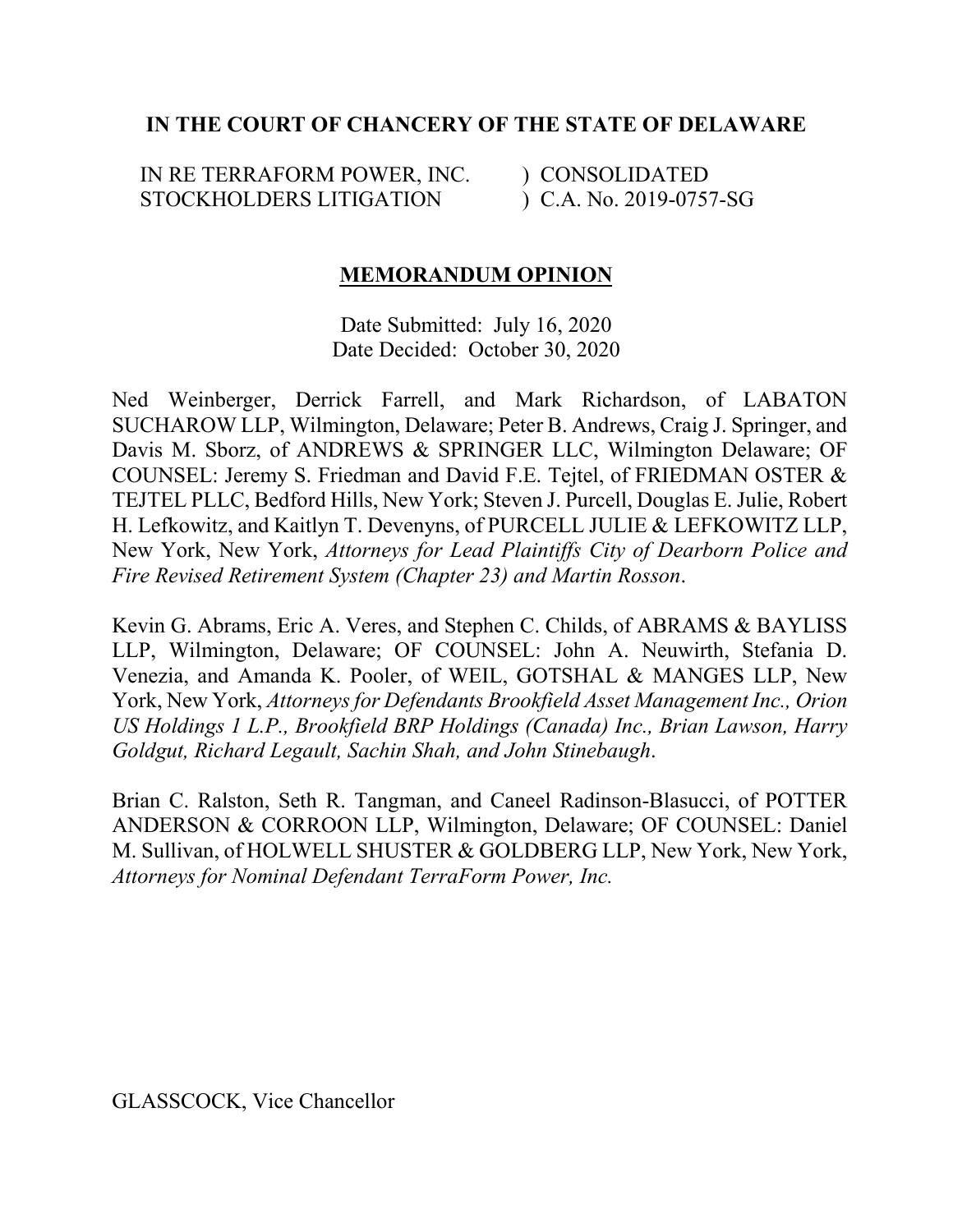This matter involves a purported direct action by stockholders against the corporate controller and certain directors for breach of fiduciary duty. The Plaintiffs allege that the controller caused the entity to issue it stock for inadequate value, diluting both the financial and voting interest of the minority stockholders. Although the Plaintiffs initially asserted both direct and derivative claims, they subsequently ceased to be stockholders of the entity after the company was acquired in a merger. The merger ended any viable derivative claims, leaving the Plaintiffs with only their direct claims to pursue. Unlike derivative claims, a merger does not terminate a plaintiff's standing to pursue direct claims. Therefore, any direct claims survive the merger.

The Defendants have moved to dismiss for lack of standing, arguing that dilution claims are quintessential derivative claims that belong to the corporation under the standard articulated in *Tooley v. Donaldson, Lufkin & Jenrette, Inc*. <sup>1</sup> The Plaintiffs counter that their claims are dual natured under the more specific rubric established by *Gentile v. Rossette*, and that their direct claims thus persist. 2

The facts of this case are strikingly similar to those of *Gentile*. The Defendants do not dispute this. Instead, because *Gentile* has been both criticized and

 <sup>1</sup> *See Tooley v. Donaldson, Lufkin & Jenrette, Inc.*, 845 A.2d 1031 (Del. 2004).

<sup>2</sup> *See Gentile v. Rossette*, 906 A.2d 91 (Del. 2006).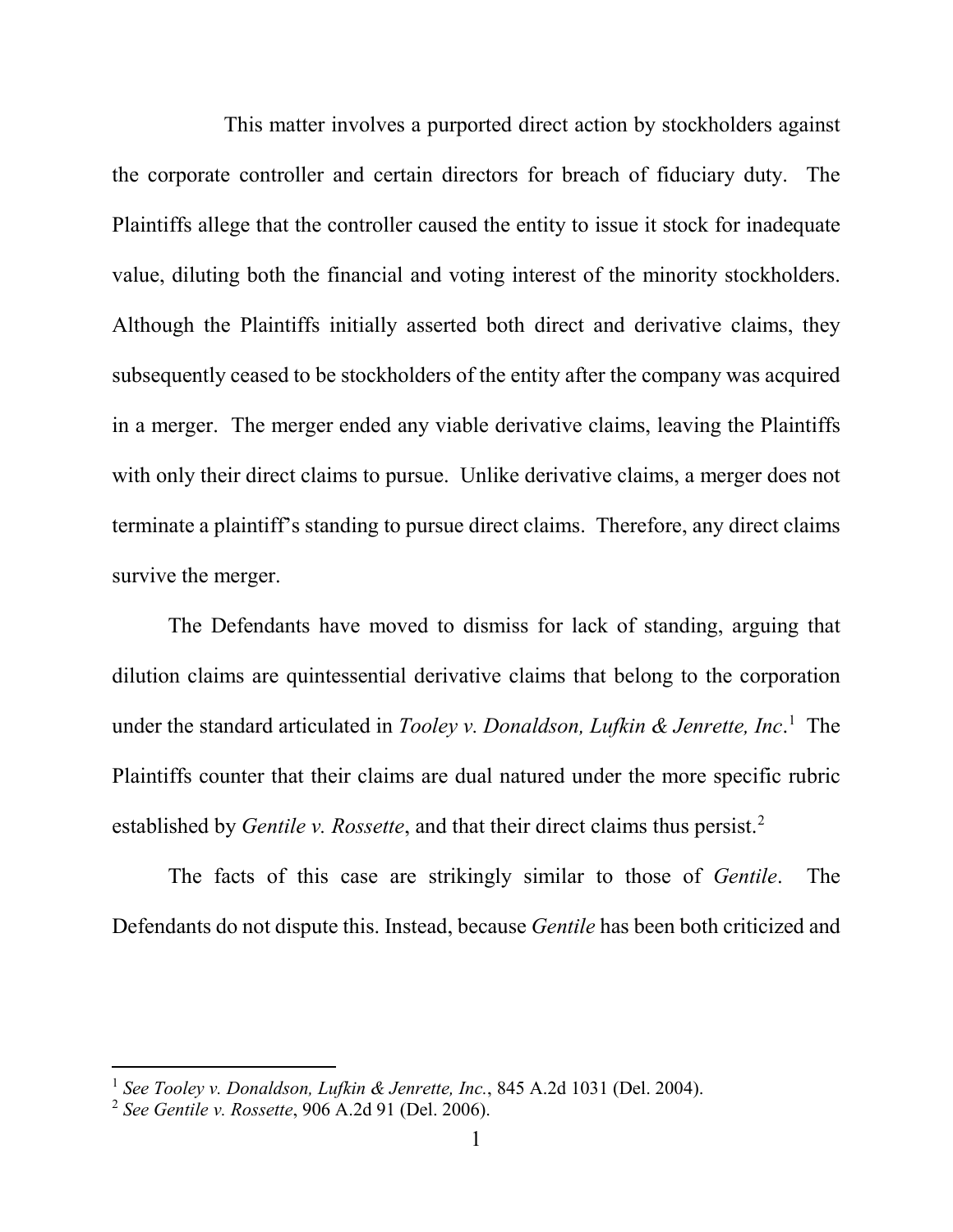applied narrowly in a number of judicial opinions, they urge me to disregard it as precedent.

It may be tempting for a bench judge to think that a common law that is composed solely of his best judgement would itself be the perfect expression of the law. Fear of hubris and its condign results should dissuade any judge from such an error. More fundamentally, the value of the common law is that it provides for incremental change only, so that decision makers have a sense of certainty and predictability in taking actions under its framework. This value requires a careful balance. Prior decisions by those at the same judicial level, on the same facts, have strong persuasive value, and a judge should disregard them only when convinced that the prior conclusions of her colleague were erroneous. Prior on-point decisions of higher tribunals, by contrast, are controlling. If a plaintiff is to prevail against such prior case law, then, it must be via appeal.

This principle of stare decisis is the balance by which our common-law system enables flexibility without sacrificing predictability. Here, *Gentile* is the controlling precedent, under which I find that the Plaintiffs have adequately pled a direct claim, and the Defendants' Motion to Dismiss must be denied.

I amplify my reasoning, below.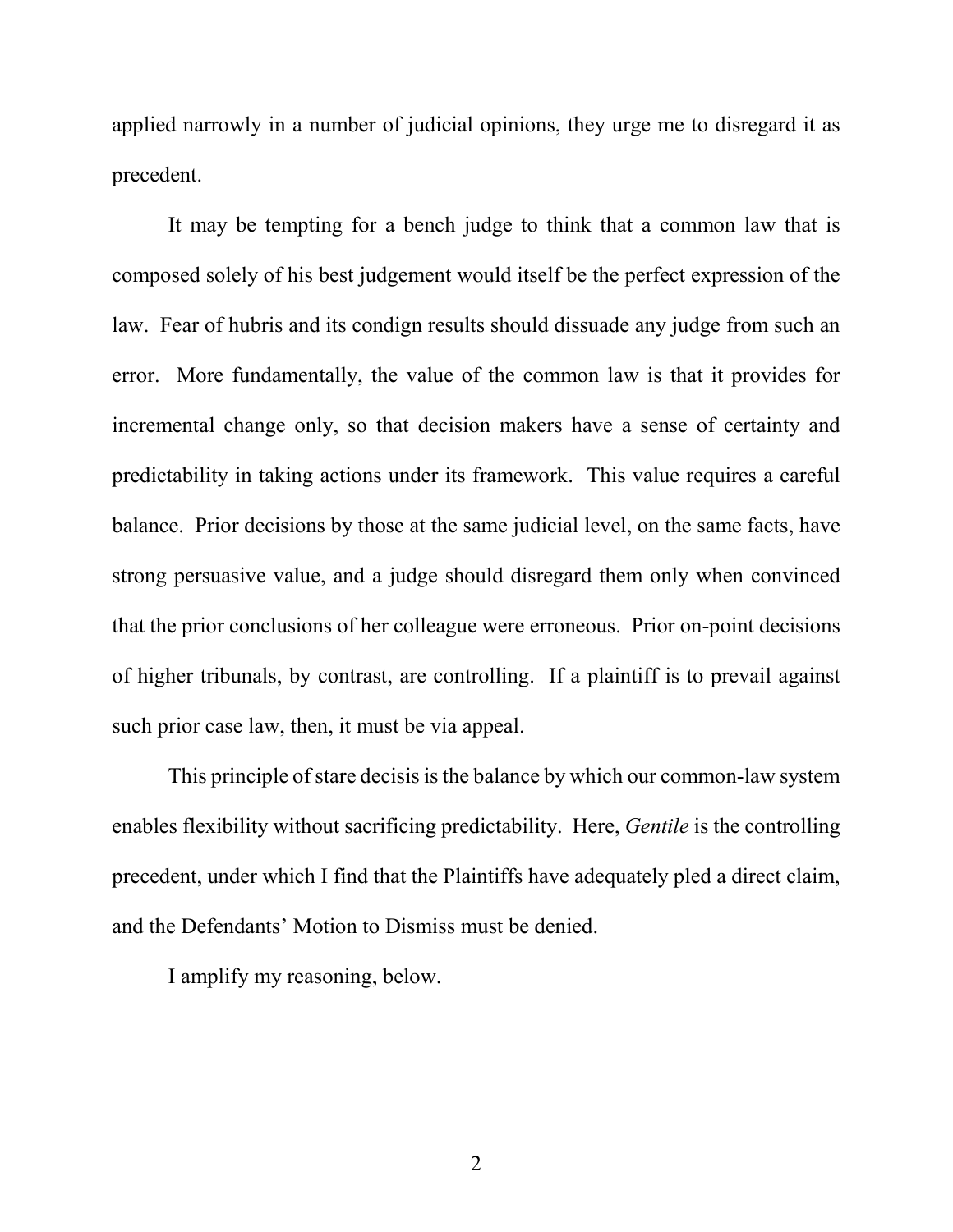### **I. BACKGROUND**<sup>3</sup>

### *A. The Parties*

Nominal Defendant TerraForm Power, Inc. ("TerraForm") is a Delaware corporation headquartered in New York. 4 TerraForm is a publicly traded company that acquires, owns, and operates solar and wind assets in North America and Western Europe.<sup>5</sup>

Defendant Brookfield Asset Management, Inc. ("Brookfield") is a Canadian corporation headquartered in Toronto.<sup>6</sup> Brookfield is an alternative asset manager that primarily conducts business through direct and indirect subsidiaries.<sup>7</sup> At the time the Complaint was filed, Brookfield and its affiliates beneficially owned 61.5% of TerraForm.<sup>8</sup> Pursuant to TerraForm's then-operative Certificate of Incorporation (the "Charter"), Brookfield also had the power to designate four members of Brookfield's senior management to TerraForm's Board of Directors.<sup>9</sup>

 $^{9}$  *Id.*  $\llbracket 2.$ 

<sup>&</sup>lt;sup>3</sup> The facts, except where otherwise noted, are drawn from the designated operative Verified Stockholder Derivative and Class Action Complaint, C.A. No. 2020-0050-SG, Dkt. No. 1 (the "Complaint" or "Compl."), and are presumed true for the purposes of evaluating the Defendants' Motion to Dismiss. *See* Stip. and Order of Consolidation and Appointment of Lead Pls. and Co-Lead Counsel ¶ 14, Dkt. No. 19.

 $4$  Compl.  $\P$  13.

<sup>5</sup> *Id.* Terraform's common stock trades on the NASDAQ under the ticker "TERP." *Id*.

 $^{6}$  *Id.* ¶ 14.

 $^7$  *Id.*  $\P\P$  14–15.

 $^{8}$  *Id.*  $\overline{9}$  14.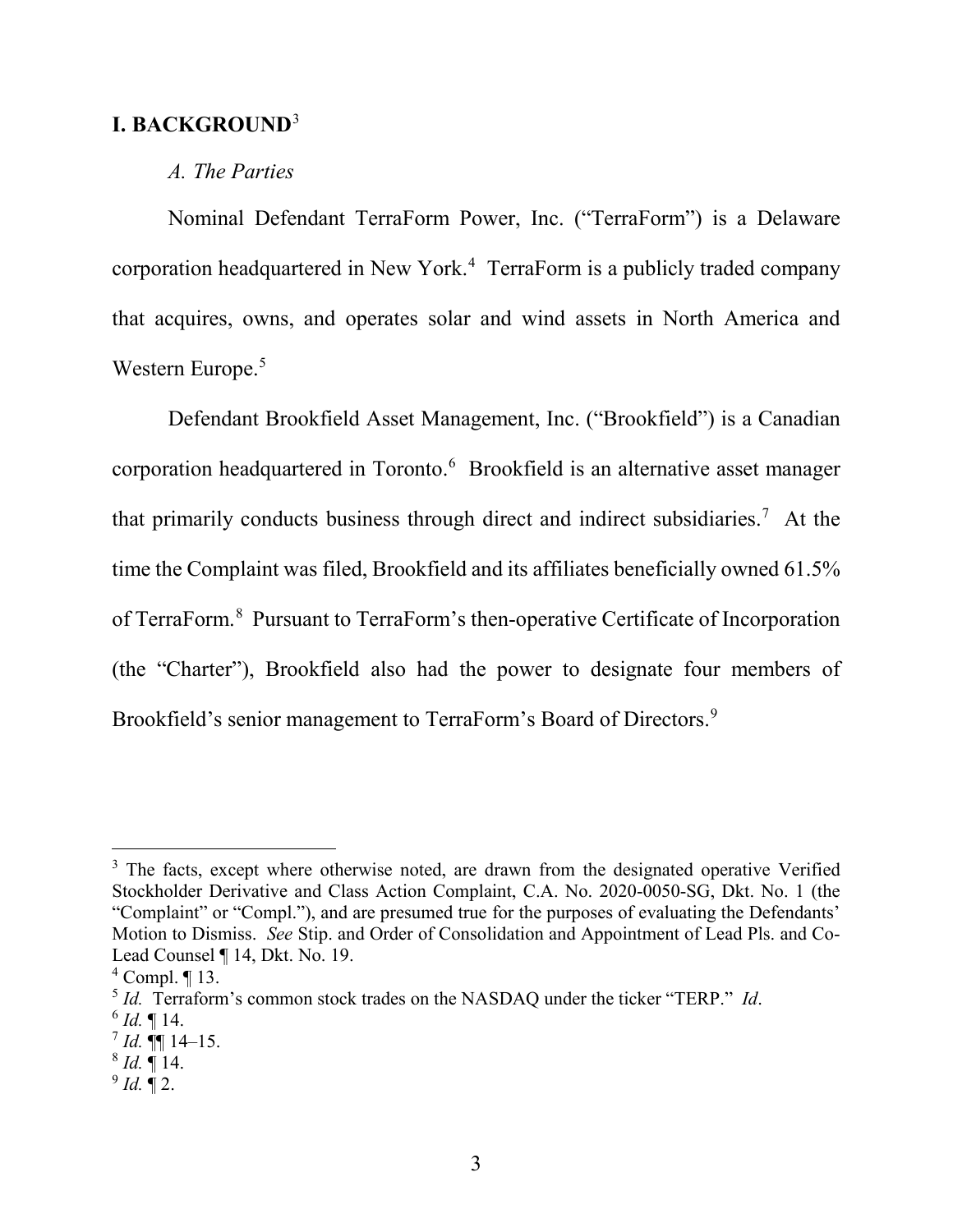Defendant Orion US Holdings 1 L.P. ("Orion Holdings") is a Delaware limited partnership and an affiliate of Brookfield.10 Orion Holdings is one of Brookfield's affiliates through which Brookfield has held beneficial voting and dispositive power over Brookfield's TerraForm shares.<sup>11</sup>

Defendant Brookfield BRP Holdings (Canada) Inc. ("BRP Holdings") is a Canadian corporation and an affiliate of Brookfield.12 BRP Holdings' sole purpose appears to be holding stock in TerraForm.13

Defendant Brian Lawson is a director of TerraForm and Senior Managing Partner and Chief Financial Officer ("CFO") of Brookfield.<sup>14</sup>

Defendant Harry Goldgut is a director of TerraForm and Vice Chair of Brookfield's Renewable Group and Brookfield's Infrastructure Group.15

Defendant Richard Legault is a director of TerraForm and Vice Chairman of Brookfield.16

 $^{10}$  *Id.* ¶ 17.  $11$  *Id.*  $\frac{1}{1}$  14 n.5.  $12$  *Id.* 18. <sup>13</sup> *Id.* <sup>14</sup> *Id.* ¶ 19.  $^{15}$  *Id.*  $\mathbb{I}$  20.  $^{16}$  *Id.*  $\P$  21.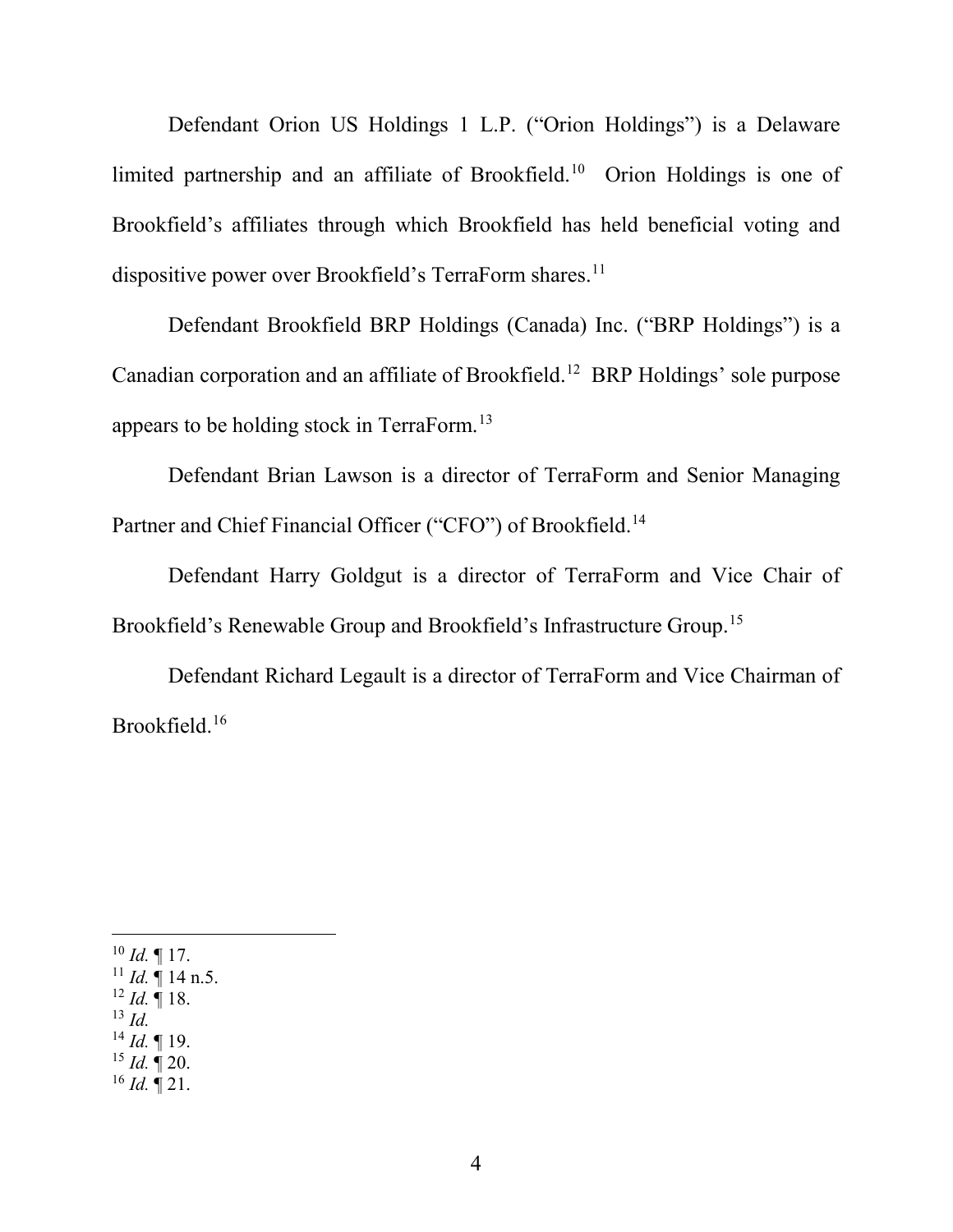Defendant Sachin Shah is a director of TerraForm and a Managing Partner of Brookfield.<sup>17</sup> Shah also serves as Chief Executive Officer ("CEO") of Brookfield Renewable Partners and BRP Holdings.18

Defendant John Stinebaugh is TerraForm's CEO.<sup>19</sup> Stinebaugh was appointed as TerraForm's CEO by Brookfield and is employed as a Managing Partner of Brookfield.<sup>20</sup> Stinebaugh receives no direct compensation from TerraForm for his services as CEO and instead receives his compensation solely from Brookfield. $21$ 

Plaintiff City of Dearborn Police and Fire Revised Retirement System (Chapter 23) ("City of Dearborn") has continuously owned shares of TerraForm Class A common stock at all times relevant to this action.<sup>22</sup>

Plaintiff Martin Rosson has continuously owned shares of TerraForm Class A common stock since January 2018.23

- <sup>20</sup> *Id.* <sup>21</sup> *Id.*
- $^{22}$  *Id.*  $\P$  12.

 $17$  *Id.*  $\P$  22.

<sup>18</sup> *Id.*

<sup>19</sup> *Id.* ¶ 23.

<sup>&</sup>lt;sup>23</sup> Verified Stockholder Derivative and Class Action Complaint for Breach of Fiduciary Duties ¶ 10, C.A. No. 2019-0757, Dkt. No. 1.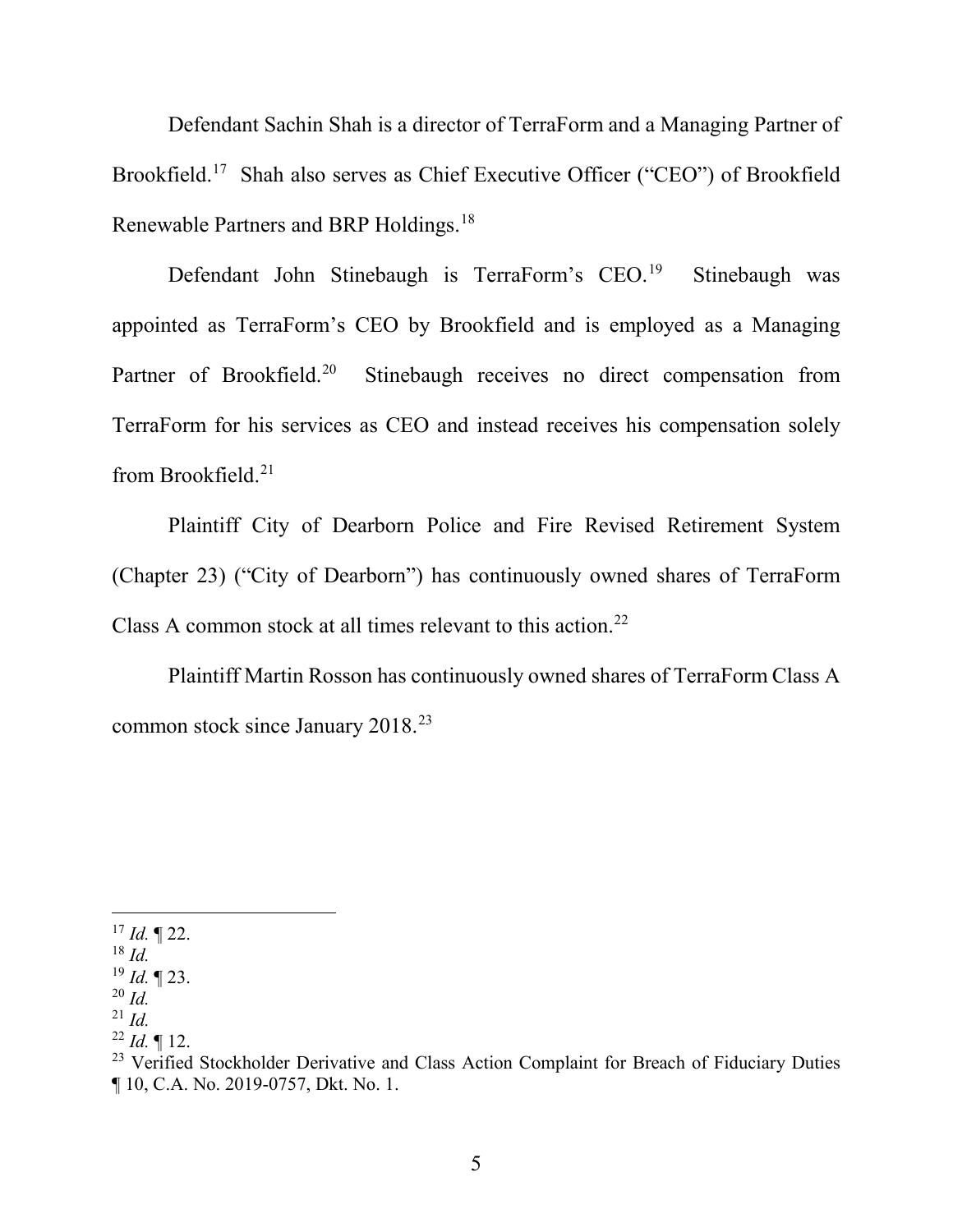## *B. Brookfield Becomes TerraForm's Controlling Stockholder; TerraForm's Governance*

TerraForm was formed on January 15, 2014 as a wholly-owned indirect subsidiary of SunEdison, Inc. ("SunEdison").<sup>24</sup> TerraForm completed an initial public offering ("IPO") on July 23, 2014.<sup>25</sup> Subsequent to its IPO, SunEdison was TerraForm's controlling stockholder with 91% of the combined voting power of Terraform.26 In April 2016, SunEdison filed for production under Chapter 11 of the United States Bankruptcy Code.<sup>27</sup> Because SunEdison was not performing certain obligations (including management and administrative services) owed to TerraForm, TerraForm initiated a process to explore and evaluate strategic alternatives.28

Brookfield ultimately agreed to purchase a controlling interest in Terraform (the "Merger"). 29 As a result of the Merger, Brookfield became TerraForm's controlling stockholder, holding through its affiliates 51% of TerraForm's outstanding common stock.<sup>30</sup> The Merger was effectuated by a Merger and Sponsorship Transaction Agreement (the "Transaction Agreement") entered into by TerraForm and two Brookfield affiliates: Orion Holdings and BRE TERP Holdings,

<sup>&</sup>lt;sup>24</sup> Compl.  $\P$  25. TerraForm's original name was SunEdison Yieldco, Inc.—the company's name was changed to TerraForm on May 22, 2014. *Id*.

 $^{25}$  *Id.*  $\blacksquare$  26.

<sup>26</sup> *Id.* ¶ 27.

<sup>27</sup> *Id.* ¶ 29.

<sup>28</sup> *Id.*

<sup>29</sup> *Id.* ¶ 32.

<sup>30</sup> *Id.*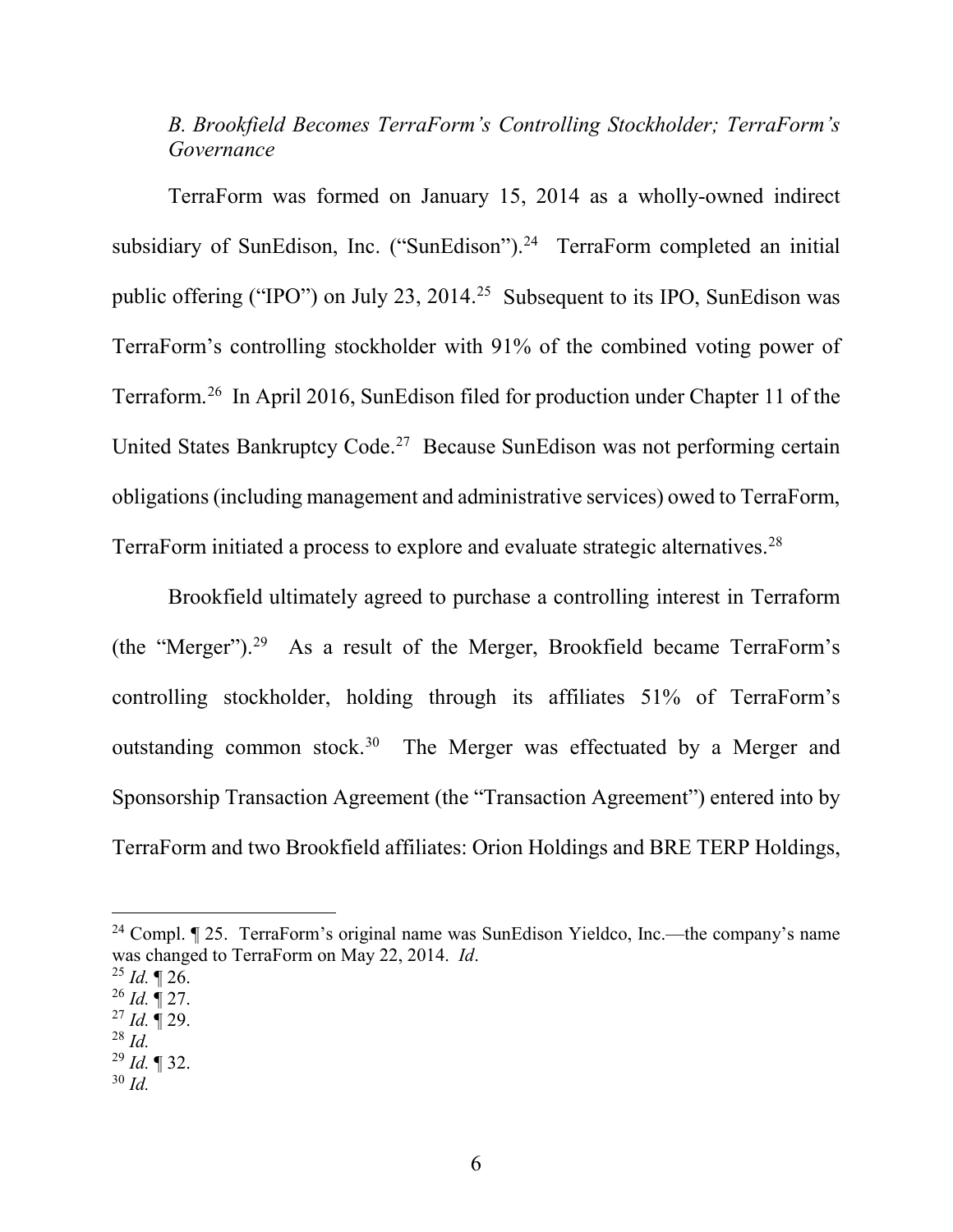Inc. ("Merger Sub").<sup>31</sup> In connection with the Merger, TerraForm eliminated its previous share structure—which included three classes of stock—and instead now has only a single class of stock: Class A, which is entitled to one vote per share.<sup>32</sup>

Brookfield and several of its affiliates, including Orion Holdings, also entered into several sponsorship arrangements with Terraform.<sup>33</sup> Pursuant to a Master Services Agreement between TerraForm, Brookfield, and several Brookfield affiliates (the "Master Services Agreement"), Brookfield agreed to provide certain management and administrative services to TerraForm.<sup>34</sup> A Governance Agreement between TerraForm and Brookfield (through Orion Holdings) (the "Governance Agreement") fixed certain rights and obligations of TerraForm and Brookfield related to TerraForm's governance.<sup>35</sup>

The Master Services Agreement and Governance Agreement granted Brookfield the exclusive power to appoint TerraForm's CEO, CFO, and General Counsel.36 Following the Merger, Brookfield appointed Defendant Stinebaugh as TerraForm's CEO, a position he currently retains.<sup>37</sup> Brookfield also appointed

 $31$  *Id.* 1 30.

- $32$  *Id.*  $\overline{9}$  31.
- <sup>33</sup> *Id.* ¶ 33. <sup>34</sup> *Id.* ¶ 34.
- <sup>35</sup> *Id.*
- <sup>36</sup> *Id.* ¶ 35.
- <sup>37</sup> *Id.* ¶ 36.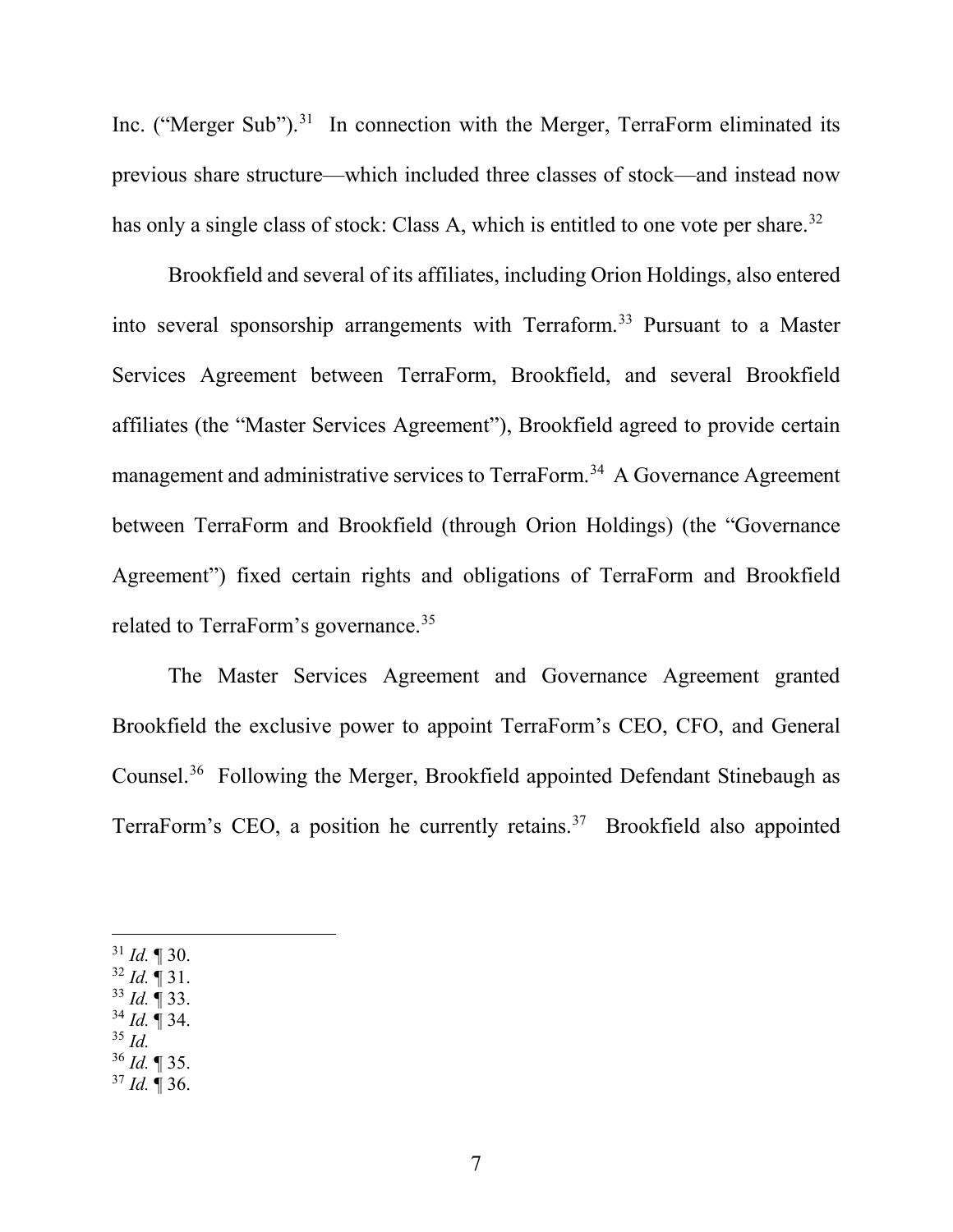TerraForm's CFO and General Counsel, both of whom, along with Stinebaugh, were Brookfield employees.38

Also in connection with the Merger, Terraform amended its Charter; fixing the size of TerraForm's Board of Directors (the "Board") to seven members.<sup>39</sup> The amended Charter provided that, for so long as Brookfield remains TerraForm's controlling stockholder under stock exchange listing rules, Brookfield will have the right to designate four of the seven Board members.<sup>40</sup> Upon the consummation of the Merger, Brookfield appointed four members of its senior management to the Board—Defendants Lawson, Goldgut, Legault, and Shah.<sup>41</sup>

Pursuant to TerraForm's Charter, the remaining three directors of TerraForm must be "independent" under SEC and NASDAQ rules and regulations.<sup>42</sup> The Governance Agreement requires that TerraForm have a Conflicts Committee composed of the three non-Brookfield directors (the "Conflicts Committee").<sup>43</sup> The Conflicts Committee is responsible for reviewing and approving material transactions and matters in which a conflict of interest exists between TerraForm and Brookfield (and its affiliates).<sup>44</sup> Since May 23, 2018, Mark McFarland,

38 *Id.*

- <sup>39</sup> *Id.* ¶ 37.
- <sup>40</sup> *Id.*
- <sup>41</sup> *Id.* ¶ 38.
- <sup>42</sup> *Id.* ¶ 39.
- $43$  *Id.*  $\overline{9}$  40.
- <sup>44</sup> *Id.*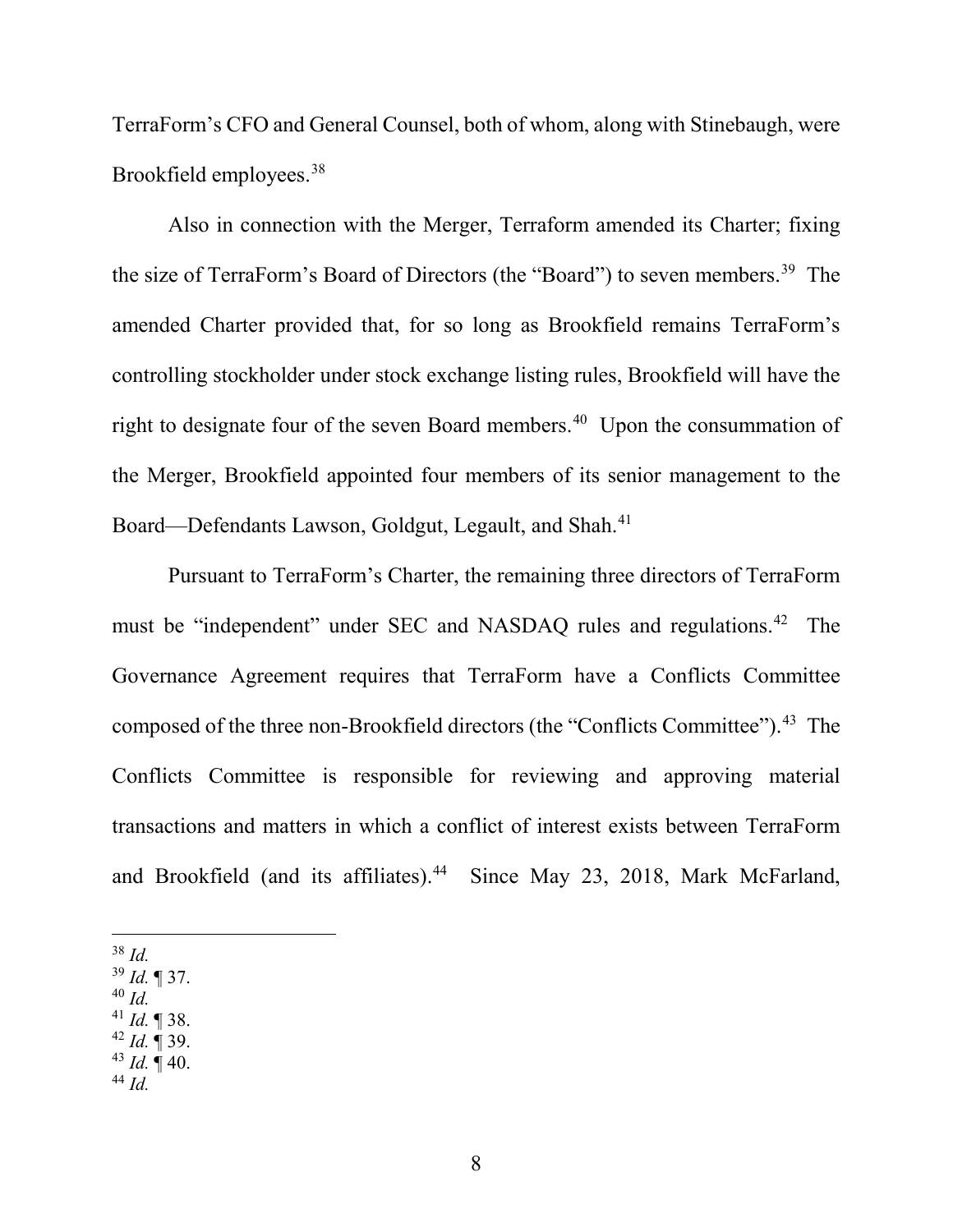Christian S. Fong, and Carol Burke have comprised the Conflicts Committee.45 McFarland was appointed as a non-Brookfield designee, but Brookfield "requested that [TerraForm] consider appointing" McFarland to the Board following the Merger.<sup>46</sup>

TerraForm acknowledges that it is a "'controlled company,' controlled by Brookfield and its affiliates, whose interest in [TerraForm's] business may be different from [TerraForm's] or other holders of [TerraForm's] Class A common stock."<sup>47</sup>

## *C. TerraForm Determines to Acquire Saeta Yield S.A.; Planned Equity Offering*

In or around January 2018, Brookfield approached TerraForm regarding an opportunity to acquire Saeta Yield, S.A. ("Saeta"), a publicly-traded Spanish yieldco with 1.0+ gigawatts of contracted onshore wind and solar assets for \$1.2 billion (the "Saeta Acquisition").<sup>48</sup> Saeta had a high-quality operating portfolio and represented an attractive acquisition target in line with TerraForm's growth mandate.<sup>49</sup>

 $45$  *Id.*  $\P$  41.

<sup>46</sup> *Id.* ¶ 39.

 $47$  *Id.*  $\P$  43.

<sup>&</sup>lt;sup>48</sup> *Id.*  $\parallel$  44. A "yieldco" is a company formed to own operating assets that produce a predictable cash flow, primarily through long-term contracts. *Id*. ¶ 3 n.2. <sup>49</sup> *Id.* ¶ 45.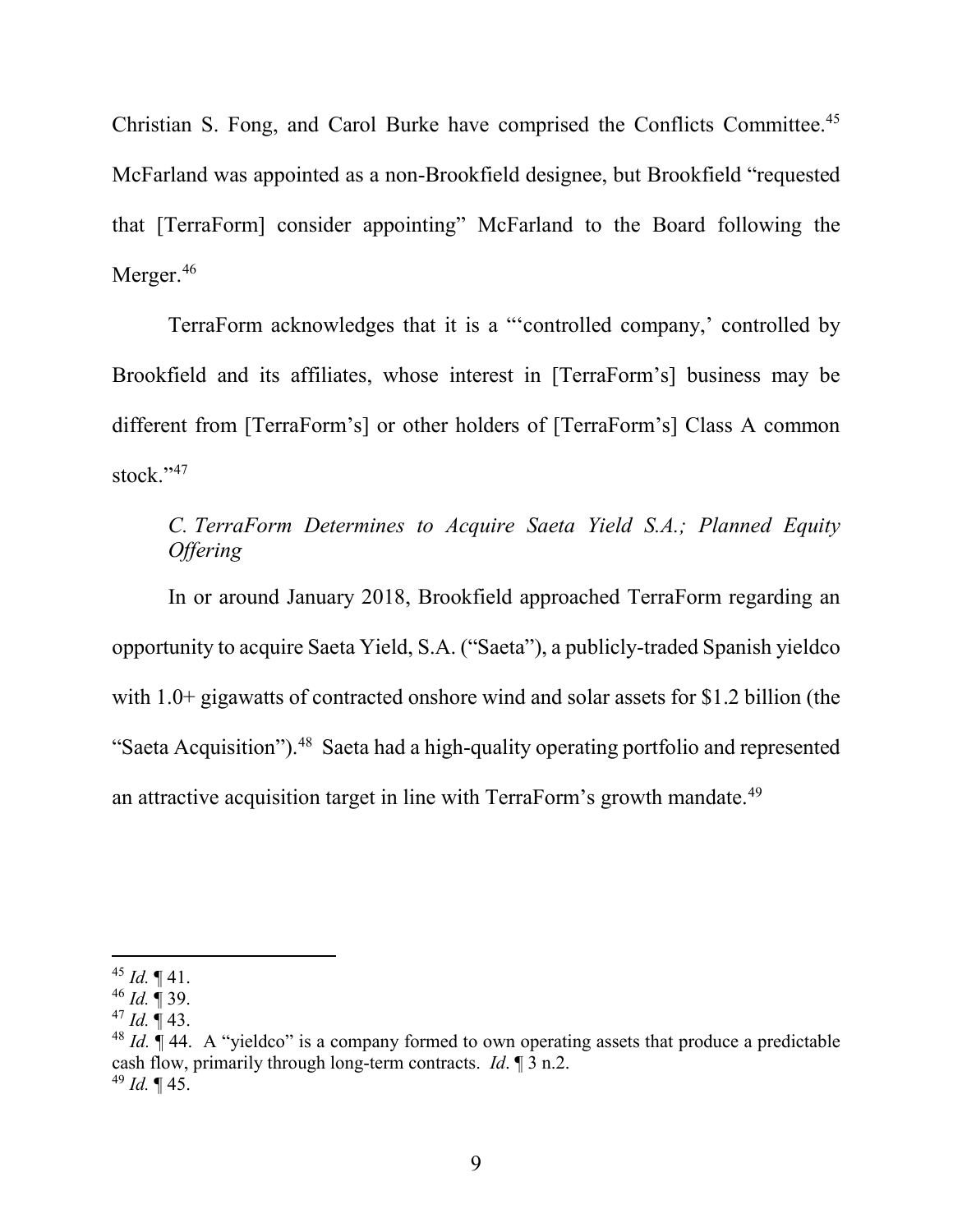TerraForm had the debt capacity to fund most—if not all—of the \$1.2 billion price of the Saeta Acquisition.<sup>50</sup> Notwithstanding this debt capacity, Brookfield steered TerraForm towards funding a significant portion of the purchase price with a backstopped equity offering.<sup>51</sup> On January 23, 2018 Brookfield and TerraForm informed the Conflicts Committee that, in addition to funding the Saeta Acquisition with debt, TerraForm would raise approximately \$600–\$700 million of equity in the public markets.52 Brookfield indicated that in addition to participating up to it's *pro rata* portion of the equity offering—that is, 51%—it was willing to backstop part of the equity offering.  $53$ 

The Conflicts Committee initially did not retain its own financial advisor in connection with the proposed equity offering and instead relied on the advice of Barclays, who was serving as TerraForm's financial advisor.<sup>54</sup> Barclays had a history of advising Brookfield and its affiliates on significant transactions, and, additionally, Brookfield owns Barclays' London headquarters and Barclays is Brookfield's third-largest tenant.<sup>55</sup> Board and Conflict Committee meeting minutes

 $50$  *Id.*  $\blacksquare$  52.

 $^{51}$  *Id.*  $\overline{9}$  53.

<sup>52</sup> *Id.* ¶ 54.

<sup>&</sup>lt;sup>53</sup> *Id.* TerraForm's management recommended that Brookfield receive a 2.625% upfront free for providing the equity back-stop. *Id.*

<sup>54</sup> *Id.* ¶ 55.

<sup>55</sup> *Id.* ¶ 56.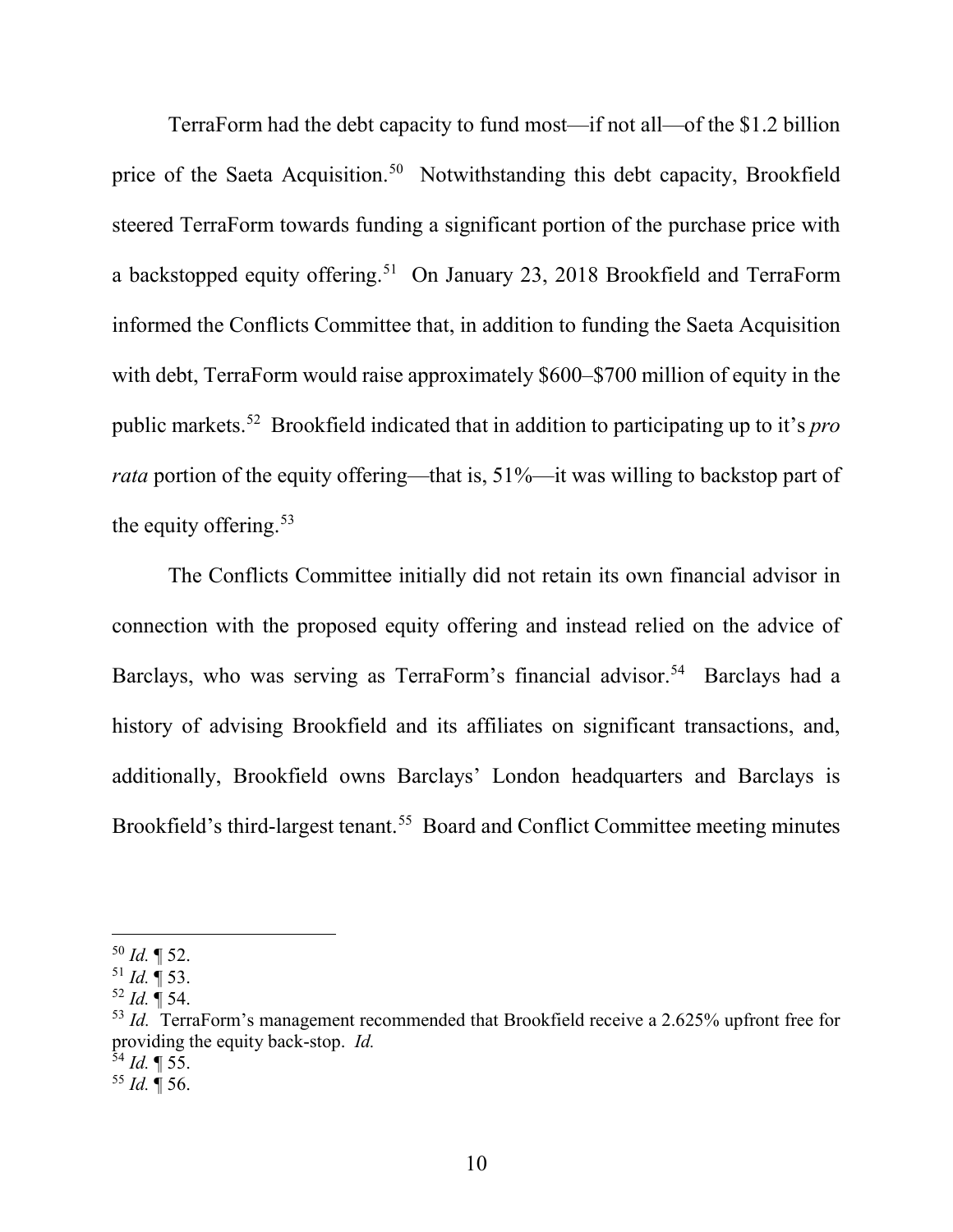do not reflect any discussion, deliberation, or questioning concerning Barclays's affiliation with Brookfield.56

The Conflicts Committee met on January 26, 2018 to discuss a proposed \$650 million equity offering backstopped in part by Brookfield (the "Equity Offering").<sup>57</sup> The Conflicts Committee tasked Committee member Fong with seeking additional detail as to the reasons why a funding plan with more debt and less equity was not as advantageous to TerraForm as the proposed funding plan—Fong was to seek such information from TerraForm's CEO Stinebaugh.<sup>58</sup>

The Conflicts Committee met again on January 29, 2018 at which time it determined that the proposed backstop was advisable and in TerraForm's best interests.59 In forming this conclusion the Conflicts Committee relied on TerraForm's management and Brookfield for advice.<sup>60</sup> The Conflicts Committee still had not engaged or consulted with a financial advisor.<sup>61</sup>

As of February 6, 2018 the funding plan for the Saeta Acquisition had been updated to reduce the Equity Offering from \$650 million to \$400 million due to, among other things, recent stock market volatility.<sup>62</sup> Brookfield offered to backstop

56 *Id.*

- <sup>57</sup> *Id.* ¶ 57.
- <sup>58</sup> *Id.*
- <sup>59</sup> *Id.* ¶ 58. <sup>60</sup> *Id.*
- <sup>61</sup> *Id.*
- $62$  *Id.*  $\text{\degree}$  60.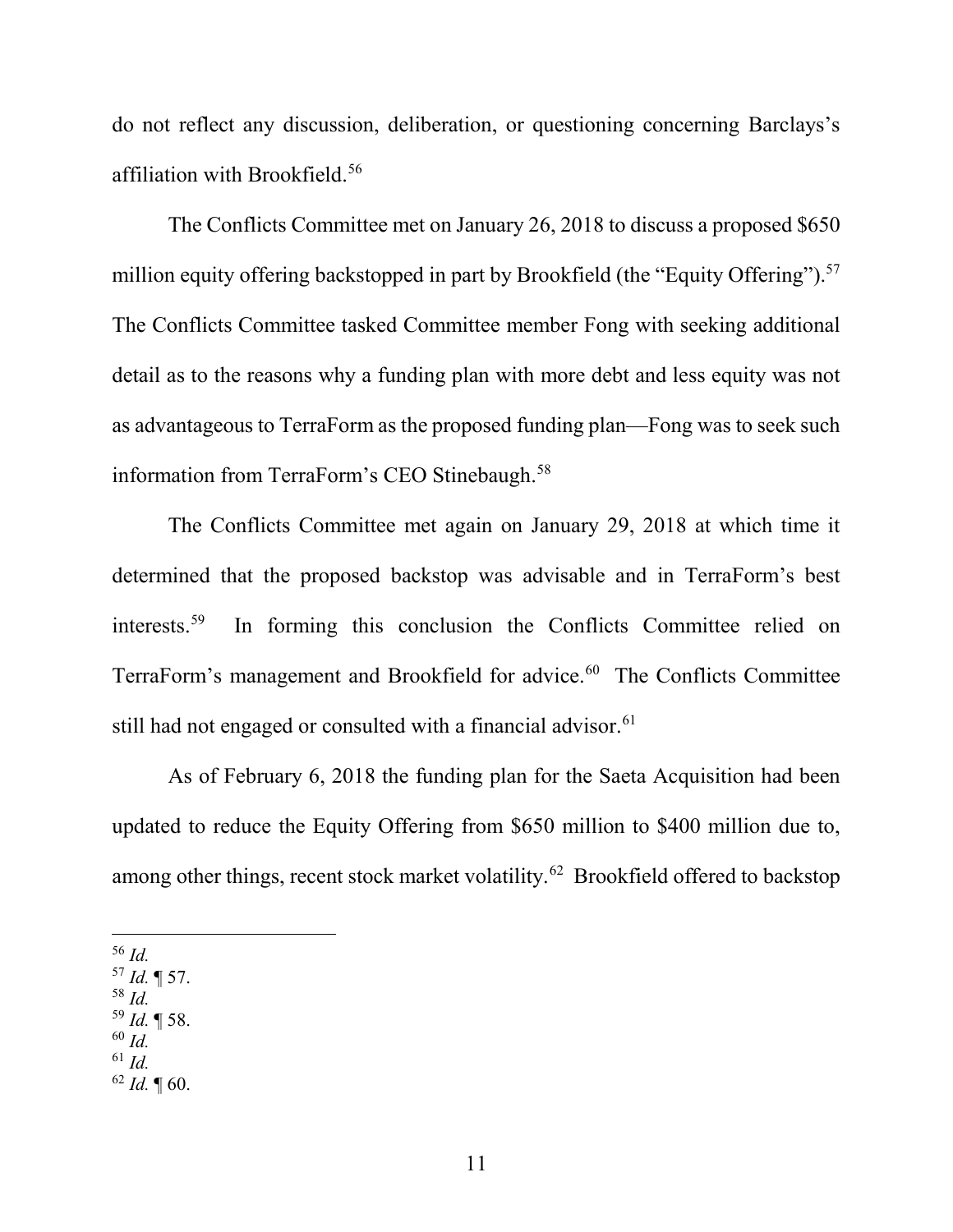the full amount of the anticipated \$400 million Equity Offering for no fee, so long as the offering price was equal to the five-day volume weighted average price ending the trading day prior to TerraForm's announcement of the Saeta Acquisition.<sup>63</sup> At a meeting that day the Conflicts Committee approved the equity backstop on these terms, as documented in a support agreement between TerraForm and Brookfield (the "Support Agreement").64

The Support Agreement provided that TerraForm's funding of the Saeta Acquisition via tender offer might include an equity offering of TerraForm common stock "on a pro rata basis to existing TerraForm stockholders of up to approximately \$400 million."<sup>65</sup> Brookfield agreed in the Support Agreement to backstop the Equity Offering if the offering price equaled TerraForm's five-day weighted average price ending February 6, 2018, which was  $$10.66$  per share.<sup>66</sup> Brookfield's backstop obligations were subject to successful commencement of the tender offer under applicable Spanish law and to prior effectiveness of the necessary TerraForm registration statement, if required.<sup>67</sup> TerraForm and Brookfield agreed that the pricing, size, and timing of the Equity Offering—including the decision to use the

- <sup>64</sup> *Id.* ¶ 61.
- $65$  *Id.*  $\P$  62.
- <sup>66</sup> *Id.* ¶ 63.
- <sup>67</sup> *Id.* ¶ 64.

 <sup>63</sup> *Id.*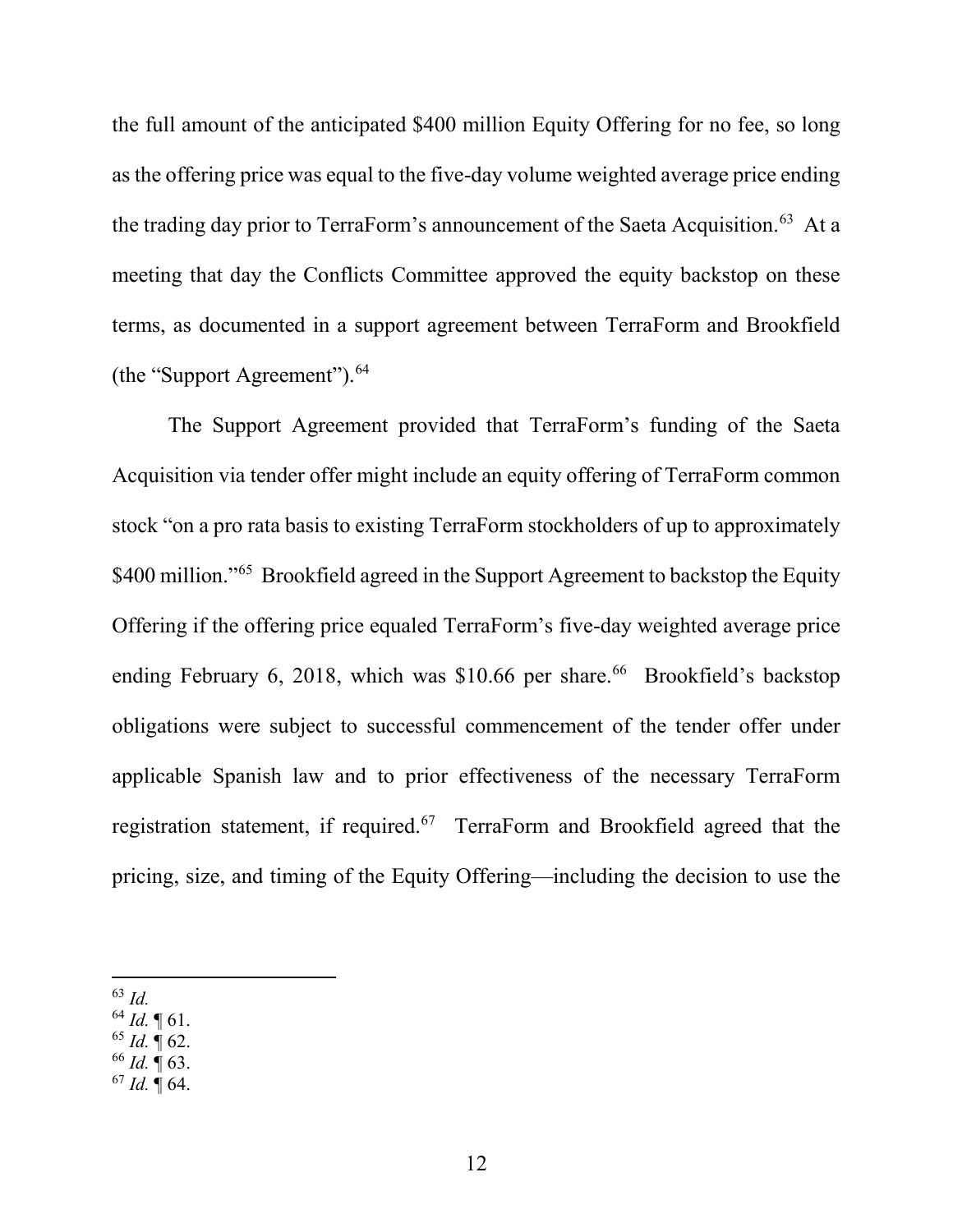backstop—would be subject to prior review and approval of the Conflicts Committee, together with any other necessary approvals.<sup>68</sup> Finally, it was agreed in the Support Agreement that TerraForm and the Conflicts Committee would retain an independent financial advisor—meaning independent from Brookfield—to provide advice regarding the Equity Offering.69

On February 7, 2018, TerraForm announced that it intended to launch a tender offer to acquire 100% of Saeta's outstanding shares for an aggregate purchase price of approximately \$1.2 billion (the "Tender Offer") and that TerraForm expected to fund the Tender Offer by (1) conducting a \$400 million equity issuance of TerraForm's Class A common stock (the Equity Offering) and (2) providing the remaining \$800 million using its available liquidity. 70 On May 3, 2018, TerraForm commenced the Tender Offer.<sup>71</sup>

TerraForm had filed a preliminary Form S-1 registration statement with the Securities and Exchange Commission ("SEC") on March 19, 2018 in connection with the planned public offering of \$400 million in TerraForm Class A Common stock.72 On May 10, 2018 TerraForm filed its definitive proxy statement with the

<sup>72</sup> *Id.* ¶ 68.

<sup>&</sup>lt;sup>68</sup> *Id.*  $\parallel$  65. The Complaint notes that "[t]he Support Agreement did not 'require TerraForm to make or complete any [e]quity [o]ffering' nor 'commit TerraForm to an [e]quity [o]ffering at any particular price, of any particular size or at any particular time.'" *Id*.

 $69$  *Id.* 166.

 $70$  *Id.*  $\sqrt{ }$  67.

 $^{71}$  *Id.*  $\overline{9}$  69.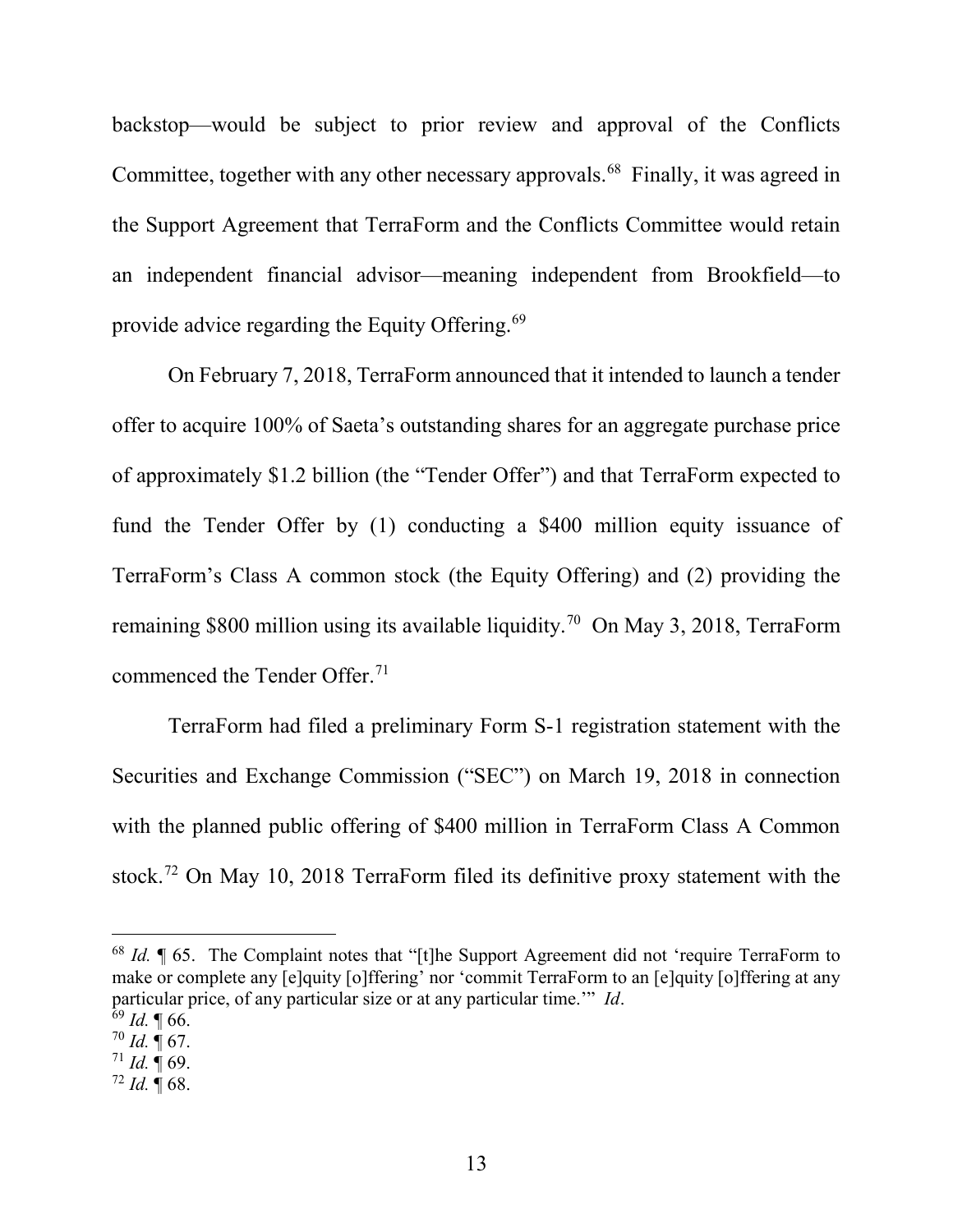SEC seeking stockholder approval for the issuance of up to 61 million shares of Class A Common stock in connection with the planned Equity Offering.73 TerraForm's stockholders approved the share issuance on May 23, 2018 at TerraForm's annual stockholder meeting.<sup>74</sup>

## *D. TerraForm Enters Into Private Placement with Brookfield*

Immediately after TerraForm's May 23, 2018 annual meeting, the Board met to discuss the Equity Offering and backstop.<sup>75</sup> TerraForm's CEO Stinebaugh proposed TerraForm raise \$650 million—rather than \$400 million—through the sale of equity because "the market expect[ed] a \$650 million total equity offering and that the impact to the returns on the Saeta transaction would not be material."76 TerraForm director Shah—also a Brookfield appointee—indicated that Brookfield would be prepared to increase the size of the backstop from \$400 million back up to \$650 million.<sup>77</sup> Stinebaugh then proposed that if the Equity Offering presented too much market risk, the full amount be offered to Brookfield through a private placement at \$10.66 per share.78 At the conclusion of the meeting, TerraForm's

- <sup>74</sup> *Id.* ¶ 71.
- <sup>75</sup> *Id.* ¶ 73.
- <sup>76</sup> *Id.*  $^{77}$  *Id.* ¶ 74.
- <sup>78</sup> *Id.*

 <sup>73</sup> *Id.* ¶ 70.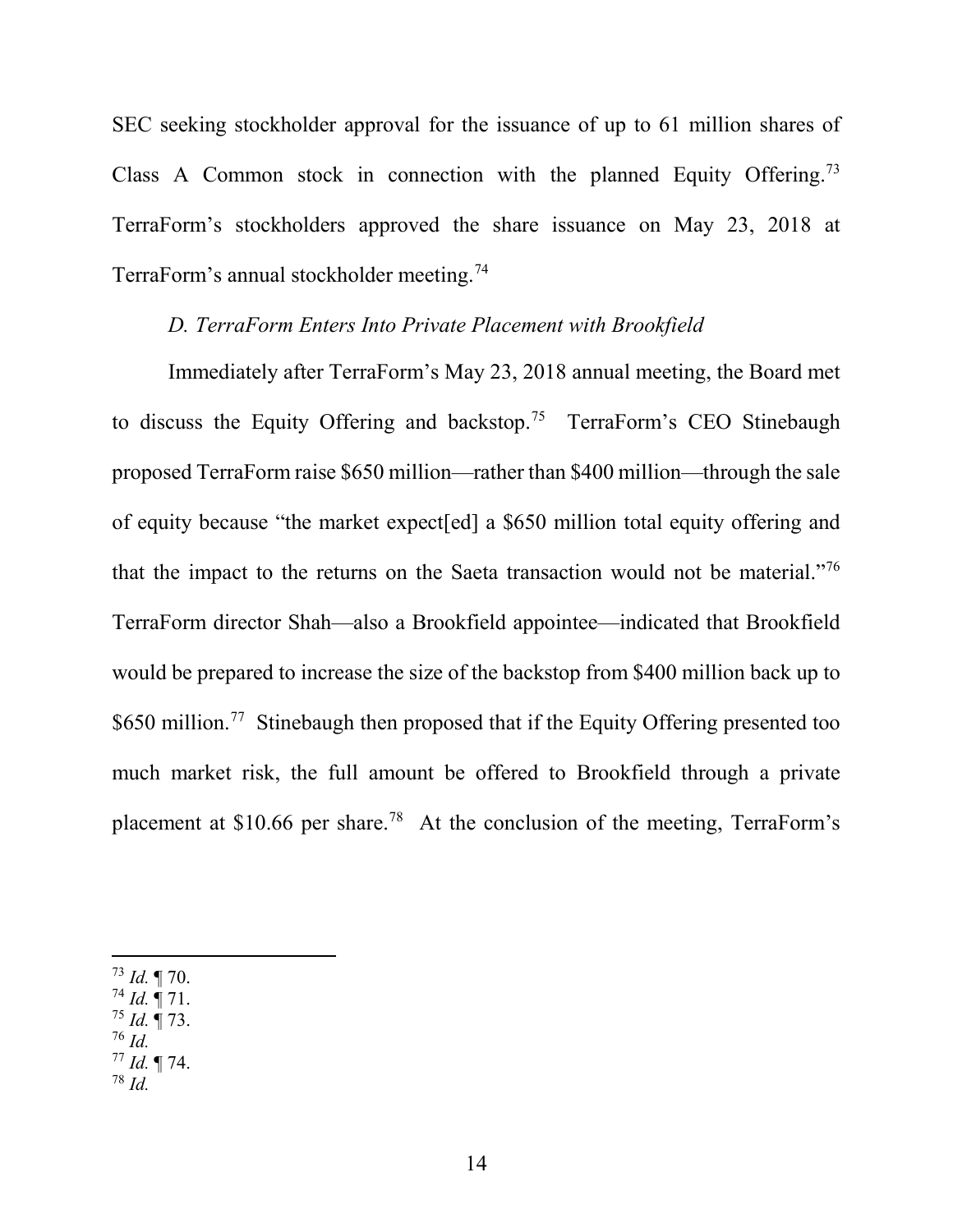Board determined that the Conflicts Committee should consider Brookfield's proposal to increase the size of the backstop to \$650 million.79

At the conclusion of the full Board meeting on May 23, 2018, the Conflicts Committee met to discuss the information that had just been presented.<sup>80</sup> There was no discussion of the proposed private placement and only a discussion of the proposed increase to the equity offering (to \$650 million) and commensurate increase in Brookfield's backstop.81

That same day, the Conflicts Committee had its first meeting with an independent financial advisor, Greentech Capital Advisors, LLC ("Greentech").<sup>82</sup> The Conflict Committee's minutes do not indicate when the Conflicts Committee determined to retain Greentech, why the Conflicts Committee chose to retain Greentech specifically, or whether the Conflicts Committee considered retaining other financial advisors.83 Greentech's written presentation to the Conflicts Committee contemplated that Brookfield would backstop the full \$650 million even though, according to meeting minutes, Brookfield first suggested the increased backstop only a few hours earlier.<sup>84</sup> Greentech's materials do not address or provide

- <sup>80</sup> *Id.* ¶ 77.
- <sup>81</sup> *Id.*
- <sup>82</sup> *Id.* ¶ 78. <sup>83</sup> *Id.* ¶ 77.
- <sup>84</sup> *Id.* ¶ 78.

 <sup>79</sup> *Id.* ¶ 76.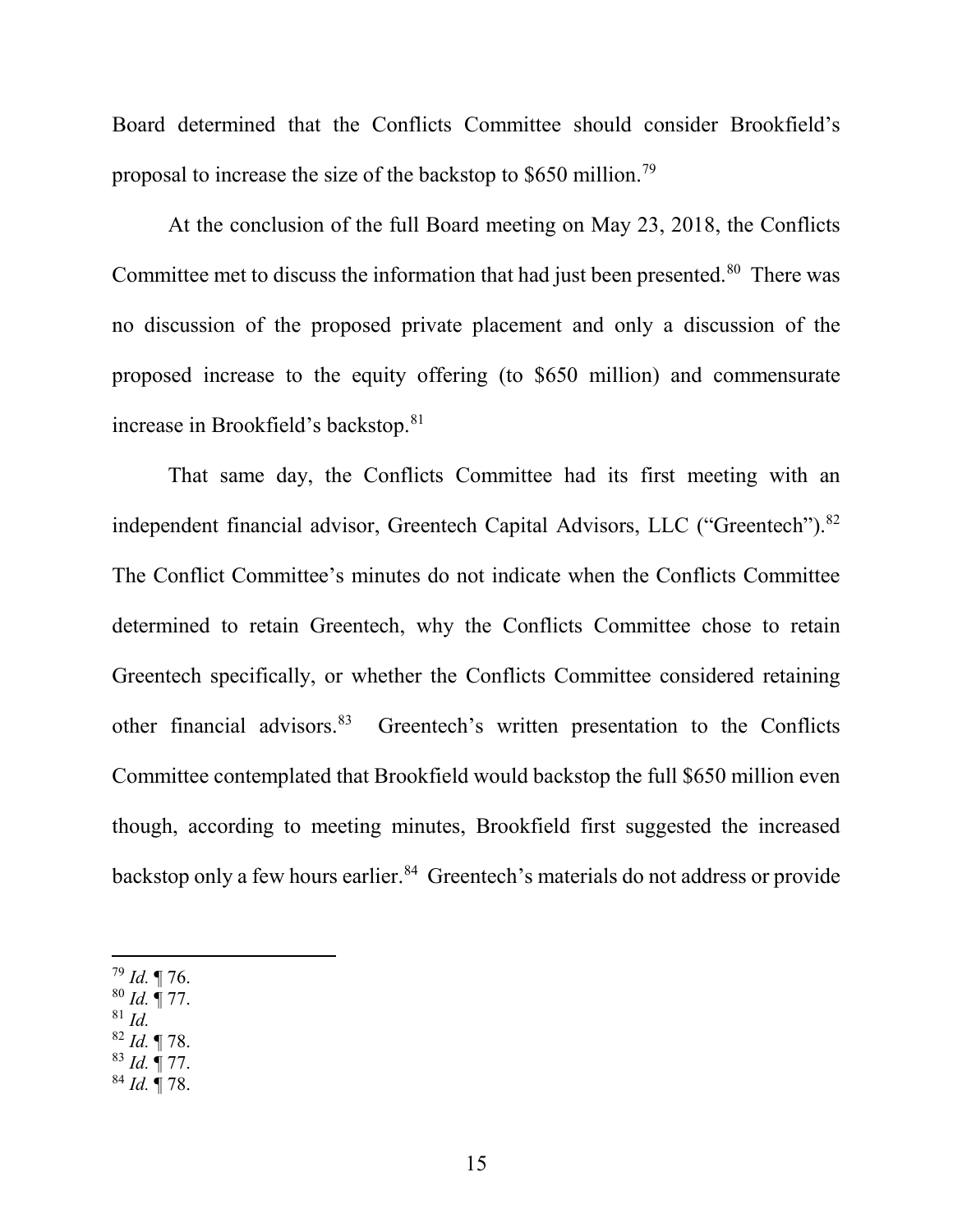advice related to the fairness of a private placement with Brookfield.<sup>85</sup> At the conclusion of the meeting, the Conflicts Committee directed Greentech to "coordinate" with Barclays.<sup>86</sup>

The Conflicts Committee met again the following day—May 24, 2018—and Greentech reviewed with the Conflicts Committee the materials provided the previous day.87 The Greentech materials remarked that "a \$650 million offering would be less favorable to [TerraForm] than a \$400 million offering because it would 'significantly reduce returns' and 'reduce the accretion from Saeta.'"88 The materials continued that the precedent transactions for the Equity Offering implied a total discount of 4%–7% which "would lead to a discounted stock price lower than Brookfield's backstop of \$10.66."89 Nonetheless, Greentech advised the Conflicts Committee that it would be "difficult to predict the price at which the Equity Offering could be executed (and whether it could be executed at a price above [\$10.66])."<sup>90</sup> Greentech also noted that a backstop covering the full amount of the Equity Offering "was very beneficial."<sup>91</sup> As with the previous day's meeting, there

85 *Id.*

<sup>86</sup> *Id.*

<sup>87</sup> *Id.* ¶ 79.

<sup>88</sup> *Id.* ¶ 80.

- <sup>89</sup> *Id.* ¶ 81.
- <sup>90</sup> *Id.* ¶ 82.
- <sup>91</sup> *Id.* ¶ 83.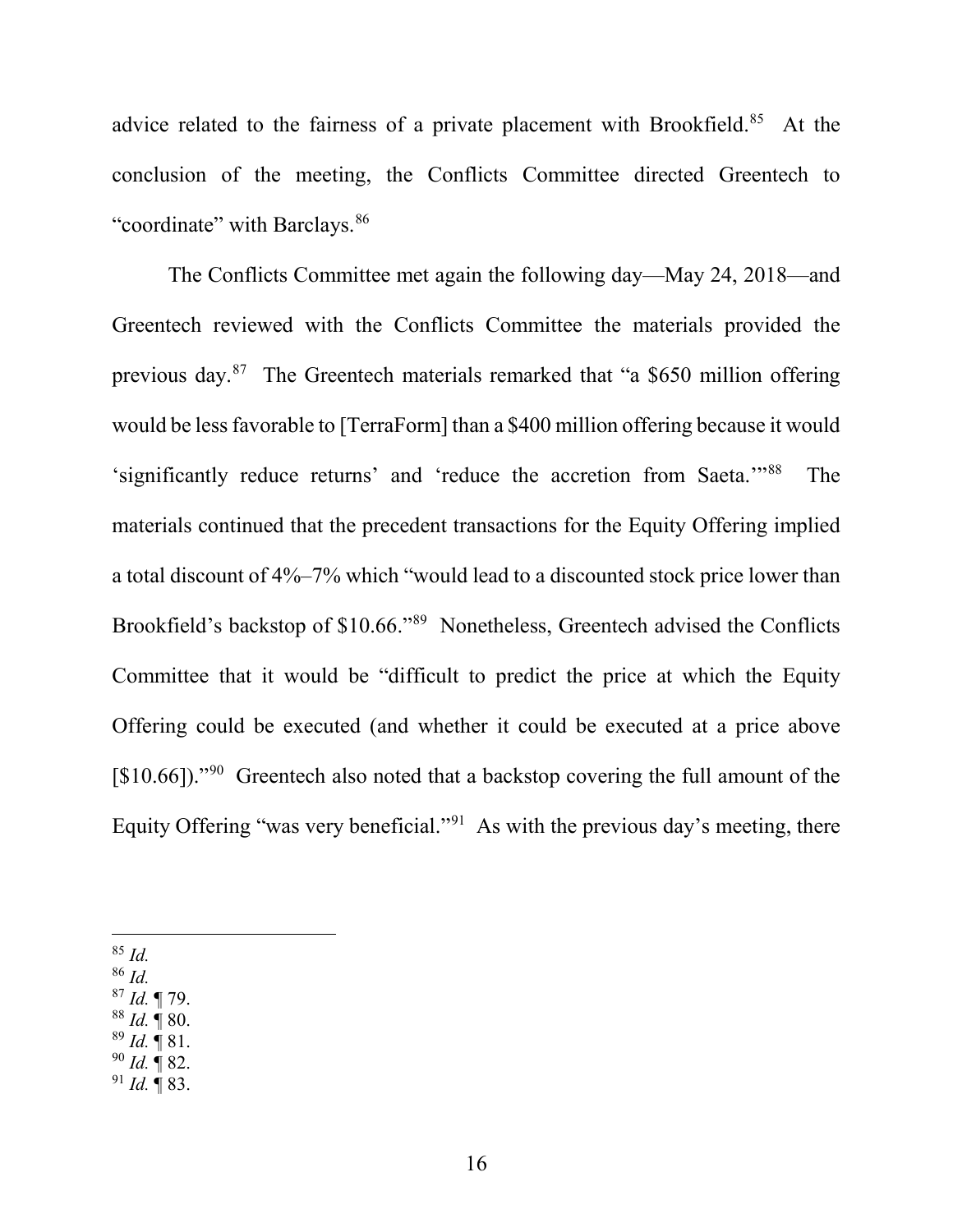was no discussion of the proposed private placement.<sup>92</sup> At the conclusion of the meeting, the Conflicts Committee approved an increase of the backstop to \$650 million and amendment to the Support Agreement reflecting such increase.<sup>93</sup>

On May 25, 2018, the Conflicts Committee met once again, and, following discussion with Greentech concerning the Equity Offering and backstop, the Conflicts Committee invited Stinebaugh and other Brookfield representatives to join the meeting.<sup>94</sup> The meeting minutes suggest that Brookfield viewed the backstop and the private placement as one in the same—*i.e.* that that backstop was an agreement to sell \$650 million in stock to Brookfield regardless of whether TerraForm sold any equity to the public.<sup>95</sup> The Conflicts Committee however received no advice concerning whether a private placement with Brookfield was in TerraForm's best interests or in any way superior to other financing alternatives besides the Equity Offering.<sup>96</sup> Both Barclays and Greentech did opine that the Equity Offering would likely be priced below TerraForm's trading price (and thus below the backstop price).<sup>97</sup> However, the Complaint criticizes both Barclays' and Greentech's comparable transactions analyses on which they respectively relied in

- <sup>94</sup> *Id.* ¶ 85.
- <sup>95</sup> *Id.*
- <sup>96</sup> *Id.* ¶ 86.
- <sup>97</sup> *Id.* ¶ 87.

 <sup>92</sup> *Id.*

<sup>93</sup> *Id.* ¶ 84.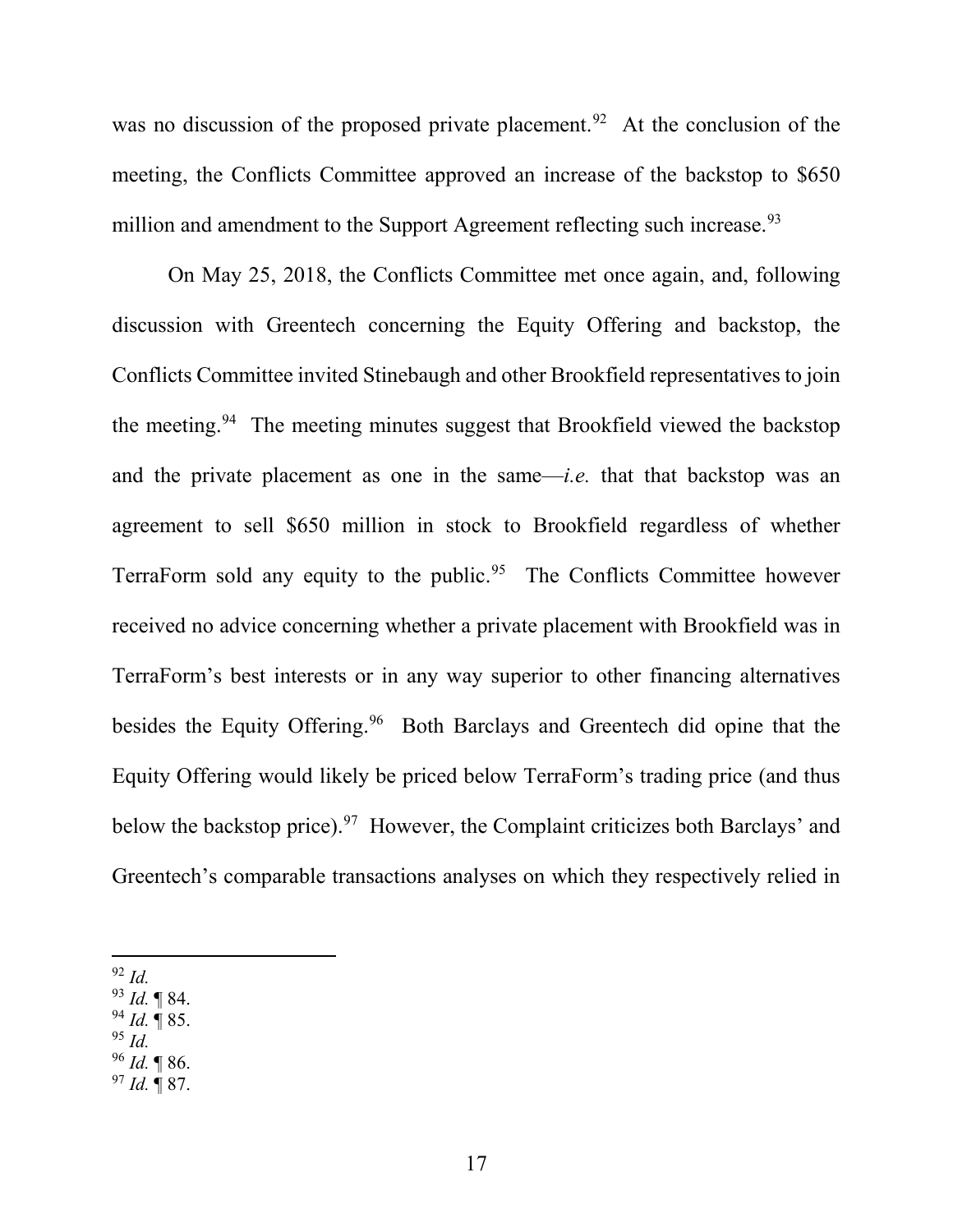forming this conclusion.<sup>98</sup> At the conclusion of the May 25, 2018 meeting, the Conflicts Committee reaffirmed its approval of the increase in the backstop to \$650 million.<sup>99</sup>

The Conflicts Committee reconvened on May 29, 2018.<sup>100</sup> The meeting was attended by representatives of Brookfield, including Stinebaugh and Shah, as well as Barclays.101 Barclays and the Conflicts Committee discussed certain qualitative benefits of the Equity Offering, but Barclays advised the Conflicts Committee that a marketed equity offering would likely be at a 5%–8% discount to TerraForm's trading price and therefore below the backstop price  $(\$10.66)$ .<sup>102</sup> Barclays stated that they did not recommend proceeding with the Equity Offering unless the Conflicts Committee was comfortable with the Equity Offering pricing at an 8% discount to market price (that is, the high range of Barclays' projected discount).<sup>103</sup>

The Conflicts Committee met again on June 4, 2018, at which time it was clear that Spanish authorities required all funding for the Saeta Acquisition to be in

 <sup>98</sup> *Id.* ¶¶ 81, 87.

<sup>99</sup> *Id.* ¶ 88.

 $100$  *Id.*  $\P$  90.

<sup>101</sup> *Id.*

<sup>&</sup>lt;sup>102</sup> *Id.*  $\parallel$  91. The qualitative benefits included "(i) providing [TerraForm]with an opportunity directly to address the investor community and communicate [TerraForm's] story and fundamental value, (ii) increasing [TerraForm's] public float and reducing equity overhang, (iii) building and diversifying [TerraForm's] stockholder base and (iv) paving a pathway for subsequent offerings." *Id*.

<sup>103</sup> *Id.*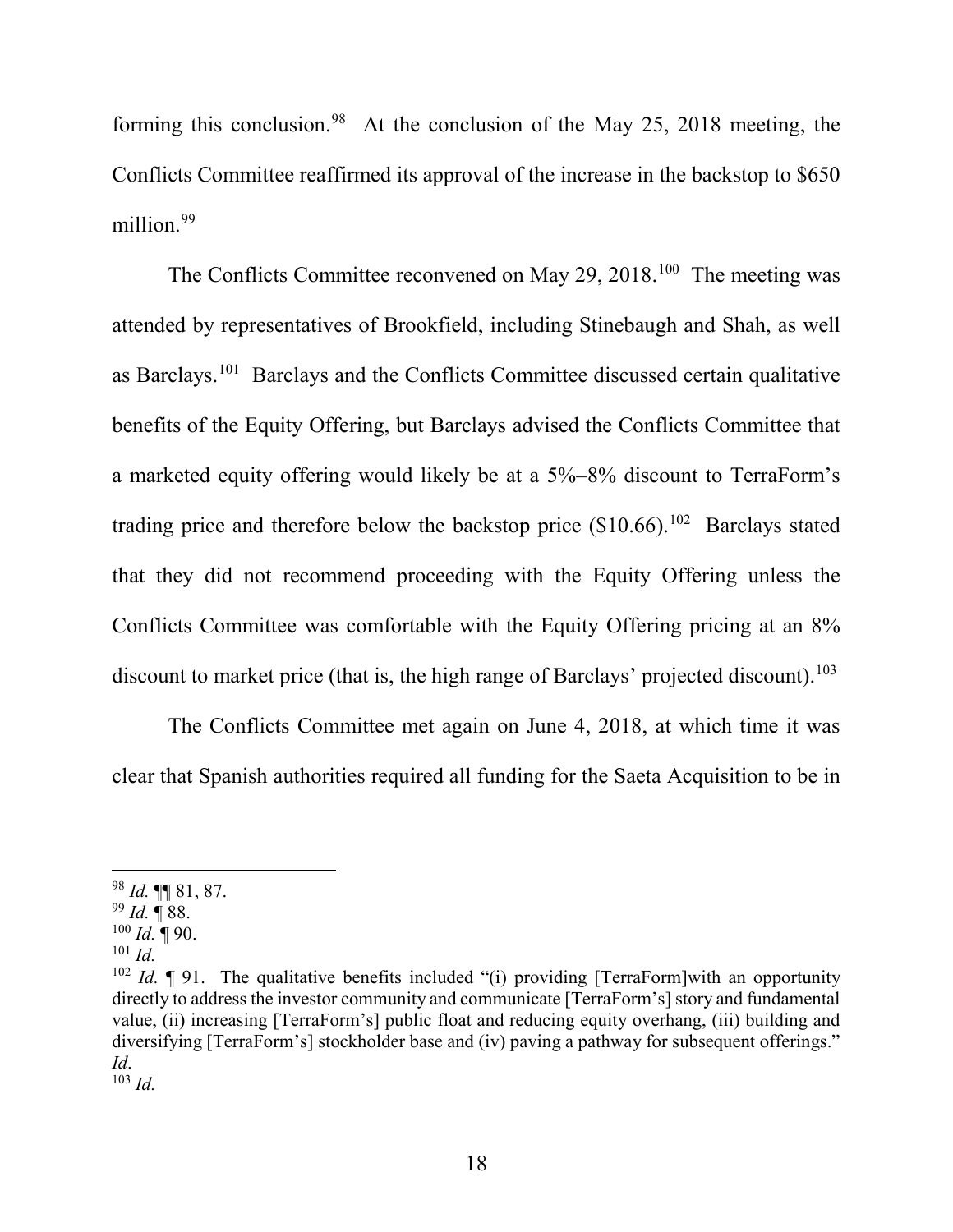place within a week (by June 11, 2018).<sup>104</sup> Barclays reiterated their view on the likely discount should TerraForm proceed with the Equity Offering even though Barclays had not received any "price feedback" from investors.<sup>105</sup> Barclays also told the Conflicts Committee that Barclays "was not willing to proceed with the Equity Offering unless [TerraForm] was willing to forego exercising the [backstop] after the Equity Offering had been launched and to consummate the Equity Offering at the per share price fixed by the market."106 TerraForm's management advised the Conflicts Committee that it recommended that TerraForm exercise the backstop in lieu of proceeding with the Equity Offering.<sup>107</sup> That is, though the backstop was originally conceived to "backstop" any amount of the Equity Offering that was not purchased by existing TerraForm stockholders, TerraForm management recommended doing away with the public offering aspect and instead simply sell the entire amount of the proposed offering directly to Brookfield. Despite the fact that the Conflicts Committee never received advice concerning a private placement with Brookfield, the Conflicts Committee accepted TerraForm management's recommendation and approved full exercise of the backstop—that is, a private placement of \$650 million of TerraForm stock with Brookfield at \$10.66 per share

- $105$  *Id.*
- <sup>106</sup> *Id.*
- <sup>107</sup> *Id.* ¶ 93.

 <sup>104</sup> *Id.* ¶ 92.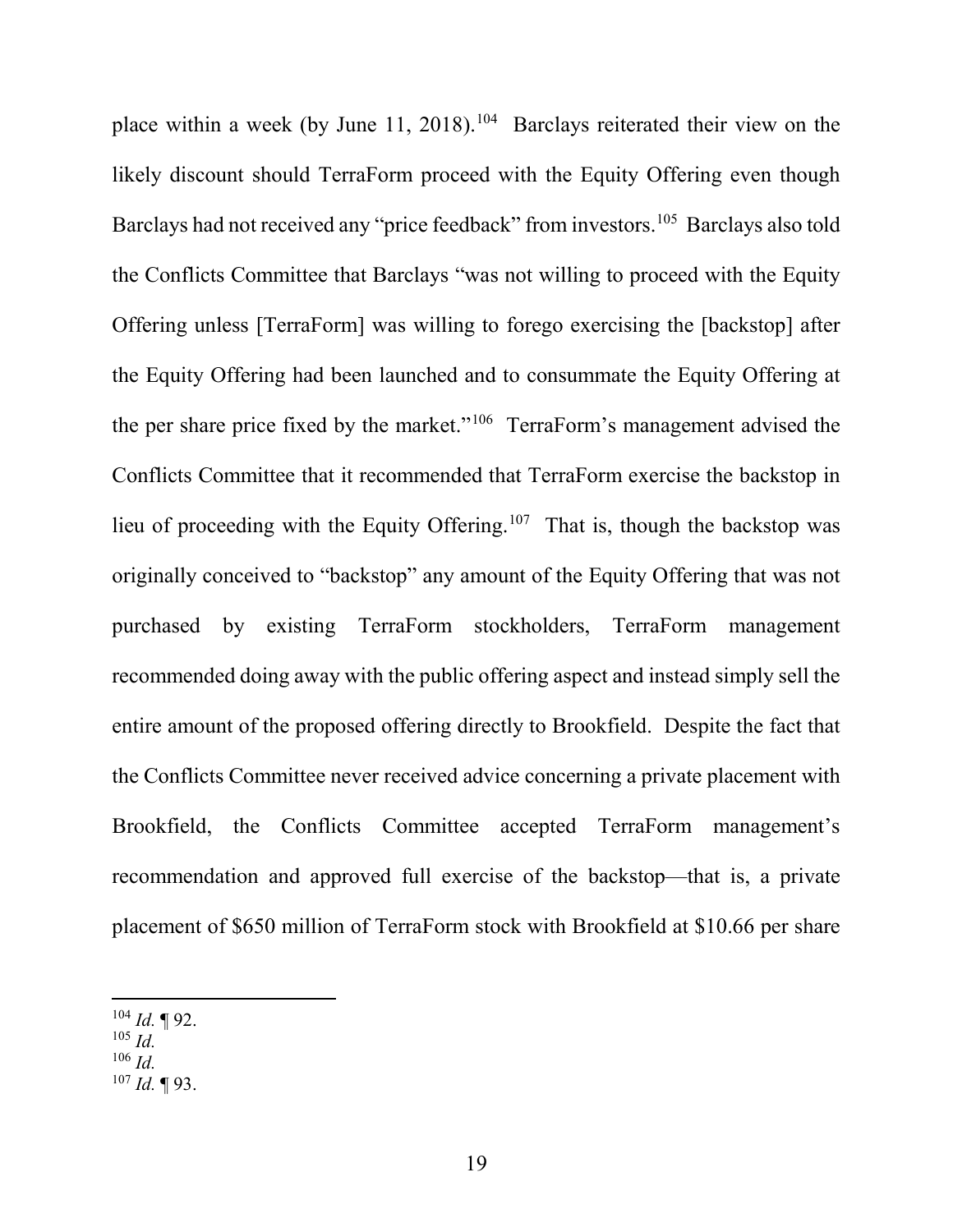(the "Private Placement").108 Upon completion of the Private Placement, Brookfield (through its affiliates) owned  $65.3\%$  of TerraForm's outstanding common stock.<sup>109</sup>

With the \$650 million received from Brookfield, and \$471 million in available liquidity, TerraForm acquired approximately 95% of Saeta's shares for an aggregate of \$1.12 billion.<sup>110</sup> Following the tender offer, TerraForm completed a squeeze-out under Spanish law for the remaining shares of Saeta that were not tendered.<sup>111</sup> TerraForm's stock increased in the aftermath of the Saeta Acquisition and by June 25, 2018 TerraForm's stock was trading at \$11.77 per share (more than 10% higher than the Private Placement price). $112$ 

In October 2019, TerraForm conducted a \$250 million public offering for 14,907,573 shares of common stock at a price of  $$16.77$  per share.<sup>113</sup> Concurrent with this offering, Brookfield entered into a second private placement, purchasing 2,981,514 shares of common stock for \$16.77 per share.<sup>114</sup> Brookfield did not purchase enough shares in this offering to maintain its equity percentage, which subsequently decreased from 65.3% to 61.5%.<sup>115</sup>

- $111$  *Id.* ¶ 97.
- <sup>112</sup> *Id.* ¶ 98.

<sup>114</sup> *Id.*

 <sup>108</sup> *Id.*

 $109$  *Id.* 194.

 $110$  *Id.* **¶** 95–96.

<sup>113</sup> *Id.* ¶ 106 n.19.

<sup>115</sup> *Id.* ¶¶105–06.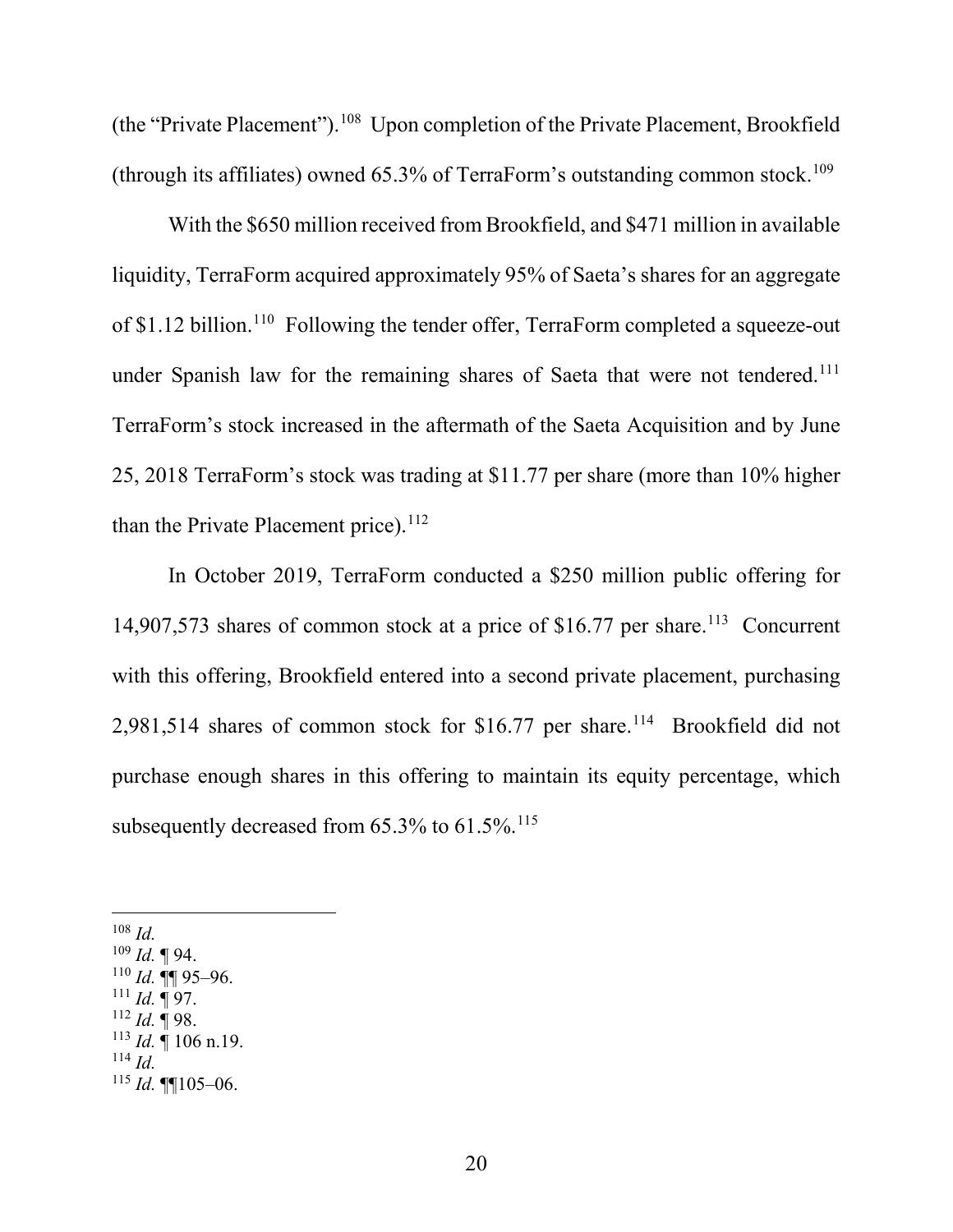### *E. Procedural History*

Plaintiff Rosson filed a complaint challenging Private Placement on September 19, 2019 alleging breach of fiduciary against Brookfield, and its affiliates (Orion Holdings and BRP Holdings).<sup>116</sup> Plaintiff City of Dearborn Police and Fire Revised Retirement System (Chapter 23) filed a separate complaint on January 27, 2020 also challenging the Private Placement and bringing fiduciary duty claims against Brookfield and the same affiliates, but additionally bringing breach of fiduciary duty claims against Brookfield's director appointees (Lawson, Goldgut, Legault, and Shah), and TerraForm's CEO (Stinebaugh). On February 13, 2020, the Rosson and City of Dearborn actions were consolidated, Rosson and City of Dearborn were appointed as Lead Plaintiffs, and City of Dearborn's complaint was designated as the operative Complaint.<sup>117</sup>

The Complaint alleges three counts of breach of fiduciary duty. Count I is brought against Brookfield, Orion Holdings, and BRP Holdings as controlling stockholders.<sup>118</sup> Count II is brought against Lawson, Goldgut, Legault, and Shah.<sup>119</sup>

 <sup>116</sup> *See* Verified Stockholder Derivative and Class Action Complaint for Breach of Fiduciary Duties, C.A. No. 2019-0757, Dkt. No. 1.

<sup>&</sup>lt;sup>117</sup> See generally Stip. and Order of Consolidation and Appointment of Lead Pls. and Co-Lead Counsel, Dkt. No. 19.

<sup>118</sup> *See* Compl. ¶¶ 131–41.

<sup>119</sup> *See id.* ¶¶ 142–45.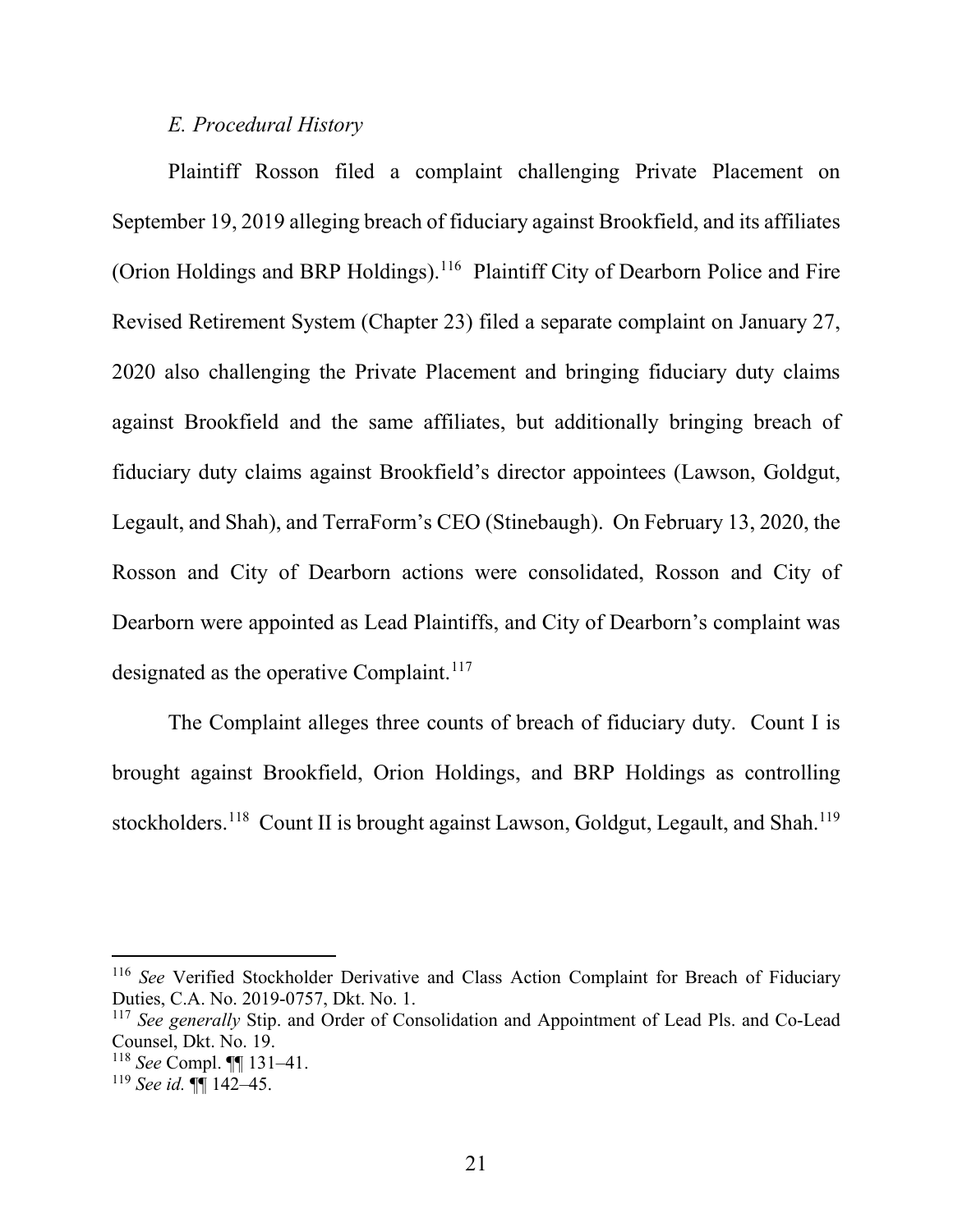Count III is brought against Stinebaugh.<sup>120</sup> All three counts were brought both derivatively and directly.

On March 26, 2020, the Defendants moved to dismiss the Plaintiffs' direct claims and stay the Plaintiffs' derivative claims.<sup>121</sup> On April 23, 2020, I denied the motion to stay the derivative claims orally.<sup>122</sup> On May 27, 2020, the Plaintiffs moved to strike certain of the affirmative defenses in the Defendants' Partial Answer.<sup>123</sup> On July 16, 2020, I heard Oral Argument on the Motion to Dismiss and Motion to Strike and considered the matters submitted for decision on that date.<sup>124</sup> On July 31, 2020, all outstanding TerraForm shares not already owned by Brookfield were acquired by Brookfield affiliates Brookfield Renewable Partners L.P. and Brookfield Renewable Corporation.<sup>125</sup> In light of that merger, I granted an order dismissing the derivative counts of the Complaint.126 Because the Plaintiffs' previous Motion to Strike was exclusively concerned with the Defendants' affirmative defenses to the derivative claims,127 the Order of Partial Dismissal renders the Motion to Strike moot. Accordingly, this Opinion addresses only the Defendants' Motion to Dismiss.

 <sup>120</sup> *See id.* ¶¶ 146–49.

<sup>&</sup>lt;sup>121</sup> *See generally* Defs.' Mot to Dismiss and Stay, Dkt. No. 24.

<sup>122</sup> *See generally* Tr. of Oral Arg., Dkt. No. 78.

<sup>123</sup> *See generally* Pls.' Mot. to Strike, Dkt. No. 50.

<sup>124</sup> *See generally* Tr. of Oral Arg., Dkt. No. 78.

<sup>&</sup>lt;sup>125</sup> See generally Stip. and Order of Partial Dismissal, Dkt. No. 80.

<sup>126</sup> *See generally id.*

<sup>&</sup>lt;sup>127</sup> See generally Defs.' Partial Answer and Affirmative Defenses, Dkt. No. 43.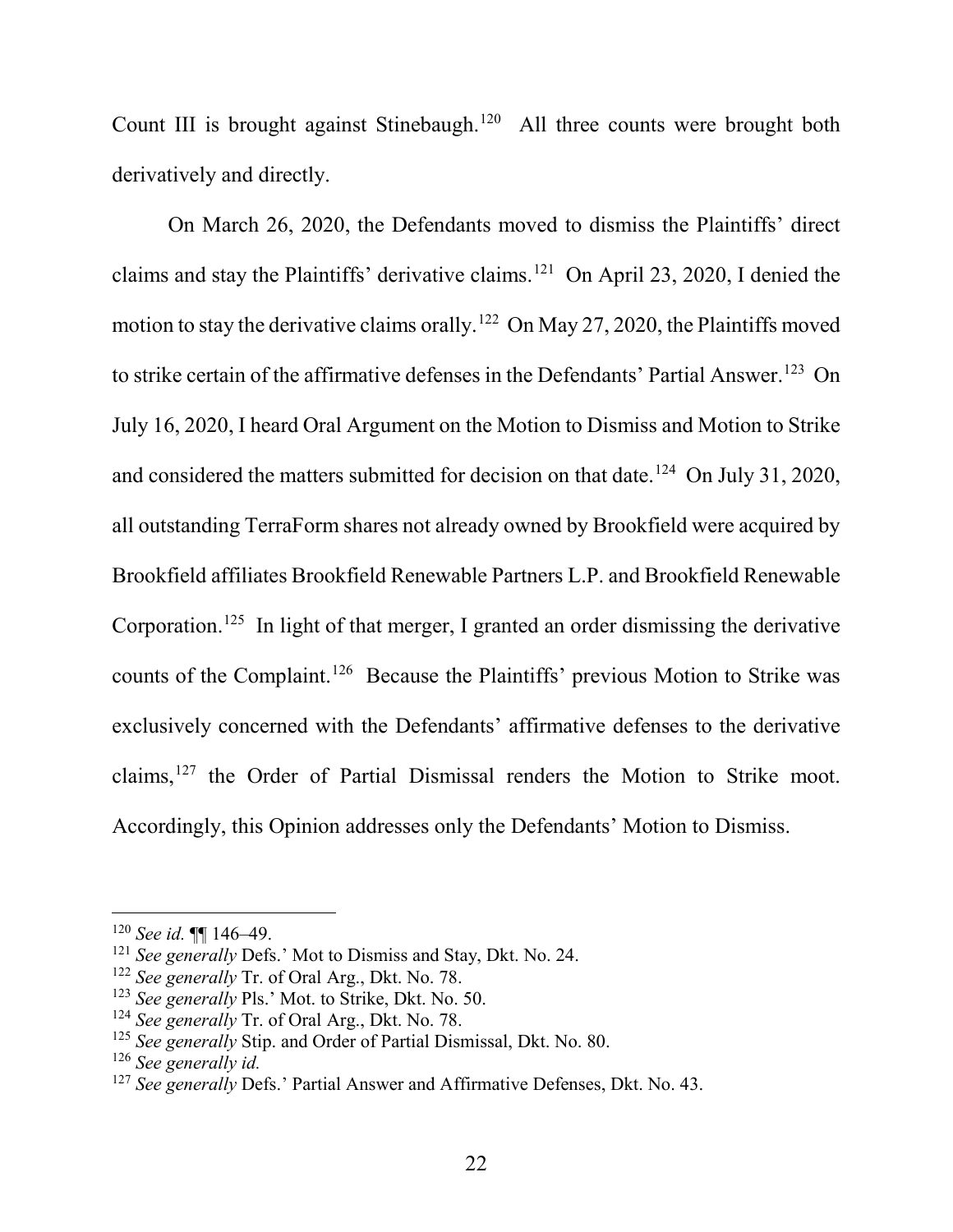#### **II. ANALYSIS**

"A controlling stockholder owes fiduciary duties to the corporation and its minority stockholders, and it is 'prohibited from *exercising corporate power* . . . so as to advantage itself while disadvantaging the corporation.'"128 This Memorandum Opinion resolves whether the Plaintiffs have adequately alleged that the Private Placement breached fiduciary duties Brookfield owed *directly* to TerraForm's minority stockholders, or whether the Plaintiffs have instead alleged claims of harm to TerraForm directly, and the minority stockholders only derivatively.

### *A. Relevant Legal Standard*

The Defendants have moved to dismiss this action pursuant to Court of Chancery Rule  $12(b)(6)$ .<sup>129</sup> The path to dismissal under Rule  $12(b)(6)$  motion is well-worn:

(i) all well-pleaded factual allegations are accepted as true; (ii) even vague allegations are well-pleaded if they give the opposing party notice of the claim; (iii) the Court must draw all reasonable inferences in favor of the nonmoving party; and (iv) dismissal is inappropriate unless the plaintiff would not be entitled to recover under any reasonably conceivable set of circumstances susceptible of proof.<sup>130</sup>

 <sup>128</sup> *Carr v. New Enter. Assocs., Inc.*, 2018 WL 1472336, at \*22 (Del. Ch. Mar. 26, 2018) (quoting *Thorpe v. CERBCO, Inc.*, 1995 WL 478954, at \*8 (Del. Ch. Aug. 9, 1995).

 $129$  Ct. Ch. R. 12(b)(6).

<sup>130</sup> *Savor, Inc. v. FMR Corp.*, 812 A.2d 894, 896–97 (Del. 2002) (footnotes and internal quotation marks omitted).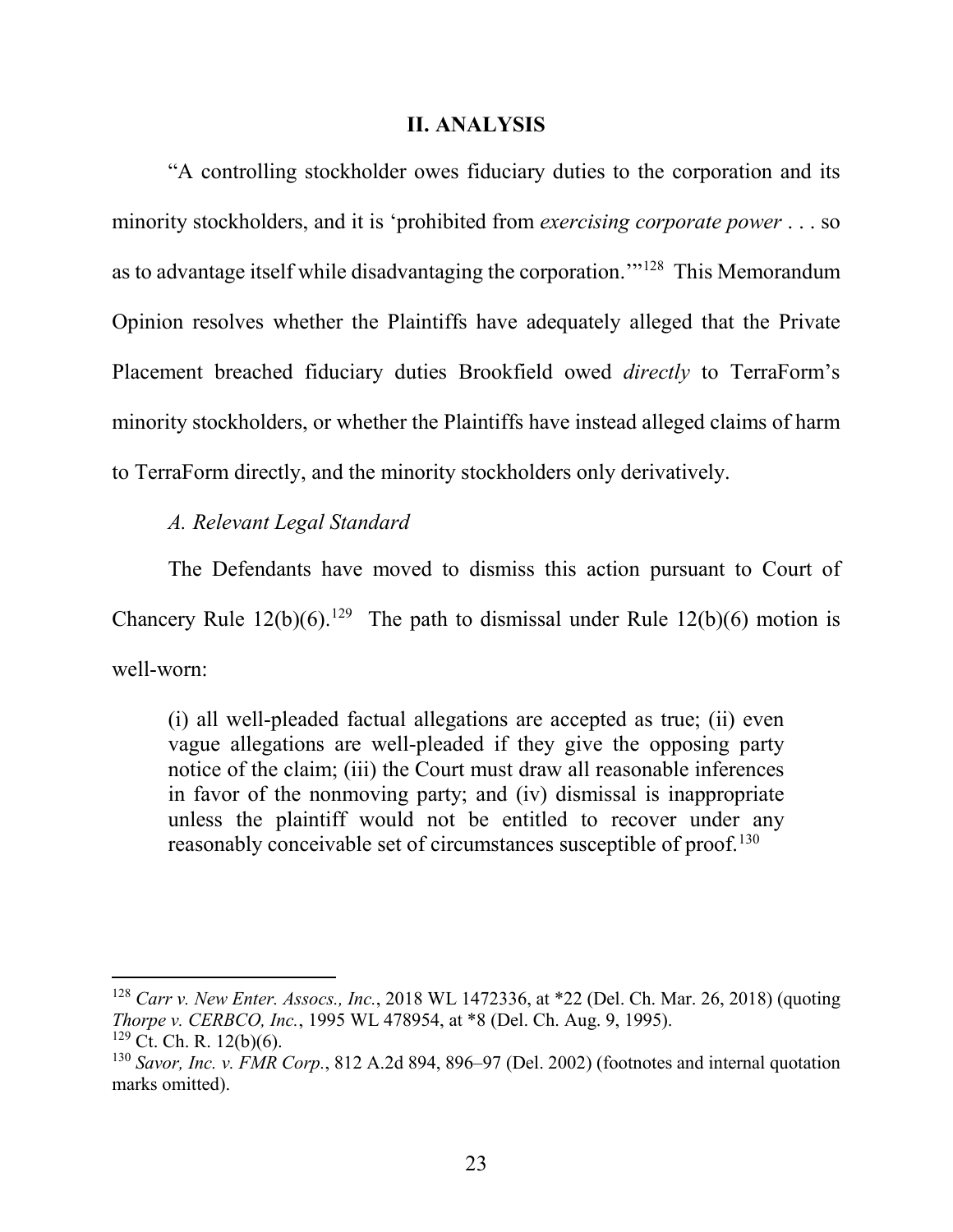When reviewing a motion to dismiss, the Court may take into consideration documents incorporated into the pleadings by reference and judicially noticeable facts available in public SEC filings. $131$ 

The Defendants suggest that the Plaintiffs lack standing to seek redress for the injury they allege. The issue of whether the Plaintiffs have standing is an issue precedent to consideration of a complaint, and is an issue of law.132

### *B. Standing*

The doctrinal front on which this Motion is contested is whether the Plaintiffs have standing to pursue direct claims against Brookfield for breach of fiduciary duty. Standing "refers to the right of a party to invoke the jurisdiction of a court to enforce a claim or to redress a grievance" and "is a threshold question that must be answered by a court affirmatively to ensure that the litigation before the tribunal is a case or controversy that is appropriate for the exercise of the court's judicial powers."133

In support of their Motion to Dismiss, the Defendants contend that the Plaintiffs' claims are exclusively derivative claims belonging to Terraform. Consequently, the Plaintiffs lack standing to pursue such claims directly. In *Tooley v. Donaldson, Lufkin & Jenrette, Inc.*, <sup>134</sup> the Delaware Supreme Court held that the

 <sup>131</sup> *Reith v. Lichtenstein*, 2019 WL 2714065, at \*1 (Del. Ch. June 28, 2019).

<sup>132</sup> *El Paso Pipeline GP Co., L.L.C. v. Brinckerhoff*, 152 A.3d 1248, 1256 (Del. 2016).

<sup>133</sup> *Dover Historical Soc'y. v. City of Dover Planning Comm'n*, 838 A.2d 1103, 1110 (Del. 2003) (citations and internal quotation marks omitted).

<sup>134</sup> 845 A.2d 1031 (Del. 2004).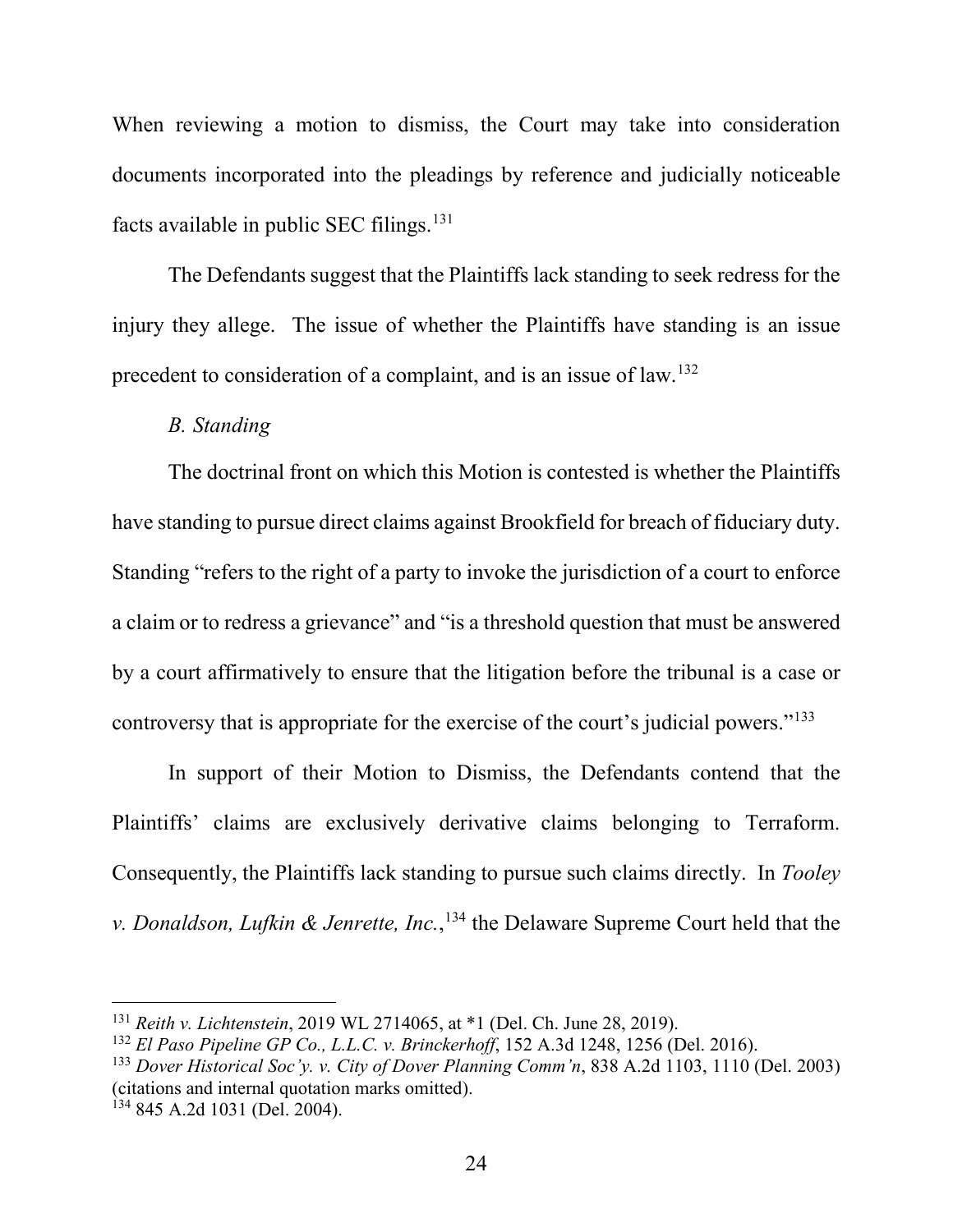determination of whether a stockholder's claim is direct or derivative "must turn *solely* on the following questions: (1) who suffered the alleged harm (the corporation or the suing stockholders, individually); and (2) who would receive the benefit of any recovery or other remedy (the corporation or the stockholders, individually)?"<sup>135</sup> Per the Defendants, the claims asserted—though purportedly brought directly—are derivative under *Tooley*, and hence, the Plaintiffs can have no "right to bring an individual action for injuries affecting [their] legal rights as [] stockholder[s]."<sup>136</sup>

The Plaintiffs' retort is twofold. First, the Complaint states direct claims under *Gentile v. Rossette*. <sup>137</sup> Second, the Complaint states direct claims under *Tooley* alone—even without relying on *Gentile*. I evaluate these arguments in reverse order below, finding first that the Complaint does not state direct claims without *Gentile*, but that it does state direct claims under *Gentile*'s rationale. I note ongoing uncertainty over whether *Gentile* remains good law, but find that it is binding Delaware Supreme Court precedent, and thus controlling here.

# *C. The Complaint Does Not State Direct Claims under a Classic Tooley Analysis*

The Plaintiffs argue that they have made adequate direct claims without relying on the *Gentile* doctrine. They allege that the Private Placement inflicted

 <sup>135</sup> *Id.* at 1033.

<sup>136</sup> *Id.* at 1036.

<sup>137</sup> 906 A.2d 91 (Del. 2006).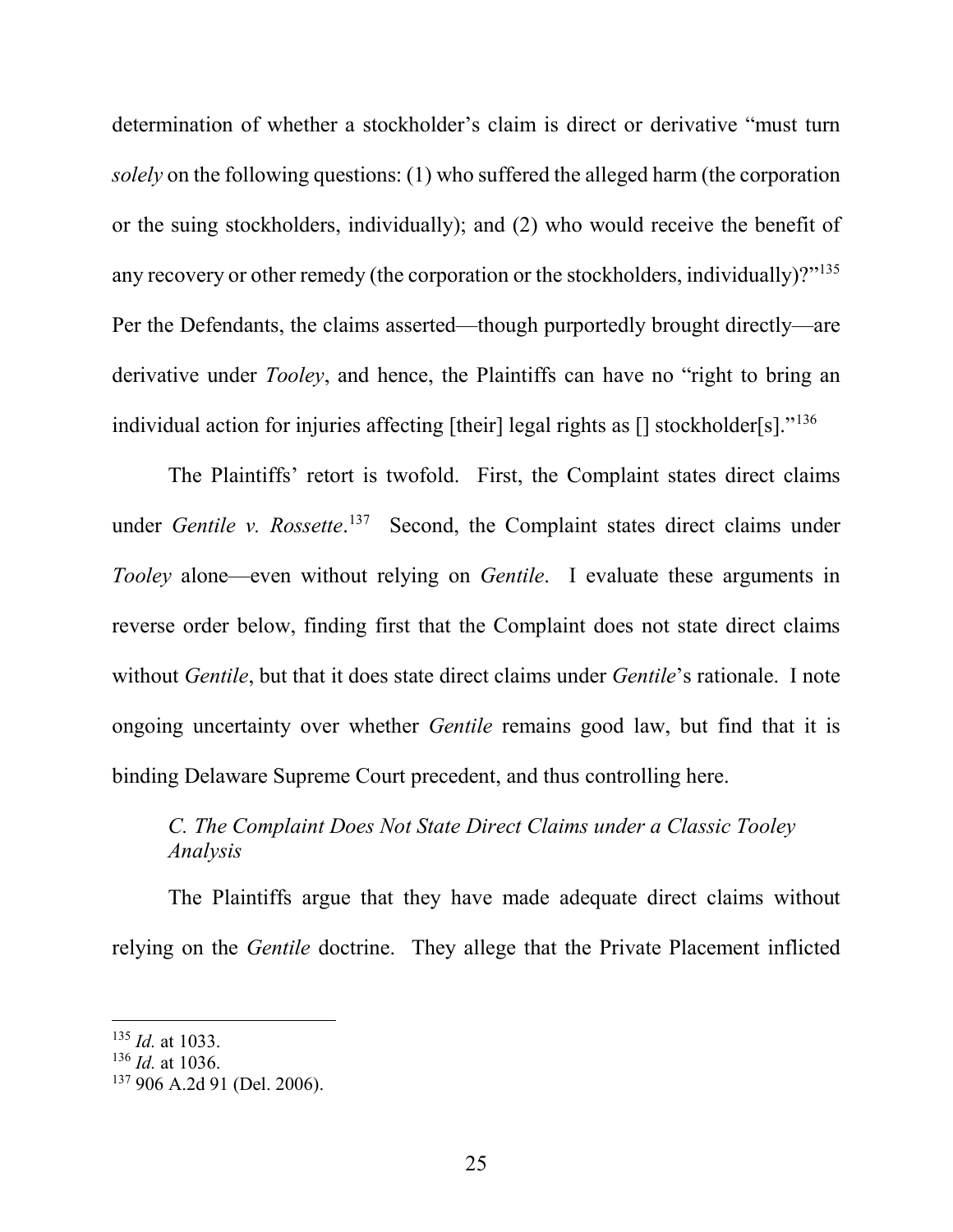*direct* harm on TerraForm's minority stockholders based on the increase in Brookfield's voting power from 51% to 65.3%. Specifically, the Complaint pleads that the Private Placement "solidified Brookfield's control" over TerraForm.138 In briefing, the Plaintiffs contend that without the Private Placement Brookfield would have eventually lost absolute majority control. They also maintain that Brookfield's increased voting power gave it the ability to eliminate or change minority stockholder protections in TerraForm's Charter.<sup>139</sup> Thus, per the Plaintiffs, the Private Placement worked a direct injury on the minority stockholders.

I note that, because I find *Gentile* controlling below, I could simply deny the Motion to Dismiss on that basis. Because the *Tooley* analysis necessarily informs the Defendants' argument that *Gentile* is no longer viable precedent, and because of the procedural posture here, which seems likely to involve a request for interlocutory appellate relief, I find it appropriate to first briefly examine the Motion to Dismiss under the rubric set out in *Tooley.*

## 1. Dilution is Typically a Derivative Claim Under *Tooley*

Under *Tooley*, in order to plead a direct claim a "stockholder must demonstrate that the duty breached was owed to the stockholder and that he or she

 <sup>138</sup> Compl. ¶ 10.

<sup>139</sup> Pls.' Answering Br. in Opp'n to Defs.' Mot. to Dismiss, Dkt. No. 44, at 22–23.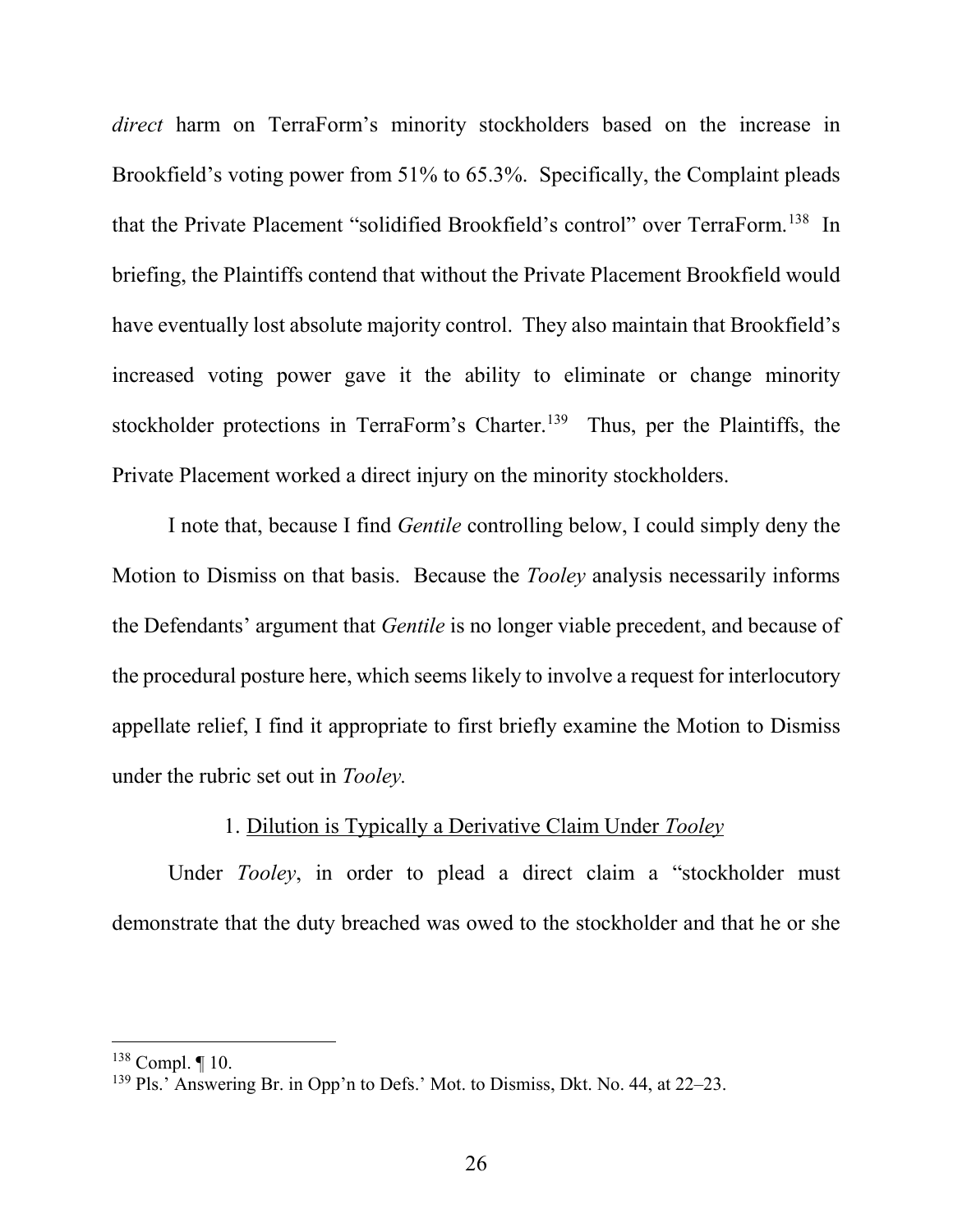can prevail without showing an injury to the corporation."140 Ordinarily, claims of corporate overpayment<sup>141</sup> are not regarded as direct "because any dilution in value of the corporation's stock is merely the unavoidable result (from an accounting standpoint) of the reduction in the value of the entire corporate entity, of which each share of equity represents an equal fraction."<sup>142</sup> In fact, corporate overpayment is the quintessence of a claim belonging to an entity: that fiduciaries, acting in a way that breaches their duties, have caused the entity to exchange assets at a loss. This rationale extends even where a controlling stockholder allegedly causes a corporate overpayment in stock and consequent dilution of the minority interest. This claim is still derivative. If the issuance was for adequate value, obviously, it did not work a detriment to the stockholder. In that case, the minority simply beneficially owns a smaller percentage of a bigger corporate pie, enlarged by the proceeds of the sale of equity; the value of its slice remains the same. If the transaction was for inadequate value, the worth of the stockholder's interest is reduced to the extent the entity was harmed, a classic derivative claim.

 The harm is suffered by the entity, and restoring value to the entity would make both it and, derivatively, its stockholders, whole. While the situation

 <sup>140</sup> *Tooley*, 845 A.2d at 1039.

<sup>&</sup>lt;sup>141</sup> That is, claims that the corporation has overpaid for the asset received, and that the controller *underpaid*. 142 *Gentile*, 906 A.2d at 99.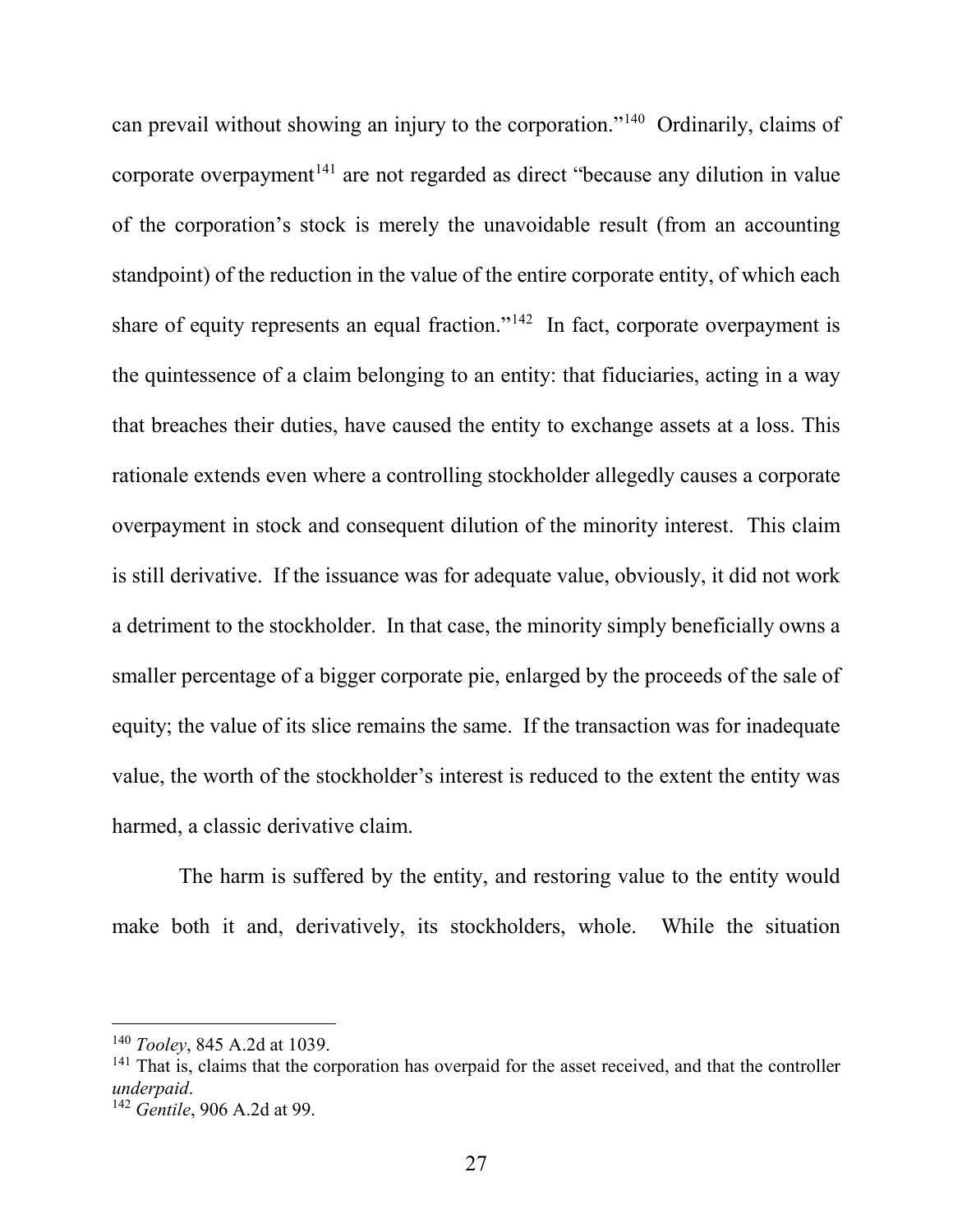addressed in *Gentile* represents a "species of corporate overpayment claim," as I discuss *infra*, a direct claim *does not* arise "wherever a controlling stockholder extracts economic value from an entity to its benefit and to the detriment of the minority stockholders."<sup>143</sup> Consequently, a claim that the Private Placement injured stockholders simply because it diluted their ownership interest in TerraForm is alone insufficient to state a direct claim under *Tooley*. 144

## 2. The Plaintiffs' Entrenchment Argument Fails Reasonable Conceivability

In their non-*Gentile* argument, the Plaintiffs contend that the Private Placement *did not* constitute run-of-the-mill dilution giving rise to solely derivative claims. Instead, the Plaintiffs contend that the Private Placement entrenched Brookfield as TerraForm's controlling stockholder, and thus TerraForm's minority stockholders suffered a distinct harm, apart from the indirect injury of value and voting dilution.

The Plaintiffs' theory is that Brookfield sought to further entrench itself through the Private Placement as protection against losing its voting majority when TerraForm conducted a \$250 million public offering in October 2019.145 This theory

 <sup>143</sup> *El Paso Pipeline GP Co., L.L.C. v. Brinckerhoff*, 152 A.3d 1248, 1263 n.76 (Del. 2016); *see also In re J.P. Morgan Chase & Co. S'holder Litig.*, 906 A.2d 808, 818 (Del. Ch. 2005); *Avacus Partners, L.P. v. Brian*, 1990 WL 161909, at \*6 (Del. Ch. Oct. 24, 1990) ("[I]f a board of directors authorizes the issuance of stock for no or grossly inadequate consideration, the corporation is directly injured and shareholders are injured derivatively.").

<sup>144</sup> *See Gentile*, 906 A.2d at 99–100.

<sup>145</sup> Compl. ¶¶ 105–06.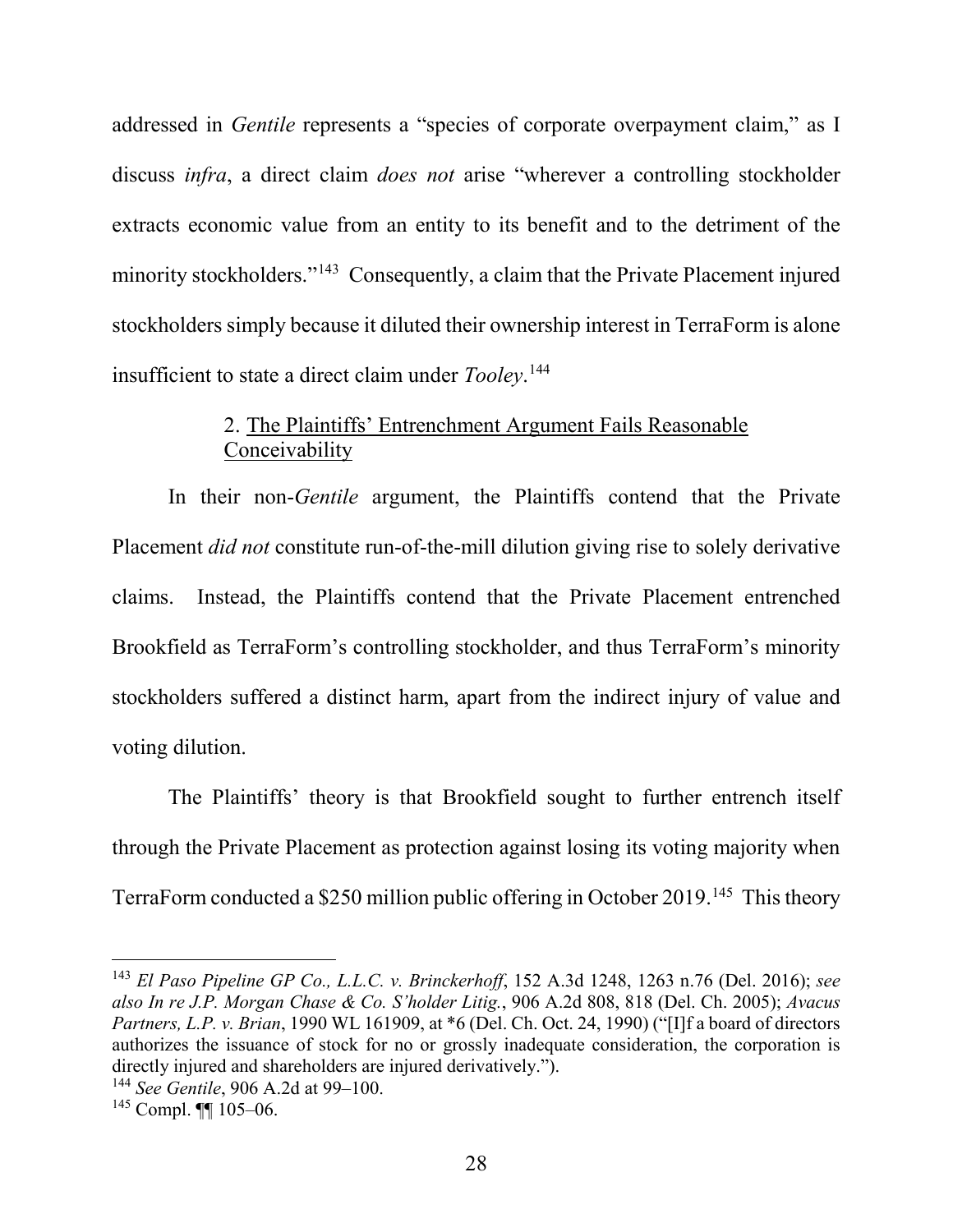is somewhat convoluted: Brookfield theoretically entrenched itself *in 2018* in anticipation of failing to purchase sufficient stock to maintain control *in 2019*. The Plaintiffs point to the fact that Brookfield did not purchase enough stock in the 2019 offering to maintain its voting percentage, thereby decreasing its equity ownership from 65.3 to 61.5% following the offering.146 In other words, had it *not* increased its majority interest in 2018 from 51% to 65.3%, *and* if it had acted in that hypothetical situation as it did in fact—not participating *pro rata* in the 2019 offering (which occurred over a year after the Private Placement)—Brookfield would have lost control of TerraForm.

It is not reasonably conceivable that the Plaintiffs' allegations regarding the 2019 offering state a claim. The Plaintiffs do not allege that anyone knew in June, 2018 that TerraForm would conduct an offering in October, 2019. Moreover, for the Plaintiffs to state a claim under this theory, it would have to be reasonably conceivable that *even had the Private Placement not occurred*, Brookfield would not have participated on a *pro rata* basis in the 2019 offering, thereby choosing to forgo its majority stake. Thus, to adopt the Plaintiffs' view, I must find it reasonably conceivable that Brookfield, as controller of TerraForm, would have allowed TerraForm to issue stock and decrease Brookfield's ownership stake whereby Brookfield would then lose its majority stake in TerraForm *without compensation*.

 <sup>146</sup> *Id.* ¶ 106.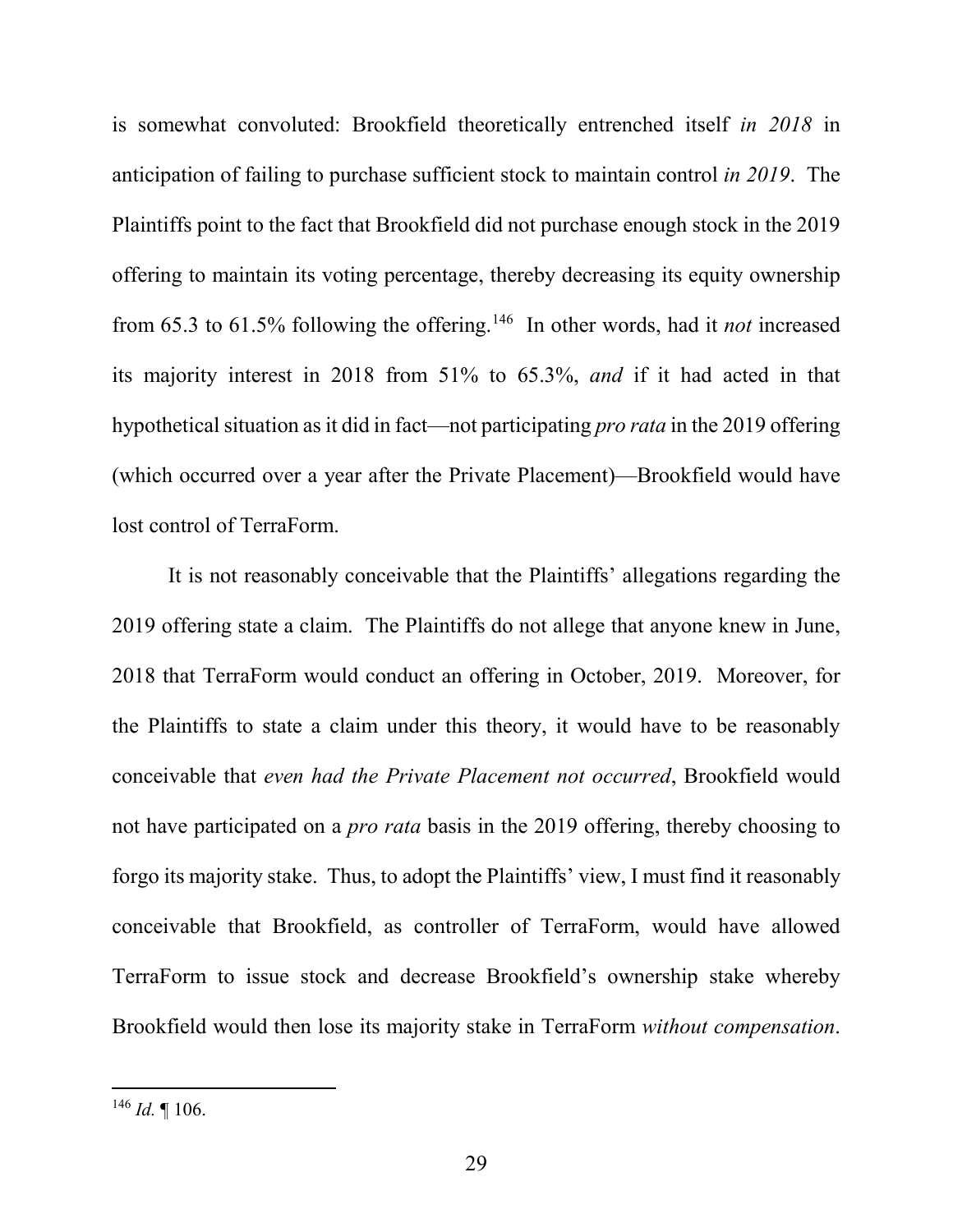It is only under such a scenario that the Private Placement could be viewed as entrenchment, under the threat that the 2019 offering— an offering that Brookfield as TerraForm's controller ostensibly approved—would otherwise strip Brookfield of its majority position.

Given that a control premium has value—and likely significant value at that<sup>147</sup>—I find it not reasonably conceivable that Brookfield would have declined to participate in the 2019 offering if such an action would have cost Brookfield its majority stake in TerraForm, thereby forfeiting control of a majority of the voting power of TerraForm for no premium. The required secondary inference imbedded in such a theory—that the 2018 Private Placement was done in anticipation of the 2019 public offering—is likewise unsupported in the record. Consequently, it is not reasonably conceivable that the Private Placement constituted Brookfield's entrenchment in view of the 2019 offering.

The Plaintiffs in briefing made a second argument. They pointed out that Article Thirteen of Terraform's Charter provides that the affirmative vote of at least 66.6% of the combined voting power of all of TerraForm's outstanding shares is required to alter, amend, or repeal certain provisions of the Charter (the "Supermajority Voting Requirement or SVR").<sup>148</sup> The Complaint pleads that

 <sup>147</sup> *See In re Books-A-Million, Inc. S'holders Litig.*, 2016 WL 5874974, at \*13–\*14, \*16 n.16 (Del. Ch. Oct. 10, 2016).

<sup>148</sup> Compl. ¶ 109.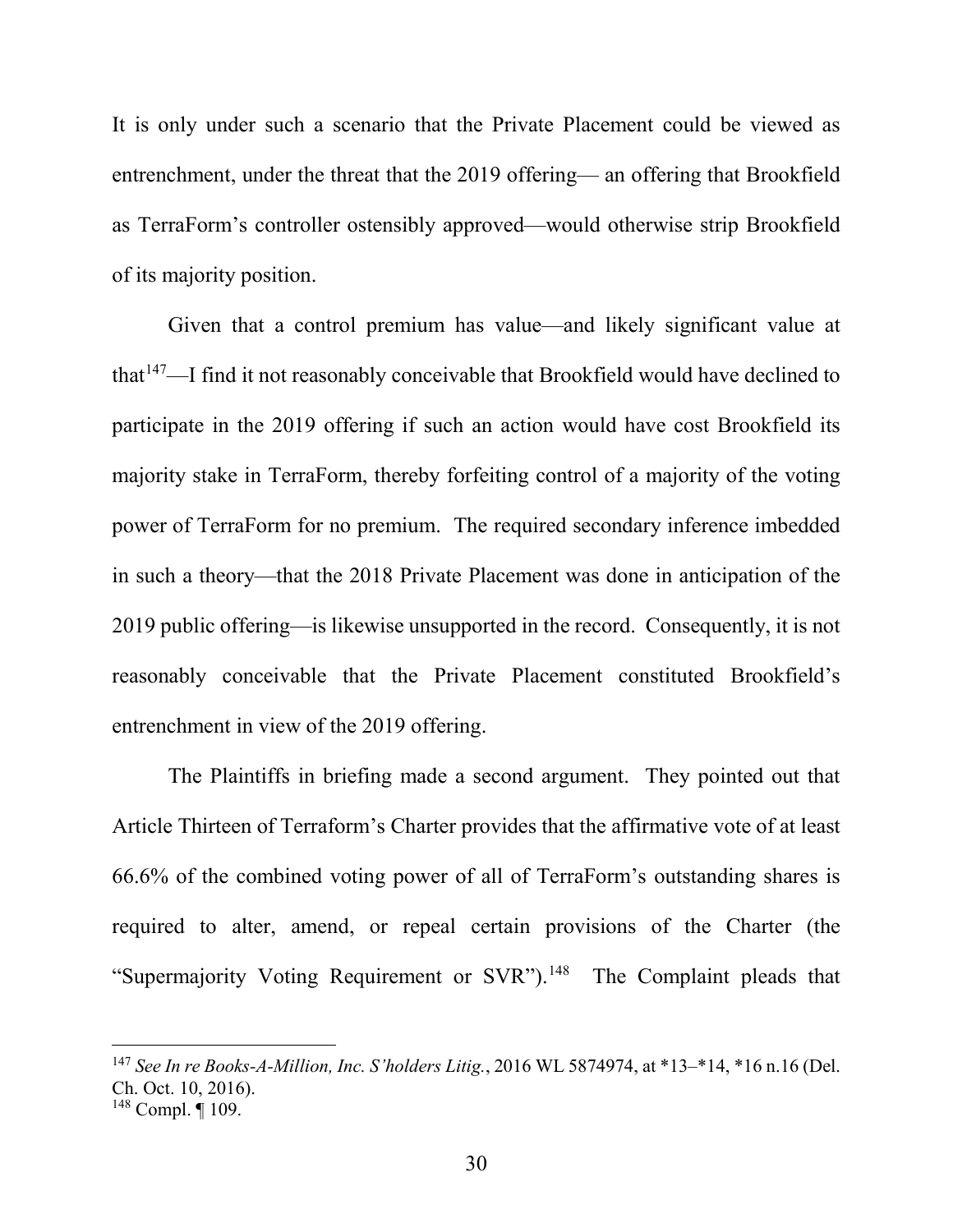Brookfield intends to use its increased voting power—65.3%, reduced to 61.5% after Brookfield permitted itself to be diluted in the 2019 offering—to remove the Supermajority Voting Requirement.<sup>149</sup> Thus, according to the Plaintiffs, the Private Placement put their rights under the SVR at risk, which was a direct injury not shared by Terraform. There are three defects to this argument: (1) Brookfield never achieved the level of control necessary to unilaterally remove the SVR rights; (2) Brookfield never attempted to abrogate the rights and through the 2019 placement moved *further* from the ability to do so; and (3) the merger has mooted the issue and no damages could attach to any such claim.

To recapitulate, the Plaintiffs have argued that their claims are direct under *Tooley* without invoking *Gentile*, citing allegations that Brookfield used the Private Placement to entrench itself to the detriment of TerraForm's minority stockholders. In other words, the Plaintiffs remained minority stockholders in a controlled entity post-Placement; nonetheless, they argue that Brookfield increased its control via the Private Placement in a way that directly harmed the minority independent of any harm to the entity. However, as set out above, I find it not reasonably conceivable that the Private Placement served to entrench Brookfield's control of TerraForm. Without an adequate pleading of entrenchment, the Plaintiffs' claims are for harm

 $^{149}$  *Id.*  $\P\P$  113–14.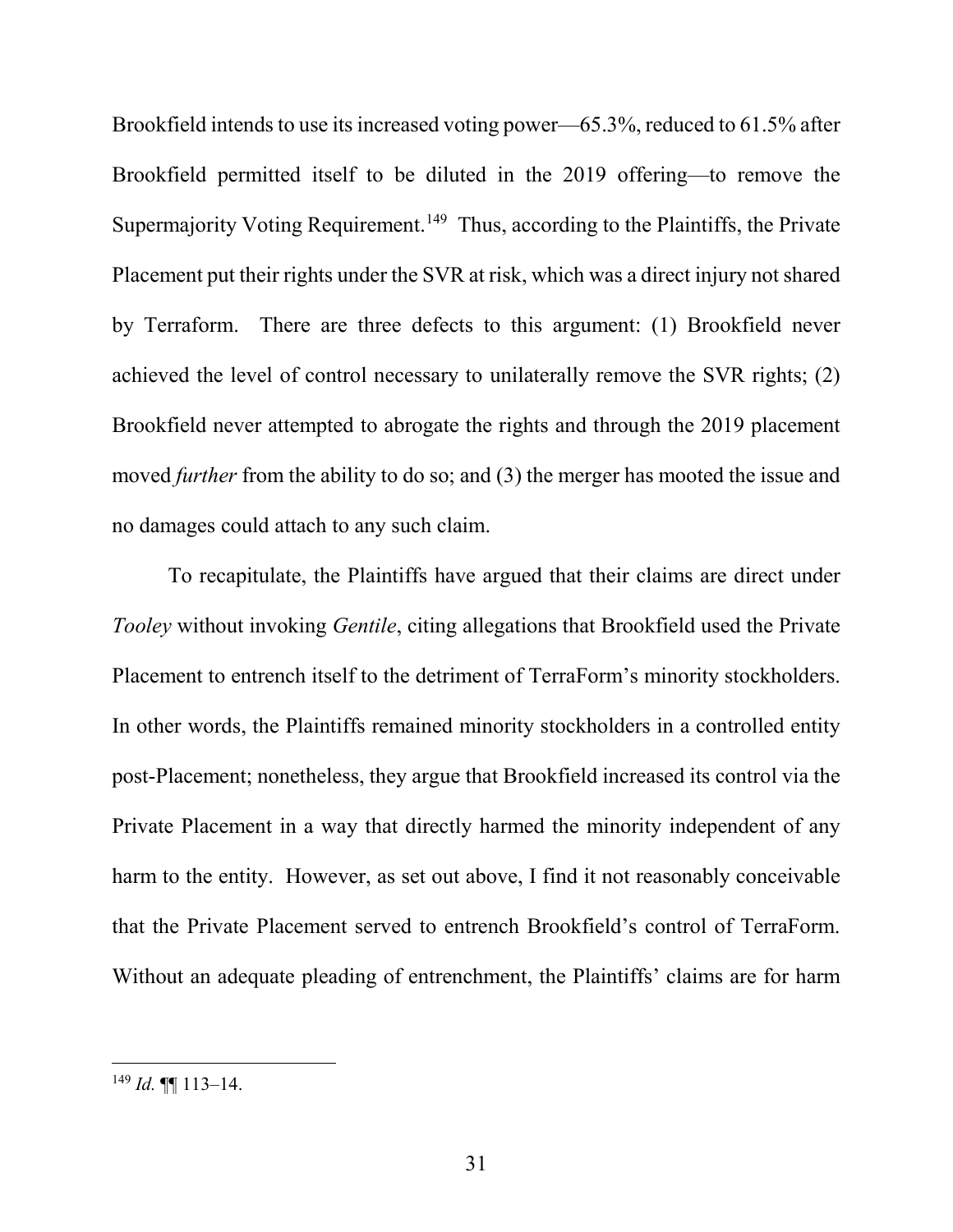that devolved upon the minority as "equity holder[s] in the form of the proportionally reduced value of [their] units—a classically derivative injury."<sup>150</sup> Thus, under *Tooley* alone, the Plaintiffs' overpayment claims neatly fall into the derivative category.

### *D. The Plaintiffs State Direct Claims under Gentile*

What follows is the heart of the Plaintiffs' argument. It is simple and compelling: (1) our Supreme Court in *Gentile* found that where a controller has caused the corporation to issue stock to it for inadequate compensation, the stockholders have a direct claim for relief, and (2) the facts here are indistinguishable from *Gentile*. *Gentile* involved a corporation's CEO and controlling stockholder who forgave debt the corporation owed to him personally in exchange for additional equity in the corporation.<sup>151</sup> The debt was convertible contractually, but the CEO and the corporation's board (the CEO and one other individual) agreed to a lower conversion price per share, which had the effect of allowing the CEO to obtain more shares.<sup>152</sup> A special stockholders meeting was called to authorize the additional shares, but the stockholders were not informed of the underlying purpose: to convert the CEO's debt to equity.<sup>153</sup> Before the conversion, the CEO held approximately

 <sup>150</sup> *El Paso Pipeline GP Co., L.L.C. v. Brinckerhoff*, 152 A.3d 1248, 1261 (Del. 2016).

<sup>151</sup> *Gentile v. Rossette*, 906 A.2d 91, 94 (Del. 2006).

 $152$  *Id.* at 94–95.

<sup>153</sup> *Id.* at 95.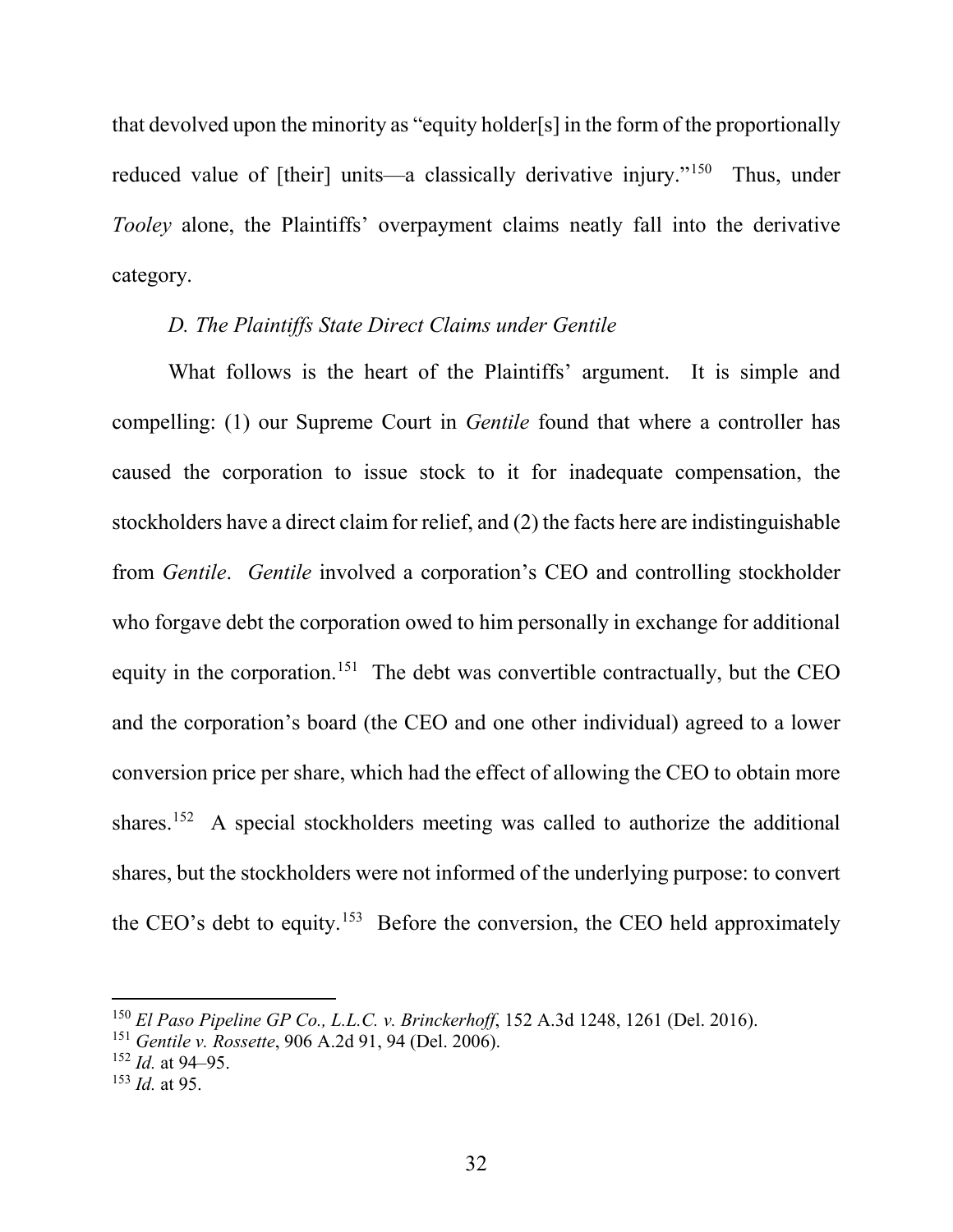61.19% of the corporation's equity—after the conversion, the CEO held 93.49%.154 The CEO later negotiated an acquisition of the corporation whereby he received "unique benefits."155 This Court dismissed the minority stockholders' claim for breach of fiduciary duty against the CEO arising out of the debt conversion because it found that the claim was solely derivative under *Tooley*, and the stockholders lost standing to pursue claims on the corporate behalf after the merger.<sup>156</sup> The appeal to our Supreme Court concerned only the dismissal via summary judgment of the breach of fiduciary duty claim arising from the debt conversion; "the issue before the court [was] whether that claim was *exclusively* derivative in character."<sup>157</sup>

*Gentile* noted that the plaintiffs pled two independent harms arising from the transaction: (1) that the corporation was caused to overpay (in stock) for the debt forgiveness, and (2), the minority stockholders lost a significant portion of the cash value and voting power of their minority interest.<sup>158</sup> The Supreme Court continued that, as noted, *supra*, claims of corporate overpayment are "[n]ormally . . . treated as causing harm solely to the corporation and, thus, are regarded as derivative" because, "in *Tooley* terms . . . the corporation is both the party that suffers the injury (a

- <sup>155</sup> *Id.*
- <sup>156</sup> *Id.* at 96–97.
- <sup>157</sup> *Id.* at 97.
- <sup>158</sup> *Id.* at 99.

 <sup>154</sup> *Id.*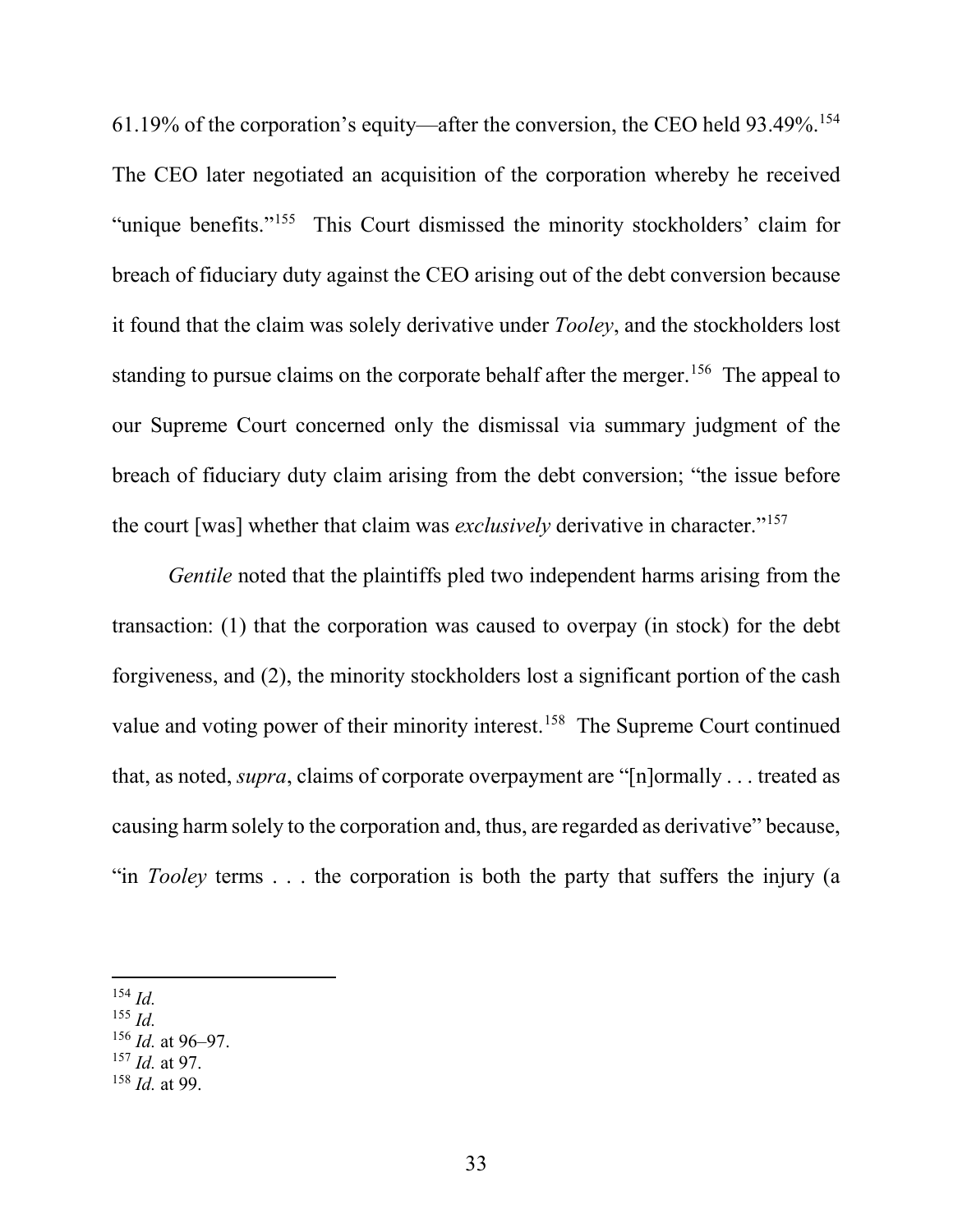reduction in its assets or their value) as well as the party to whom the remedy (a restoration of the improperly reduced value) would flow."159 The proportionate injury resulting from a corporate overpayment—"the reduction in the value of the entire corporate entity, of which each share of equity represents an equal fraction"— " is not viewed as, or equated with, harm to specific shareholders individually."<sup>160</sup>

But *Gentile* continued that there is "at least one transactional paradigm," which is "a species of corporate overpayment claim" that is both direct and derivative in character.<sup>161</sup> A breach of fiduciary duty claim with this dual character arises where:

(1) a stockholder having majority or effective control causes the corporation to issue "excessive" shares of its stock in exchange for assets of the controlling stockholder that have a lesser value; and (2) the exchange causes an increase in the percentage of the outstanding shares owned by the controlling stockholder, and a corresponding decrease in the share percentage owned by the public (minority) shareholders.<sup>162</sup>

Of course, such a transaction gives rise to a derivative claim because the means to

achieve the result is an overpayment of shares to the controller, and the corporation

 <sup>159</sup> *Id.*

<sup>160</sup> *Id.*

<sup>161</sup> *Id.*

<sup>&</sup>lt;sup>162</sup> *Id.* at 100. "[T]he Gentile paradigm only applies when a stockholder already possessing majority or effective control causes the corporation to issue more shares to it for inadequate consideration." *Cirillo Family Tr. v. Moezinia*, 2018 WL 3388398, at \*16 (Del. Ch. July 11, 2018), *aff'd*, 220 A.3d 912 (Del. 2019) (TABLE) (italics omitted).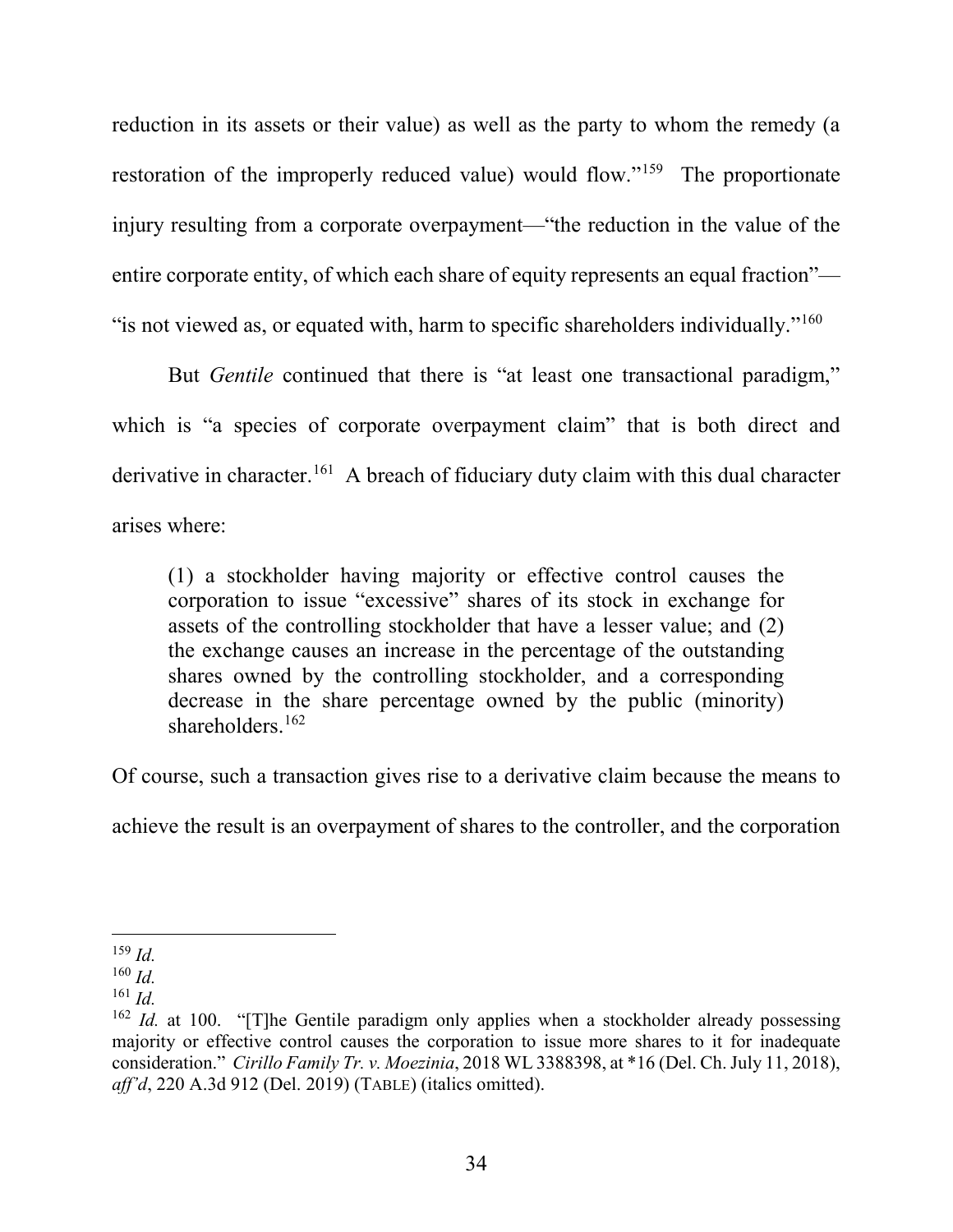is harmed to the extent of the overpayment.<sup>163</sup> The derivative nature of this claim is consistent with the dilution-as-derivative rationale explained, *supra*.

However, the *Gentile* court found that the minority stockholders also had a separate *direct* claim arising out of this transactional paradigm. "Because the shares representing the 'overpayment' embody both economic value and voting power, the end result of this type of transaction is an improper transfer—or expropriation—of economic value and voting power from the public shareholders to the majority or controlling stockholder."164 Consequently, the harm arising from such a transaction is not limited to an equal dilution of the economic value and voting power of each minority-held share—instead, "[a] separate harm also results: an extraction from the public shareholders, and a redistribution to the controlling shareholder, of a portion of the economic value and voting power embodied in the minority interest."165 For these reasons, the minority stockholders are harmed "uniquely and individually" to the same extent the controller benefits and are entitled to recover the value represented by the overpayment *directly*. 166

The facts alleged in the Complaint fit *Gentile*'s transactional paradigm to a T. The Plaintiffs allege that Brookfield—TerraForm's controlling stockholder—caused

<sup>166</sup> *Id.*

 <sup>163</sup> *Gentile*, 906 A.2d at 100.

<sup>164</sup> *Id.*

<sup>165</sup> *Id.*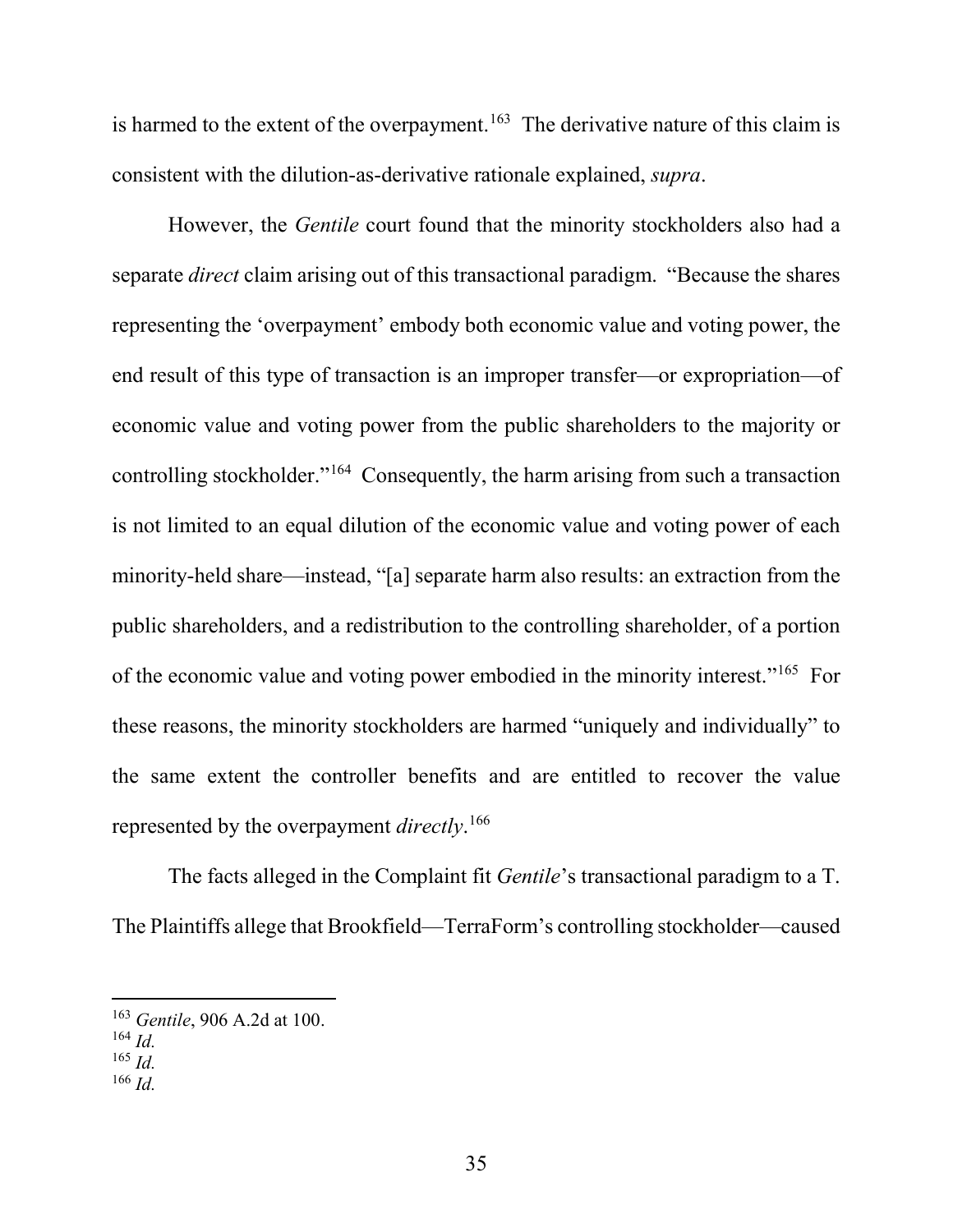TerraForm to proceed with the Private Placement and issue shares to Brookfield at an inadequate price.<sup>167</sup> The Complaint also alleges that the Private Placement caused Brookfield's percentage of shares in TerraForm to increase from 51% to 65.3%.<sup>168</sup> TerraForm's minority stockholders suffered a corresponding decrease in their ownership stake in TerraForm.

The Defendants concede that the facts here are consistent with *Gentile*; nonetheless, they argue that I need not follow *Gentile* and instead should engage in a *Tooley* analysis.

The Defendants contend that *Gentile* is not controlling precedent because it "explicitly relied upon and expanded the application" of *In re Tri-Star Pictures, Inc., Litigation*, <sup>169</sup> a case which was disapproved of in *Tooley*. 170 However, *Gentile* was decided *after Tooley*, and *Gentile* holds that the decision therein "fits comfortably within the analytical framework mandated by *Tooley*."<sup>171</sup> Consequently, to the extent that *Gentile* can be said to rely on *Tri-Star*, the *Gentile* decision itself

 $167$  Compl. ¶[  $100-04$ .

 $168$  *Id.* 105.

 $169$  634 A.2d 319 (Del. 1993).

<sup>170</sup> *Tooley v. Donaldson, Lufkin & Jenrette, Inc.*, 845 A.2d 1031, 1038 n.21 (Del. 2004) ("In the *Tri-Star* case, however, this Court lapsed back into the 'special injury' concept, which we now discard.").

<sup>171</sup> *Gentile*, 906 A.2d at 102.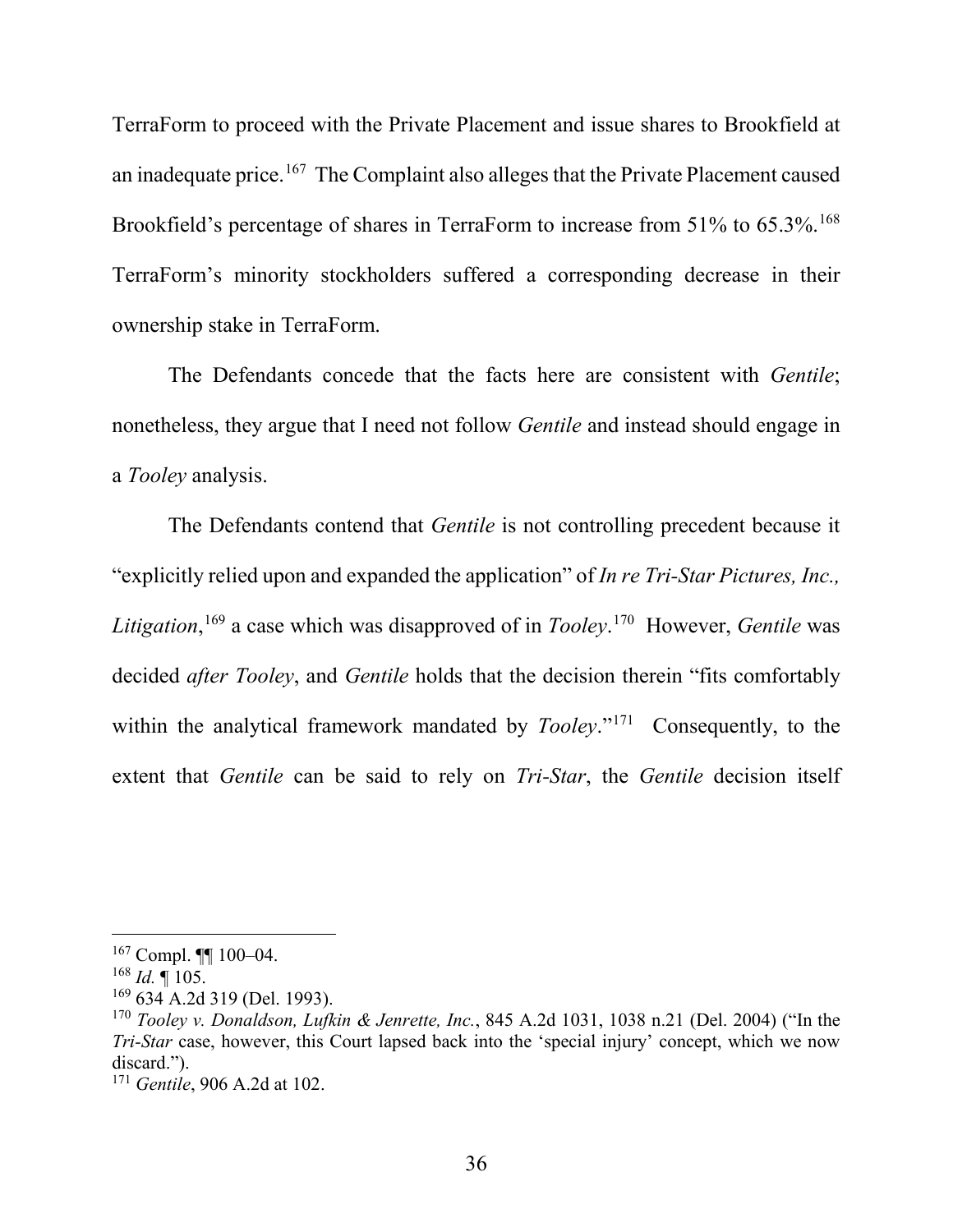forecloses any argument that *Gentile*'s citation of *Tri-Star* renders *Gentile* irreconcilable with *Tooley.*<sup>172</sup>

Ultimately, the Defendants are left to argue that I need not follow *Gentile* because it was improperly decided*.* They point to criticism of and limitations on the decision in our courts, which I briefly summarize below.

Gentile has been much discussed, and often distinguished, in the case law, particularly in light of the simple test posed in *Tooley* for determining whether a claim is direct or derivative: who has suffered the injury and to whom will the recovery flow? "Post-*Gentile*, Delaware courts have struggled to define the boundaries of dual-natured claims."173 In *Gentile*'s immediate aftermath, this Court in one decision found it "clear" that the *Gentile* court intended to confine the scope of its rulings to only those situations where a controlling stockholder exists because "any other interpretation would swallow the general rule that equity dilution claims

<sup>&</sup>lt;sup>172</sup> The Defendants in briefing suggested that *Gentile* is distinguishable from the facts alleged here because in *Gentile* the plaintiffs no longer held any stock due to a liquidation in bankruptcy. *Gentile* does recognize that in the "specific case" presented there "the sole relief that is presently available would benefit only the minority stockholders." *Id.* at 103. In my view, this does not mean that the claim was not derivative in character as well; the Supreme Court noted that "under *Tooley* the claim could be brought derivatively *or* directly." *Id.* (emphasis added). Nothing in *Gentile* limits its application to those instances where the plaintiff stockholders lack standing to bring derivative claims. Thus, *Gentile* would not be distinguishable from the facts pled here on the grounds that the Plaintiffs here continue to hold TerraForm stock. In any event, the point is moot; the post-complaint merger resulted in the loss of the Plaintiffs' stock and the extinguishment of the derivative claims, which have been voluntarily dismissed.

<sup>173</sup> *Sciabacucchi v. Liberty Broadband Corp.*, 2018 WL 3599997, at \*7 (Del. Ch. July 26, 2018).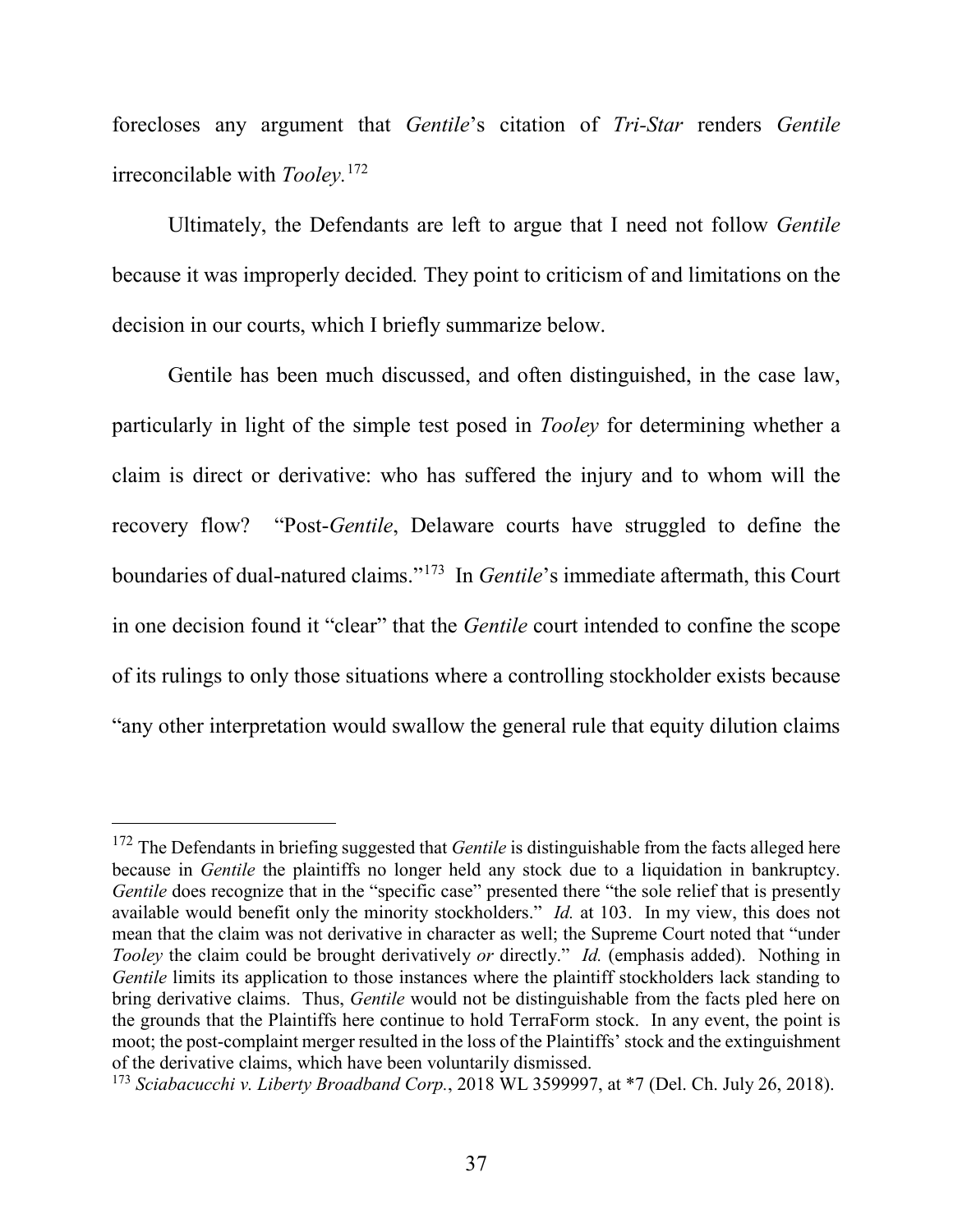are solely derivative, and would cast great doubt on the continuing vitality of the *Tooley* framework."174 Via *El Paso,* the Supreme Court has adopted this reasoning, holding that "the *Gentile* paradigm only applies when a stockholder already possessing majority or effective control causes the corporation to issue more shares to it for inadequate consideration."175

However, *Gentile*'s limited application to controller transactions was not forgone or obvious. This Court in *Carsanaro v. Bloodhound Technologies, Inc.*, 176 for instance, disagreed with a "line in the sand" limiting *Gentile* to cases involving a majority stockholder.177 Instead, *Carsanaro* held that *Gentile* also applies to selfinterested stock issuances effectuated by a board lacking a disinterested and independent majority.178 *Carsanaro* noted that the "core insight of [the] dual injury" framework is "the real-world impact of the transaction upon the shareholder value and voting power embedded in the (pre-transaction) minority interest, and the uniqueness of the resulting harm to the minority shareholders individually."179 The Court reasoned that what *Gentile* termed expropriation applied with equal force

 <sup>174</sup> *Feldman v. Cutaia*, 956 A.2d 644, 657 (Del. Ch. 2007), *aff'd*, 951 A.2d 727 (Del. 2008).

<sup>175</sup> *Cirillo Family Tr. v. Moezinia*, 2018 WL 3388398, at \*16 (Del. Ch. July 11, 2018); *Carr v. New Enter. Assocs., Inc.*, 2018 WL 1472336, at \*9 (Del. Ch. Mar. 26, 2018); *Feldman*, 956 A.2d at 657.

<sup>176</sup> 65 A.3d 618 (Del. Ch. 2013).

<sup>177</sup> *Id.* at 658.

<sup>178</sup> *Id.*

<sup>179</sup> *See id.* at 657–58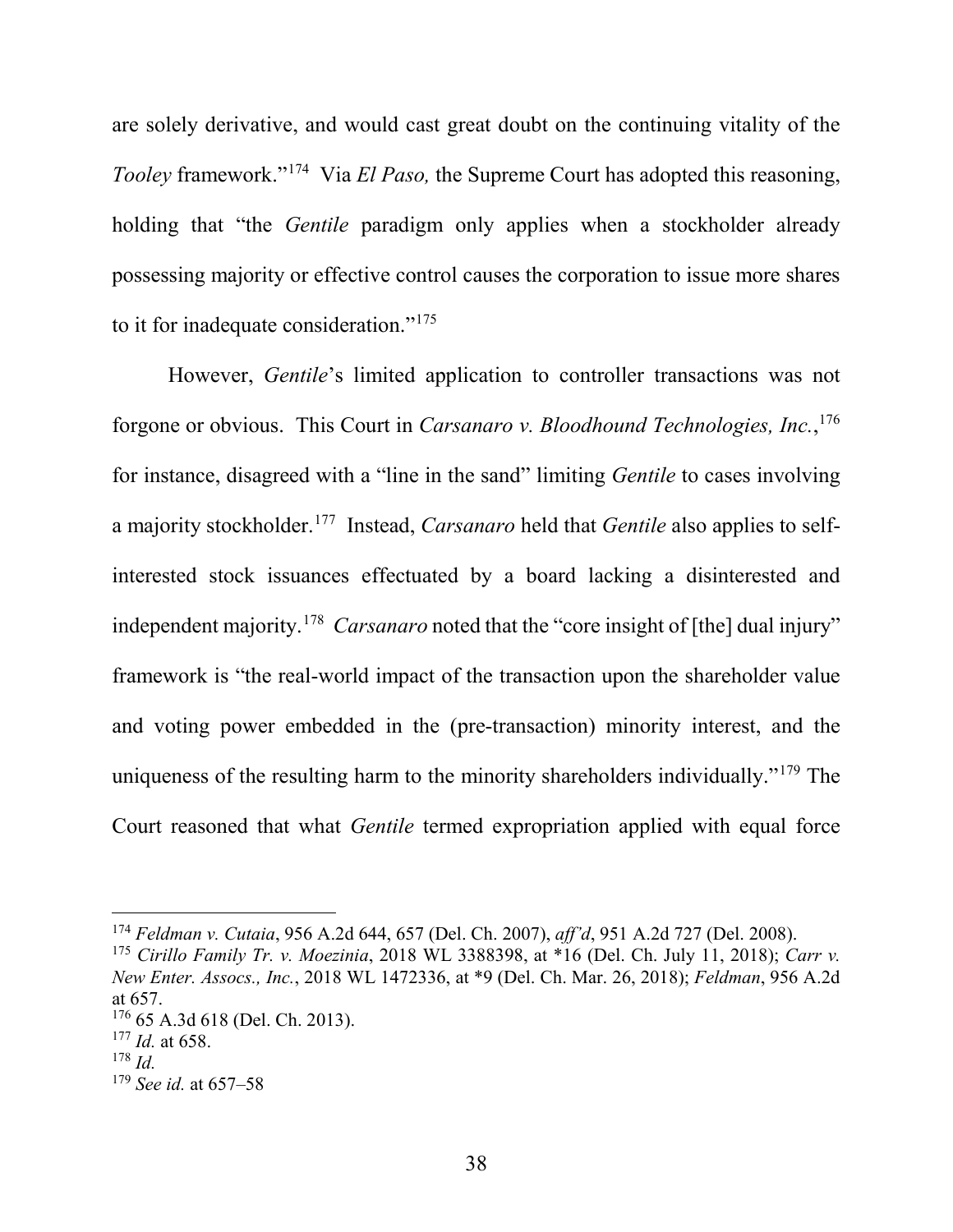where (for example) a self-interested board issued itself stock at a price below current market value.180 Per *Carsanaro*, *Gentile* should logically extend to any situation where "defendant fiduciaries (i) had the ability to use the levers of corporate control to benefit themselves and (ii) took advantage of the opportunity," <sup>181</sup> resulting in expropriation from the minority.

*In re Nine Systems Corporation Shareholders Litigation*<sup>182</sup> echoed *Carsanaro*, finding that if the reasoning of *Gentile* were to be respected, "it [would make] little sense to hold a controlling stockholder to account to the minority for improper expropriation after a merger but to deny standing for stockholders to challenge a similar expropriation by a board of directors after a merger."183 The board of directors, after all, has the exclusive authority to manage and direct the corporation's business affairs, including the power to issue stock.<sup>184</sup> Why then, asked *Nine Systems*, should Delaware law hold controlling stockholders to a higher standard than the board of directors?<sup>185</sup>

 <sup>180</sup> *Id.* at 658.

 $181$  *Id.* at 658–59.

<sup>182</sup> 2014 WL 4383127 (Del. Ch. Sept. 4, 2014).

<sup>183</sup> *Id.* at \*28.

<sup>184</sup> *See id.* (citing 8 *Del. C.* §§ 141(a), 151–53, 157, 161, 166).

<sup>185</sup> *Id.* at \*28. *Sciabacucchi v. Liberty Broadband Corp.*, 2018 WL 3599997, at \*10 (Del. Ch. July 26, 2018), noted that "*El Paso* . . . implicitly rejected the reasoning of decisions such as . . . *Nine Systems*, which had extended *Gentile* to any dilutive issuance approved by a conflicted board."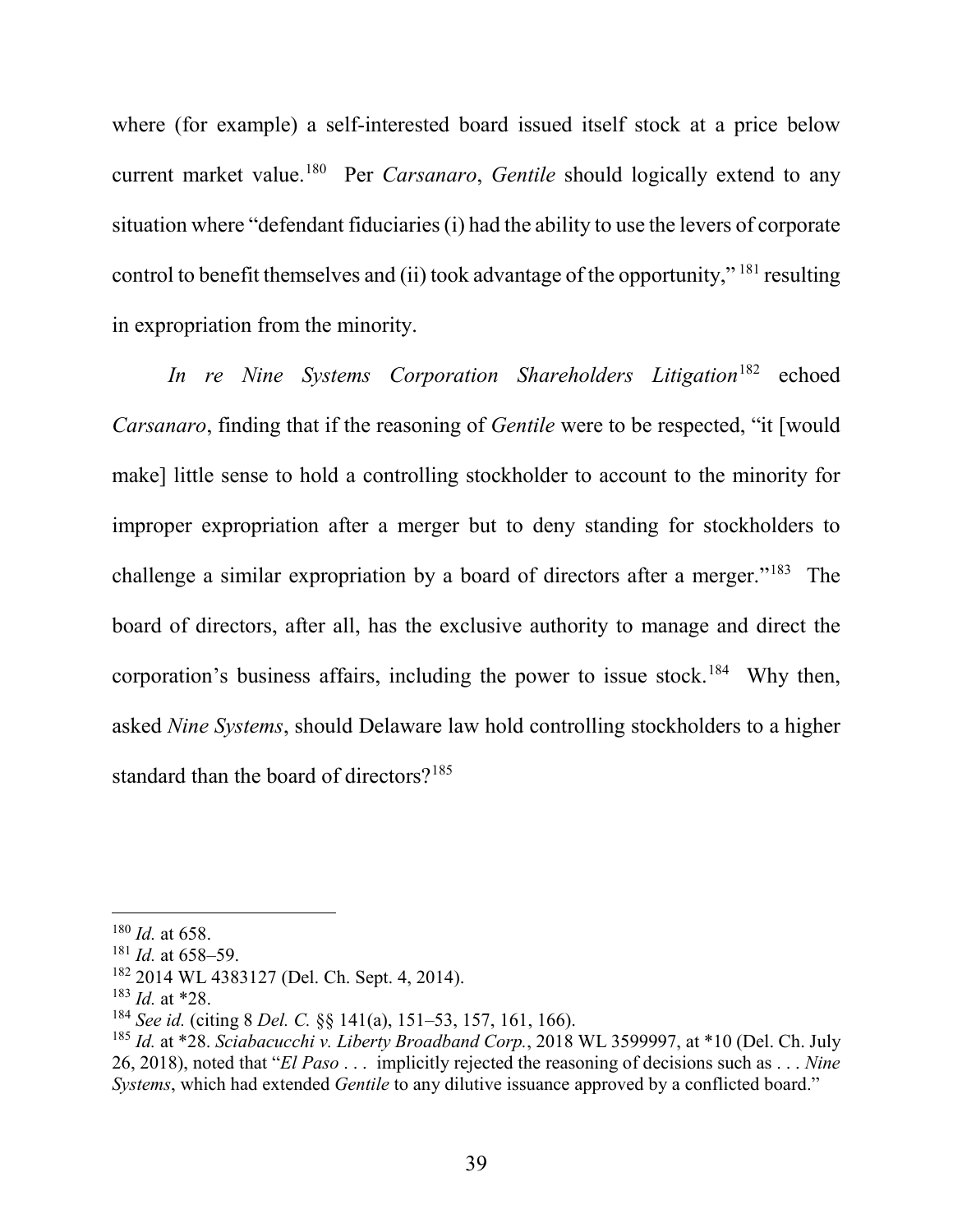*Carsanaro* and *Nine Systems* were an attempt reconcile *Tooley* and *Gentile*. Those cases, since abrogated, along with the reversed trial court decision in *El Paso*, reasoned that the doctrinally consistent way to read *Gentile* (given *Tooley*'s directive) is that *Gentile* stands for the dual-natured character of an expropriation claim. Thus, *Carsanaro* reasoned that both *Tooley* questions could be answered *either way* for a dilutive issuance.186 Vice Chancellor Noble, in *Nine Systems*, "struggled to articulate" why an expropriation transaction effected by a controller should give rise to dual-natured claims, but an expropriation transaction effected by a board was a solely derivative dilution claim.187 Citing *Carsanaro* and *Nine Systems*, the reversed trial court opinion in *El Paso* remarked that "*Gentile*'s core insight applies to any insider stock issuance where the value transferred directly to the insider exceeds the share of the loss that the insider suffers through its stock ownership." This line of cases can thus be read as attempts to place *Gentile* within *Tooley*'s overarching framework.

In a concurring opinion in *El Paso*, former Chief Justice Strine proposed resolving this tension in the opposite way. He wrote that *Gentile* "is a confusing decision, which muddies the clarity of our law in an important context."188 Instead

 <sup>186</sup> *Carsanaro*, 65 A.3d at 656.

<sup>187</sup> *In re Nine Sys. Corp. S'holders Litig.*, 2014 WL 4383127, at \*28.

<sup>188</sup> *El Paso Pipeline GP Co., L.L.C. v. Brinckerhoff*, 152 A.3d 1248, 1265–66 (Del. 2016) (Strine, C.J., concurring).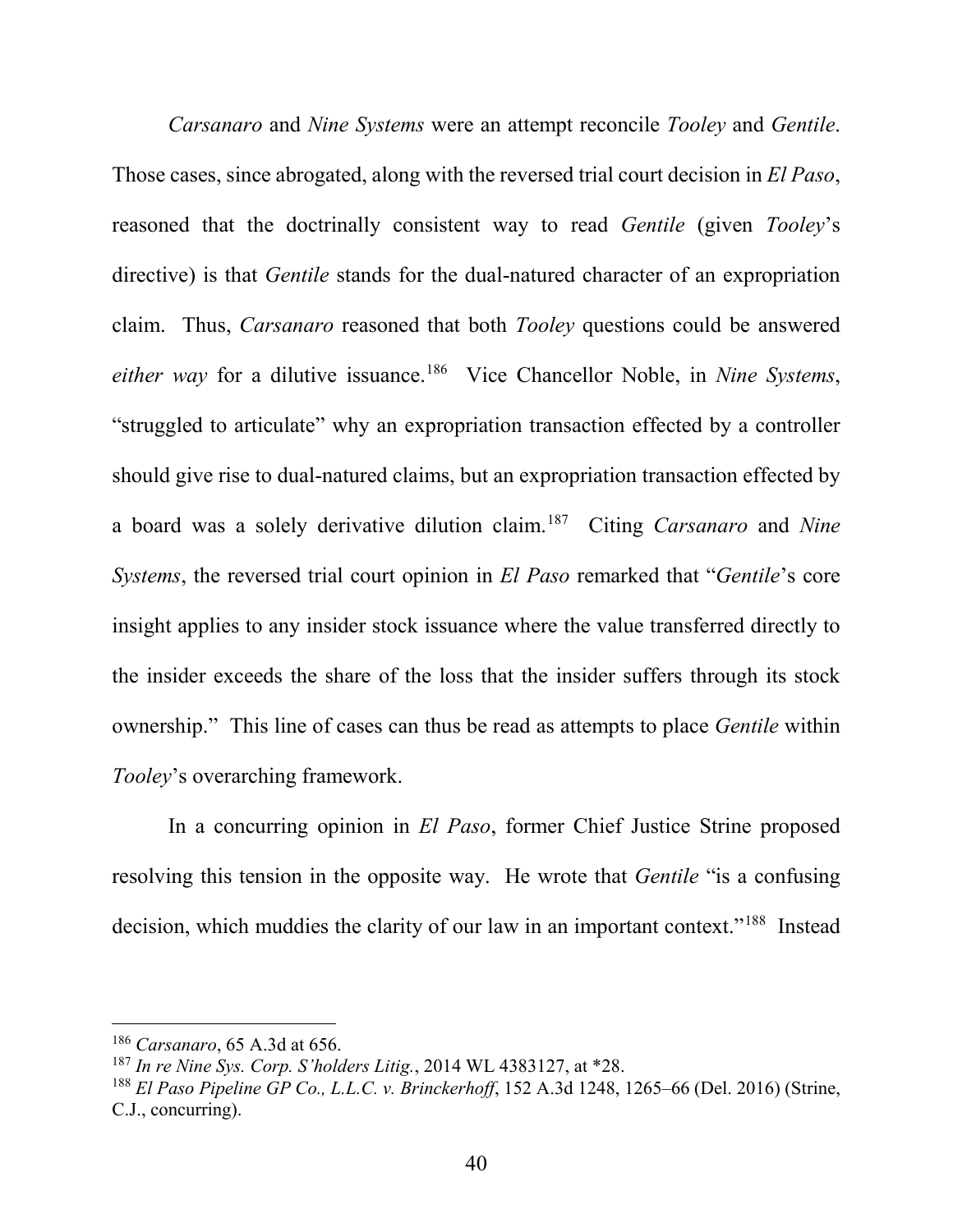of backing the *Carsanaro* and *Nine Systems* approach—searching for a way to read *Gentile* as consistent with *Tooley*—Chief Justice Strine directly questioned the soundness of *Gentile* and its ongoing viability, remarking that it "cannot be reconciled with the strong weight of our precedent."<sup>189</sup>

Chief Justice Strine reasoned that a dilution claim is a "quintessential example of a derivative claim," that "[a]ll dilution claims involve, by definition, dilution," and that "[t]o suggest that, in any situation where other investors have less voting power after a dilutive transaction, a direct claim also exists turns the most traditional type of derivative claim—an argument that the entity got too little value in exchange for shares—into one always able to be prosecuted directly."<sup>190</sup> The concern enunciated by Chief Justice Strine in his *El Paso* concurrence is that *Gentile* is inconsistent with *Tooley* and that no sound reason exists to permit this awkward carve-out to an otherwise straightforward doctrine.

I have previously noted that limiting *Gentile* to controller situations, rather than "expanding it to conflicted board non-controller dilution cases, or overruling it entirely, is, as a matter of doctrine, unsatisfying"<sup>191</sup> for the reasons just articulated. The *El Paso* court was able to resolve the issue there narrowly without addressing

 <sup>189</sup> *Id.* at 1266.

<sup>190</sup> *Id.* at 1265–66.

<sup>191</sup> *Sciabacucchi v. Liberty Broadband Corp.*, 2018 WL 3599997, at \*10 n.147 (Del. Ch. July 26, 2018).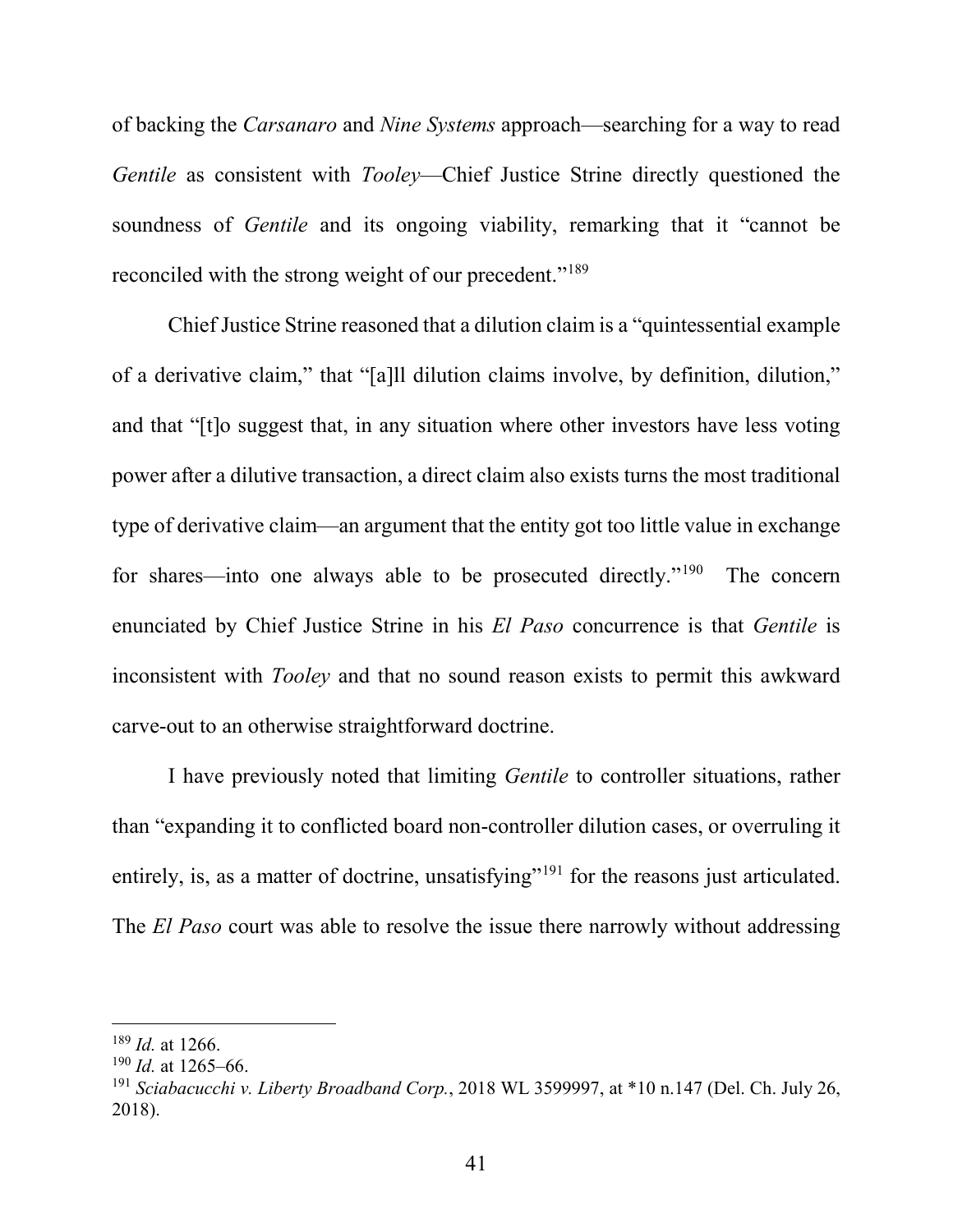the overarching doctrinal issue. The Supreme Court majority in *El Paso* "decline[d] the invitation to further expand the universe of claims that can be asserted 'dually' to hold here that the extraction of solely economic value from the minority by a controlling stockholder constitutes direct injury." This allowed the *El Paso* court to preserve the *Tooley* framework and avoid "largely swallow[ing] the rule that claims of corporate overpayment are derivative [which would result from] permitting stockholders to 'maintain a suit directly whenever the corporation transacts with a controller on allegedly unfair terms."<sup>192</sup>

In his *El Paso* concurrence, Chief Justice Strine agreed with the majority that the case at hand—involving a limited partnership—did not require the Supreme Court to consider *Gentile*'s ongoing viability in the corporate context.<sup>193</sup> But the logic of his dissent has been echoed in this Court in *El Paso*'s aftermath: "[w]hether *Gentile* is still good law is debatable;"<sup>194</sup> "the viability of [the *Gentile*] doctrine has been called into doubt;"<sup>195</sup> "there is reason to question whether *Gentile* will remain the law of Delaware."196

 <sup>192</sup> *El Paso*, 152 A.3d at 1264.

 $193$  *Id.* at 1266 (Strine, C.J., concurring).

<sup>194</sup> *ACP Master, Ltd. v. Sprint Corp.*, 2017 WL 3421142, at \*26 n.206 (Del. Ch. July 21, 2017).

<sup>195</sup> *Cirillo Family Tr. v. Moezinia*, 2018 WL 3388398, at \*16 n.156 (Del. Ch. July 11, 2018).

<sup>196</sup> *Mesirov v. Enbridge Energy Co., Inc.*, 2018 WL 4182204, at \*8 n.77 (Del. Ch. Aug. 29, 2018).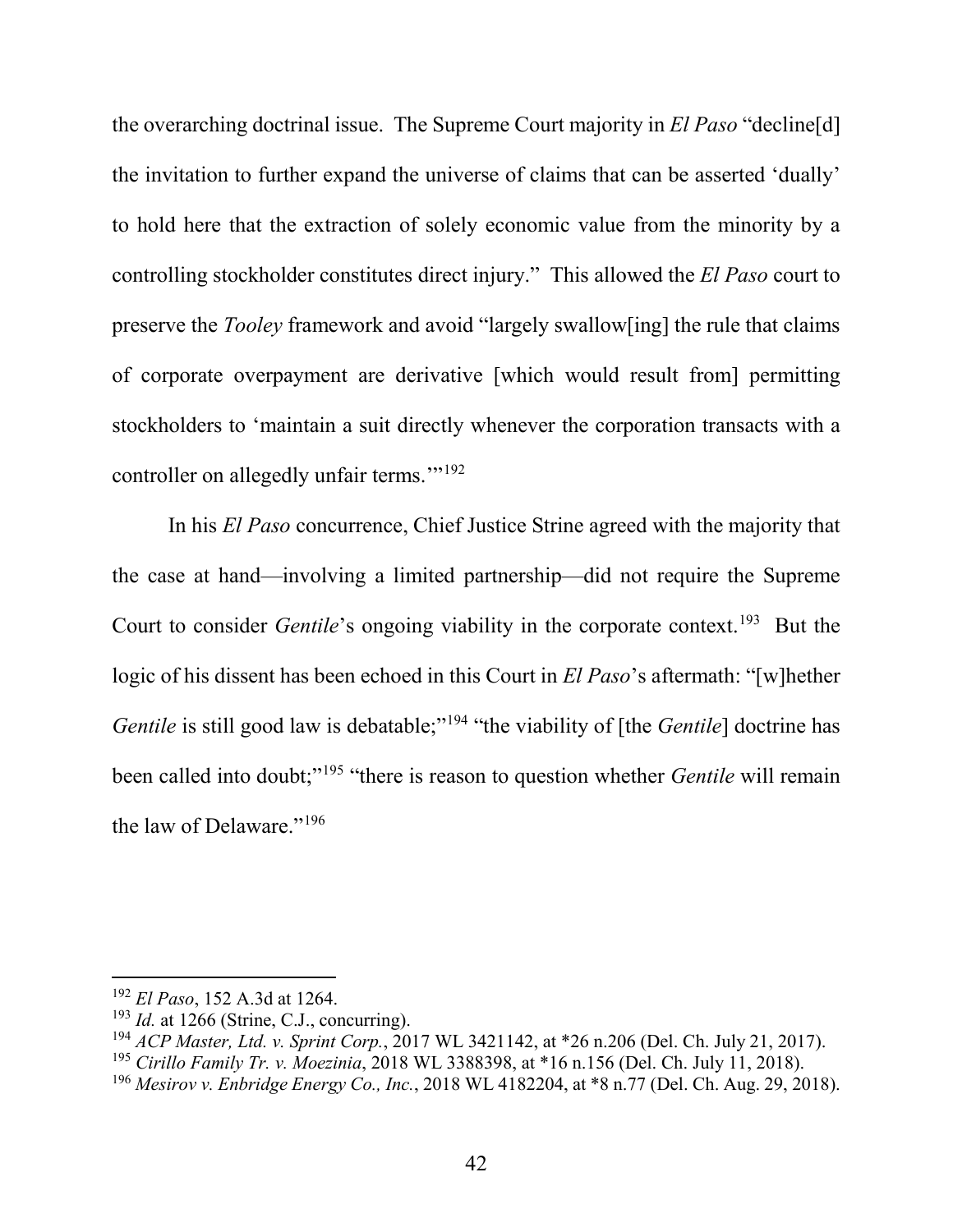Based upon this case history of *Gentile*, and notwithstanding the factual congruence of that case with the one before me, the Plaintiffs argue that *stare decisis*  is inapplicable here. "*Stare decisis*  $\ldots$  is the legal term for fidelity to precedent."<sup>197</sup> The concept is "well established in Delaware jurisprudence," and "[o]nce a point of law has been settled by decision of [the Supreme Court], 'it forms a precedent which is not afterwards to be departed from or lightly overruled or set aside and it should be followed except for urgent reasons and upon clear manifestation of error."<sup>198</sup> Thus, unless *Gentile* somehow departs from the *stare decisis* paradigm, it is binding precedent here. The Defendants maintain that *Gentile* is not consistently applied and is not settled law, for the reasons laid out above, and thus *stare decisis* does not mandate denial of the outstanding Motion.

"There is no question that, if the Supreme Court has clearly spoken on a question of law necessary to deciding a case before it, this court must follow its answer."199 In *El Paso*, <sup>200</sup> the Delaware Supreme Court declined to extend *Gentile*  to instances where the expropriation of economic value to a controller was not coupled with any voting rights dilution.<sup>201</sup> *El Paso* held that the claims there—

 <sup>197</sup> *Fanin v. UMTH Land Development, L.P.*, 2020 WL 4384230, at \*18 (Del. Ch. July 31, 2020). <sup>198</sup> *Account v. Hilton Hotels Corp.*, 780 A.2d 245, 248 (Del. 2001) (quoting *Oscar George, Inc. v. Potts*, 115 A.2d 479, 481 (Del. 1955)).

<sup>199</sup> *In re MFW S'holders Litig.*, 67 A.3d 496, 520 (Del. Ch. 2013).

 $200$  152 A.3d 1248 (Del. 2016).

<sup>201</sup> *Id.* at 1264.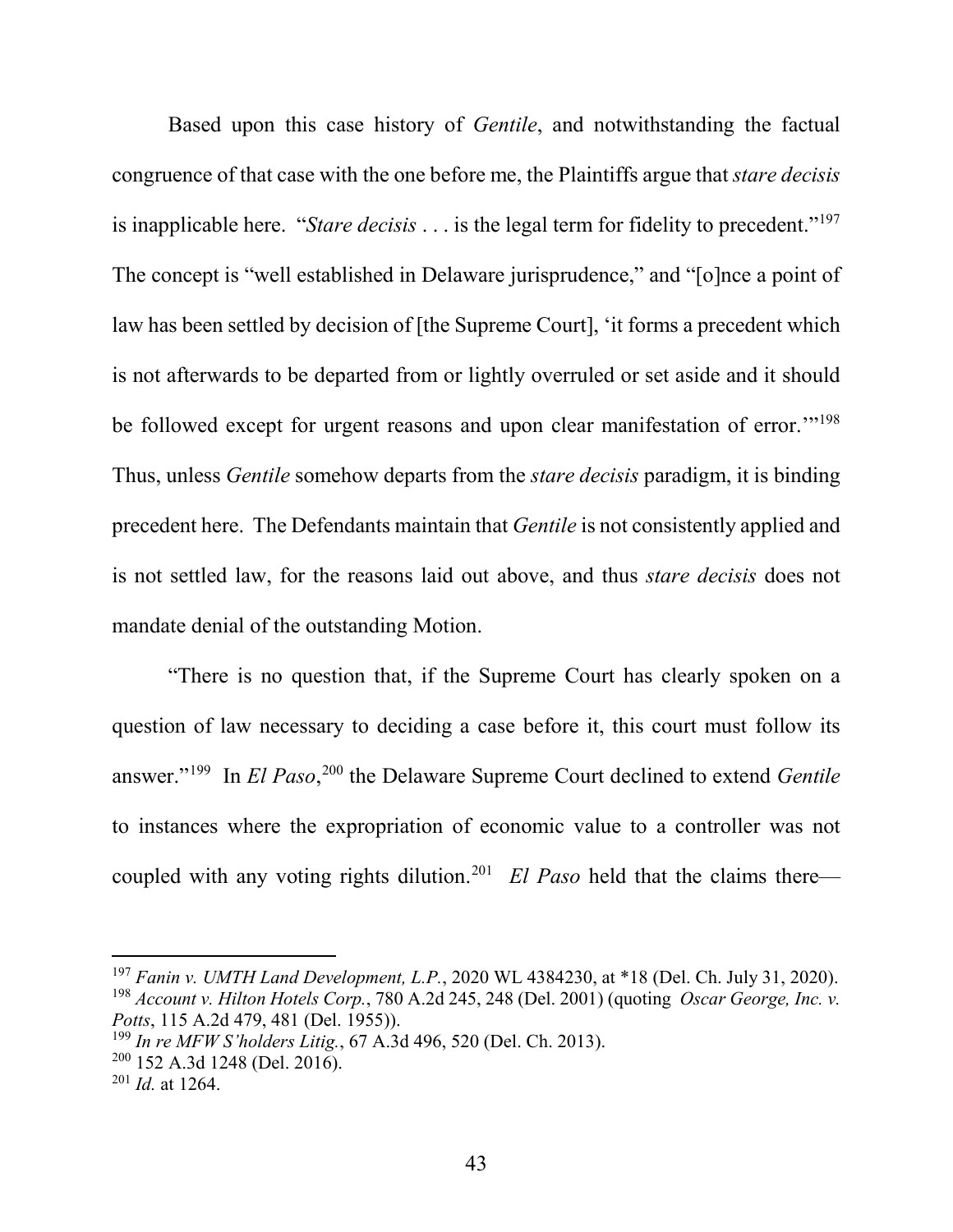involving a limited partner's claim that the partnership had overpaid the controlling general partner for assets held by the general partner's parent—did not "satisfy the unique circumstances presented by the *Gentile* 'species of corporate overpayment claim[s].'"202 The takeaway from *El Paso* is that "*Gentile* and its progeny should be construed narrowly,"203 and that "*Gentile* must be limited to its facts, which involved a dilutive stock issuance to a controlling stockholder."204 But *El Paso* did not overrule *Gentile.*

I have laid out above the cases involving criticism of *Gentile*, upon which the Defendants rely to argue that I am at liberty to disregard the case.

The Defendants argue stoutly that the *Gentile* doctrine, in light of the case analysis above, is moribund, and that I should disregard it. That argument is misplaced. Our system does not work that way, and if it did, the results would bleed value from the orderly development of the common law. As a trial court judge, I am not free to decide cases in a way that deviates from binding Supreme Court precedent.<sup>205</sup> This is not merely a matter of respect for superior authority; the proper development of the common law, and its utility, rest on a balance of judicial

 202*Id.* (quoting *Gentile v. Rossette*, 906 A.2d 91, 99 (Del. 2006)). Notably, the limited partner "never alleged and did not prove" that the partnership's overpayment increased the general partner's or the general partner's parent's control at the expense of the limited partners. *Id*.

<sup>203</sup> *Mesirov v. Enbridge Energy Co., Inc.*, 2018 WL 4182204, at \*8 n.77 (Del. Ch. Aug. 29, 2018). <sup>204</sup> *Sciabacucchi v. Liberty Broadband Corp.*, 2018 WL 3599997, at \*10 (Del. Ch. July 26, 2018). <sup>205</sup> *See, e.g.*, *In re Cornerstone Therapeutics Inc. Stockholder Litig.*, 2014 WL 4418169 (Del. Ch. Sept. 10, 2014), *rev'd sub nom*, *In re Cornerstone Therapeutics Inc, Stockholder Litig.*, 115 A.3d 1173 (Del. 2015).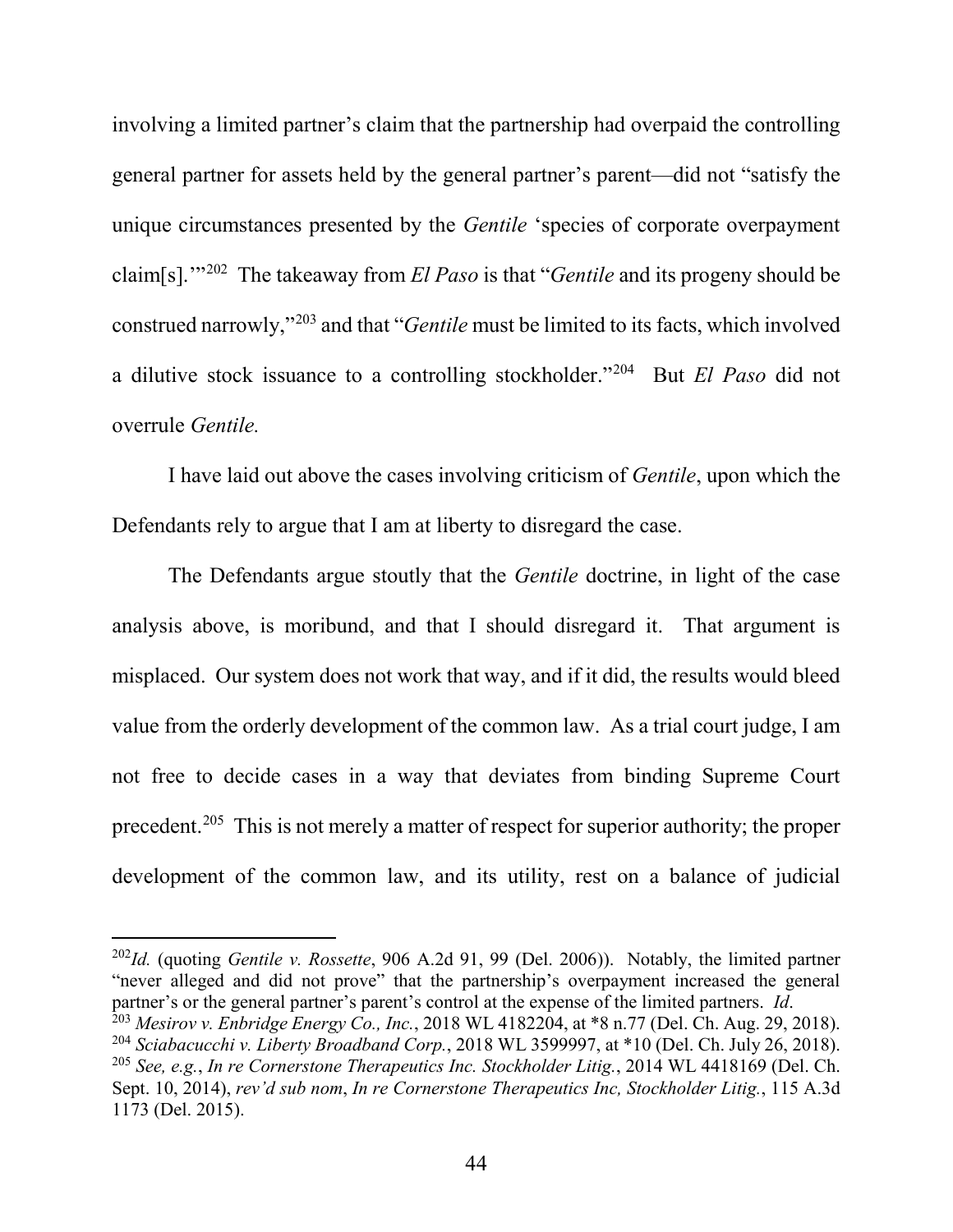responsiveness *and* certainty, as represented by employing the doctrine of *stare decisis*to bind the trial courts. Under this rubric, if law settled by our Supreme Court is to be changed, it requires a reasoned analysis by that Court; under this rubric, our common law develops in an orderly way<sup>206</sup> that provides that consistency that is itself an attribute of justice.<sup>207</sup>

Where a Supreme Court precedent inexorably commands a result, my obligation as a trial court judge is to follow the Supreme Court's directive. Here, the facts alleged are doctrinally indistinguishable from those facts to which *Gentile*  is limited, a circumstance that the Defendants do not contest. This is the rare case that perfectly fits the narrow *Gentile* paradigm, and *Gentile* mandates that the direct claims pled survive the Defendant's Motion to Dismiss.

Consistent with *Gentile*, the Plaintiffs have made a sufficient pleading that Brookfield is TerraForm's controller, that Brookfield caused TerraForm to issue excessive shares of its stock in exchange for insufficient consideration, and that the exchange caused an increase in the percentage of the outstanding shares owned by Brookfield, and a corresponding decrease in the share percentage owned by the public (minority) stockholders. Such a pleading is sufficient, under controlling

 <sup>206</sup> *E.g Payne v. Tennessee*, 501 U.S. 808, 827 (1991) (holding that *stare decisis* promotes the "evenhanded, predicable and consistent development" of the law).

<sup>207</sup> *See State v. Barnes*, 116 A.3d 883, 890–911 (Del. 2015) (explaining that "[t]he doctrine of *stare decisis* exists to protect the settled expectations of citizens because '[e]lementary considerations of fairness dictate that individuals should have an opportunity to know what the law is and conform their conduct accordingly') (citing *Landgraf v. USI Film Products*, 511 U.S. 244, 256 (1994)).